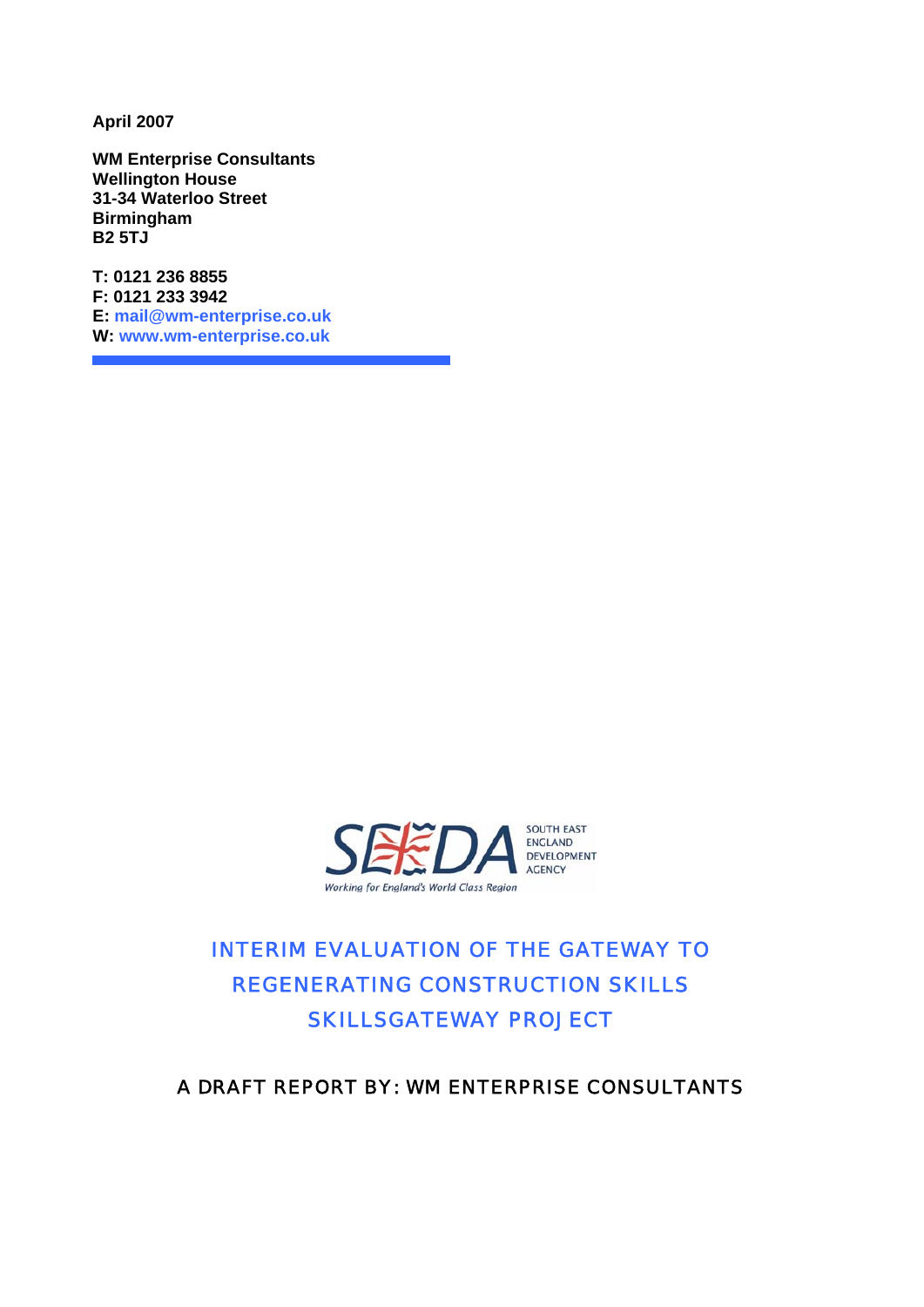## INTERIM EVALUATION OF THE GATEWAY TO REGENERATING CONSTRUCTION SKILLS SKILLSGATEWAY PROJECT

## A DRAFT REPORT BY: WM ENTERPRISE CONSULTANTS

## **CONTENTS**

|                |                                        | <b>PAGE</b><br><b>NUMBER</b> |
|----------------|----------------------------------------|------------------------------|
|                | <b>EXECUTIVE SUMMARY</b>               |                              |
| 1.             | <b>INTRODUCTION</b>                    | 1                            |
| 2.             | <b>CONTEXTUAL REVIEW</b>               | 3                            |
| 3 <sub>1</sub> | <b>PROJECT OUTPUTS</b>                 | 12                           |
| 4.             | ASSESSMENT OF STRATEGIC ADDED VALUE    | 14                           |
| 5.             | <b>FORWARD STRATEGY</b>                | 19                           |
| 6.             | <b>CONCLUSIONS AND RECOMMENDATIONS</b> | 22                           |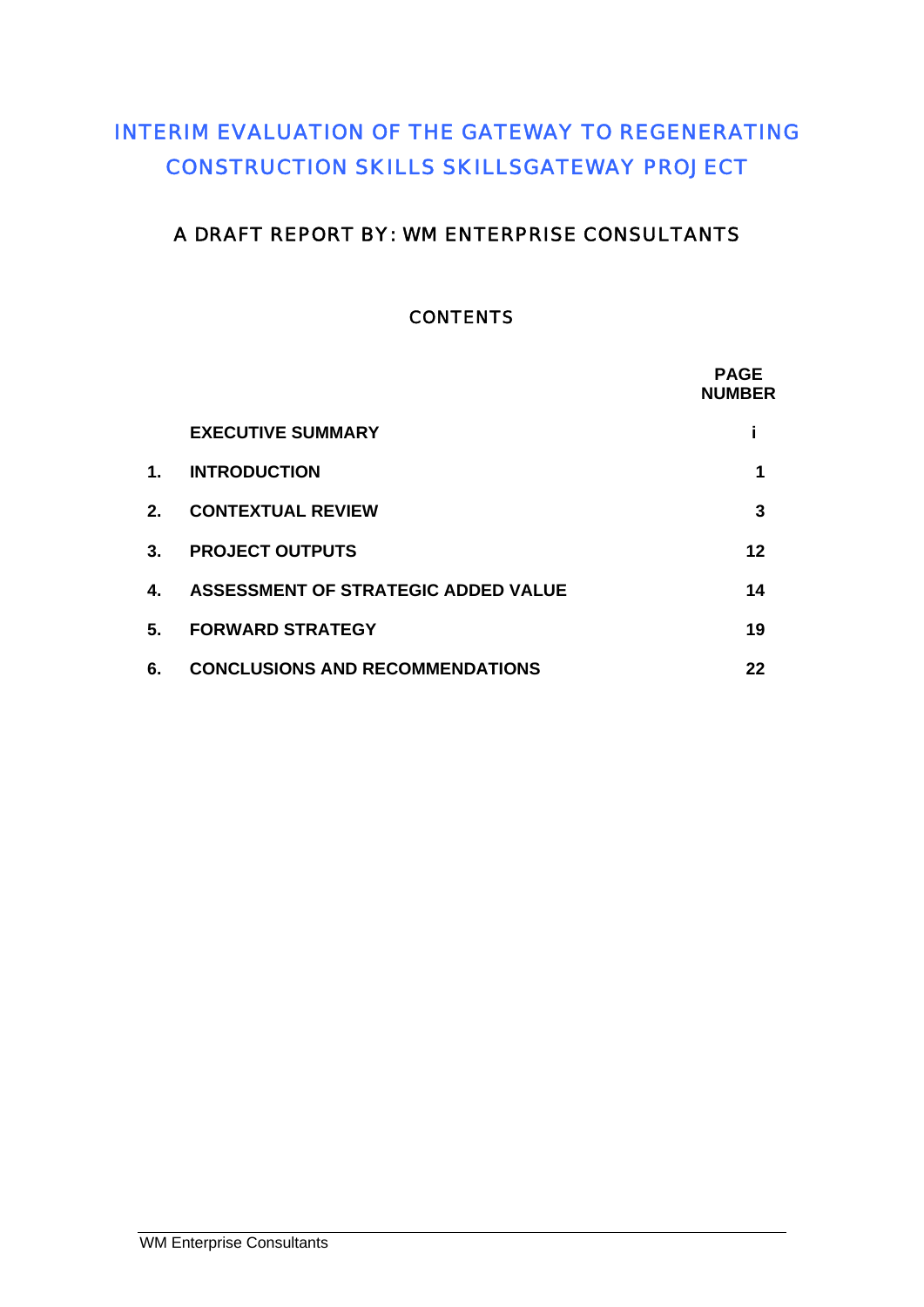## EXECUTIVE SUMMARY

#### **INTRODUCTION**

WM Enterprise has been commissioned by SEEDA to undertake interim evaluation of the 'Gateway to Regenerating Construction Skills' (Skillsgateway) Project.

The purpose of the evaluation has been to assess the project outputs, outcomes and the strategic added value generated by the project.

A key outcome of this evaluation has been an assessment of the Strategic Added Value (SAV) of the programme

#### **OVERVIEW OF THE PROJECT**

The Skillsgateway is a new concept being piloted in North Kent. It is designed to deliver coordinated, multi-skilled training and qualifications through work based assessment in construction. This initiative differs to others in that it can offer real-time, bespoke training solutions by:

- Assisting employers to identify training needs and arranging off and/or on-site training and assessment to meet specific training needs;
- Offering a free matching service to fill vacancies with job-ready, screened local people to meet business needs; and
- Co-ordinating the recruitment, training and employment of local people helping them to gain skills relevant for the industry.

#### **THE CONSTRUCTION SECTOR**

The Sector Skills Agreement for Construction – ENGLAND, identifies that construction underpins all other UK industries and public services, representing 8% of the national economy in terms of GDP and that it has grown over 30% in the last ten years in terms of output and workforce. It also identifies that construction is one of the most fragmented UK industries, with a major reliance on sub-contracting with less than 20% of its workforce employed by large companies.

Typically, major contractors and house builders manage projects and do not to tend to employ craftspeople or workers in specialist trades, with sub-contractors usually providing these skills. The sector operates a diverse, short-term and project based employment structure where many workers have entered the industry via informal routes and temporary contracts. This results in many workers developing their skills through 'on the job training', which impacts on the number of workers with formal qualifications.

#### **BACKGROUND TO ESTABLISHMENT OF SKILLSGATEWAY**

SEEDA commissioned a study in 2005, to investigate the use of contractual section 106 procurement clauses and/or training and employment charters when letting building contracts, since preliminary research suggested that these may be a vehicle to encourage contractors to train and employ local labour.

The resulting report, *A Framework for Project-Based Training in the Construction Industries: A Fresh Approach to Skills',* (September 2005) identified a number of concerns about skills shortages in the construction industry, particularly in terms of meeting the housing development requirements in the Thames Gateway.

The Skillsgateway project sought to establish a Partnership Network to devise and oversee the implementation of a Labour and Skills Strategy for Regeneration Projects within the geographical area of Bracknell Town Centre and the Thames Gateway in North Kent.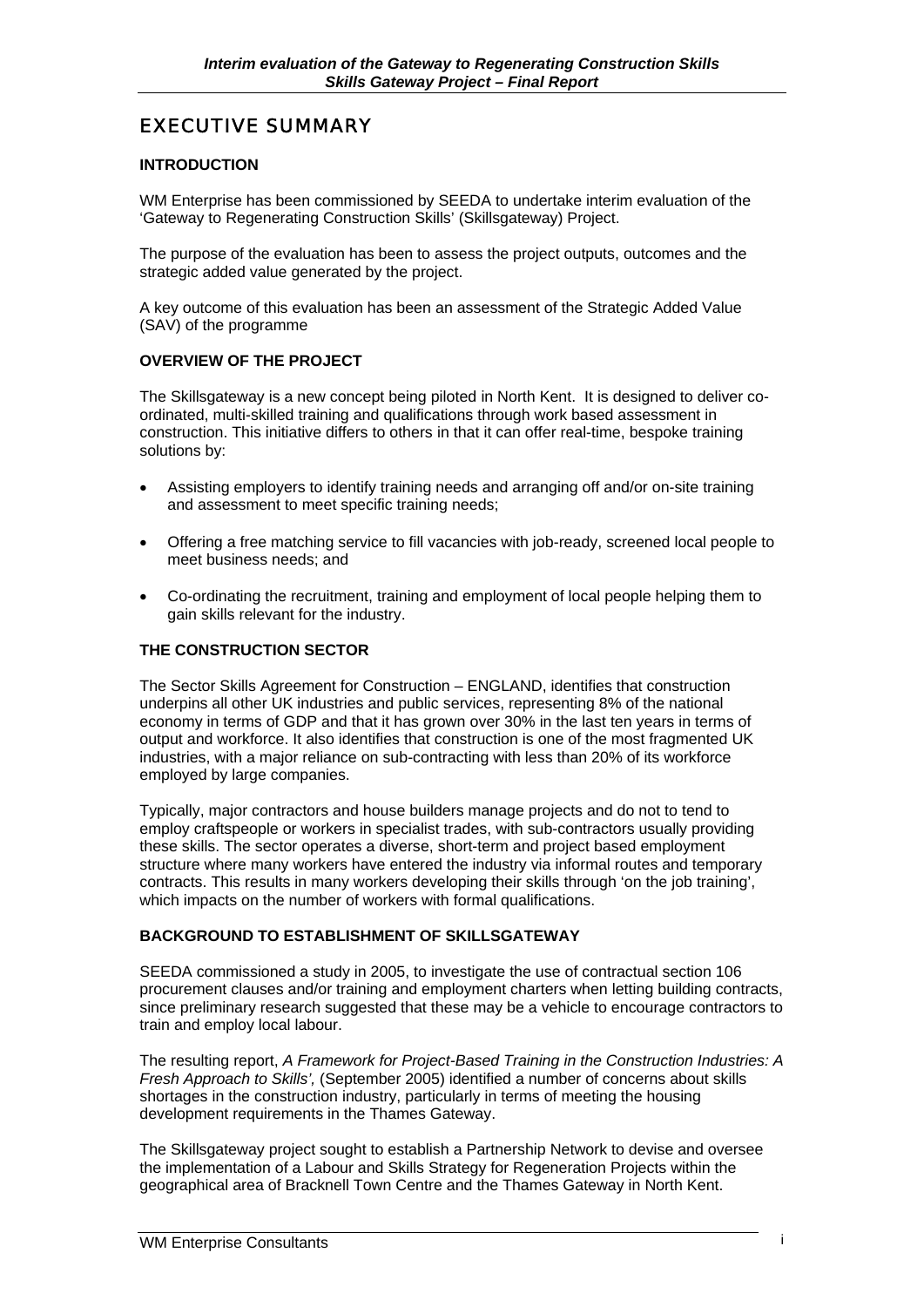A Virtual One-Stop-Shop (VOSS) was at the heart of the development of the project to enable full-time job opportunities to be sourced; to provide training, employment support and continued business support beyond the lifetime of the project. The aim of the VOSS approach was to provide a comprehensive analysis of the labour needs before building projects went 'live'.

#### **DELIVERY APPROACH**

The Skillsgateway approach has grown and evolved at a rapid pace over its first year, with a range of activities being developed and delivered. A complex network of activities have been developed and delivered, which have been underpinned by partnership working at a number of levels.

The VOSS approach proposed by Skillsgateway has been implemented, within the first operational year of the project, with Skillsgateway's approach to delivering training being very focused on ensuring that it is provided in a real work environment. A curriculum design team is in place that has experience of working in the construction sector and as educationalists.

The project is also undertaking work through Train 2 Gain in providing skills assessments to employers. Protocols with skills brokers are being developed to ensure that employers recruited by Skillsgateway do not require an additional visit by LSC skills brokers.

Partnership working has been a key feature of project activities this year, with the project manager seeking to establish and maintain working relationships with a range of organisations and employers including:

- Local Authorities;
- Employers;
- Gateway Knowledge Alliance;
- SEEDA;
- South East LSC;
- CITB-Construction Skills;
- FE Colleges; and
- Charitable organisations.

#### **PROJECT OUTPUTS**

Skillsgateway is on track to achieve its outputs, with 37 jobs being created by the end of Quarter 3, and 30 SMES being supported to meet their training needs. Skillsgateway has developed a range of partnerships and activities beyond the original specification. Gathering output data for some of these activities is still underway, but evidence has been provided showing how the project has supported adults to achieve construction qualifications at Levels 2 and 3.

#### **STAKEHOLDERS PERCEPTIONS OF THE SKILLSGATEWAY APPROACH**

Most stakeholders are positive about the approach being developed and delivered by Skillsgateway, with many viewing its provision as being additional to FE based provision.

It is key to note that a common theme to many stakeholders becoming involved with Skillsgateway was because they have viewed the project as having very good and established links with a wide range of sector employers, and that this demonstrates an implicit understanding of the needs of the sector.

Employers have mainly become involved through wanting to access training that will provide them with bespoke solutions to their specific needs, with many wanting provision that would be available quickly and be delivered without requiring staff to train off-site.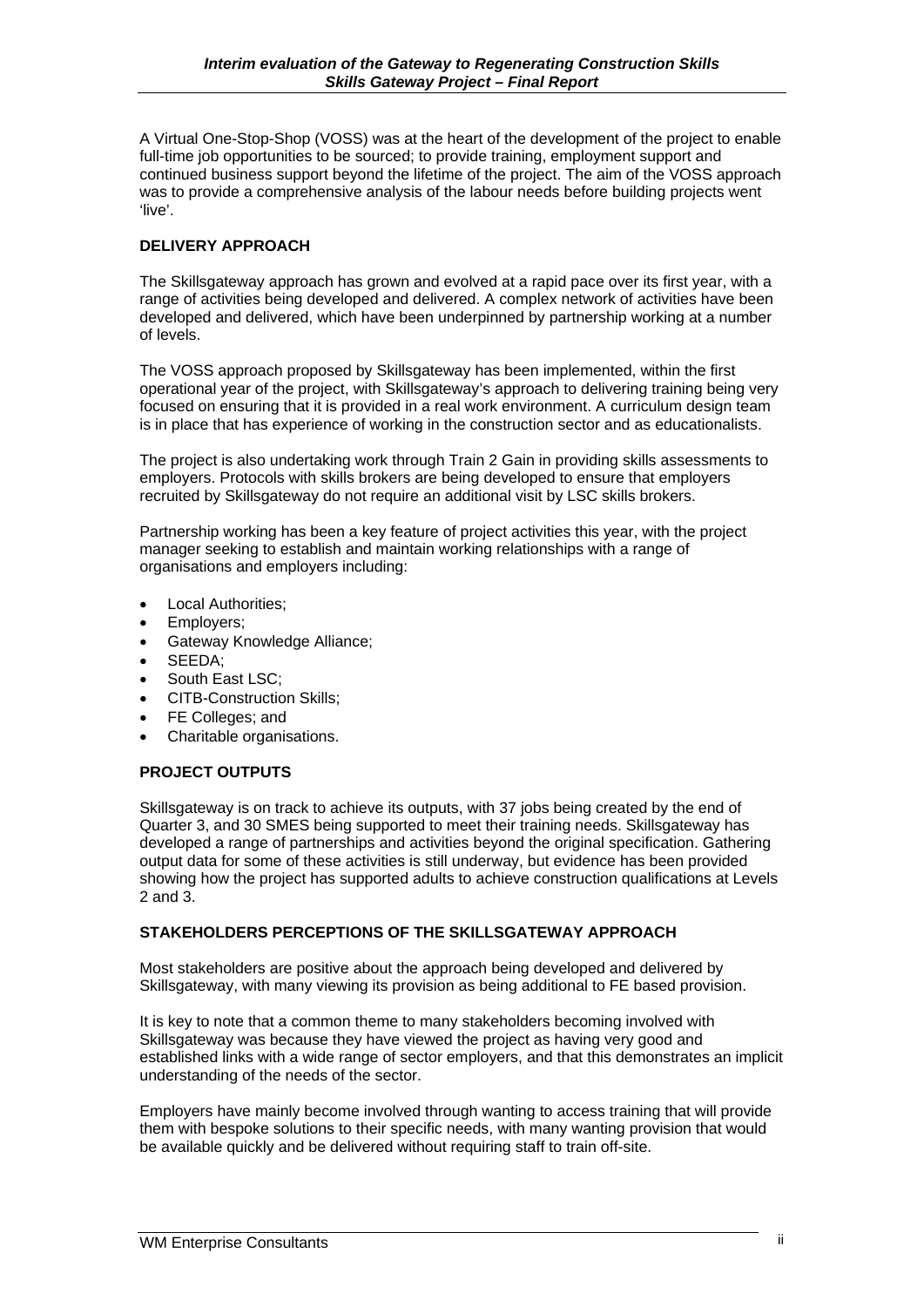Employers have mainly become involved through wanting to access training that will provide them with bespoke solutions to their specific needs, with many wanting provision that would be available quickly and be delivered without requiring staff to train off-site.

Strategic stakeholders have been motivated to become involved in seeing whether and how Skillsgateway can develop and deliver training and workforce development approaches that are additional to existing provision, whilst also contributing to developing and improving the capacity of the sector to respond to developments such as the Thames Gateway and the 2012 Olympics.

FE and work based learning providers have mixed motivations to becoming involved, with a few feeling that they were 'compelled' to becoming involved as funding had been directed to the project, whilst others are hoping to develop and share best practice in developing training solutions for the sector.

#### **PARTNERSHIP WORKING**

The establishment of strong and effective partnerships has been critical in enabling Skillsgateway to operate at strategic and delivery levels. Partnership working is developing well with most partner organisations, although there is still a need for further development with some key partners and organisations in enabling the project to fulfil its objectives of working coherently across the sector.

The evaluation has found that effective relationships have been developed with the following stakeholder groups:

- Large employers;
- Strategic partners:
- Schools and charitable training organisations; and
- Recruitment agencies.

There are three areas of partnership requiring further development by Skills Gateway, and these are with:

- Construction Skills (formerly CITB);
- FE Colleges, and;
- Small and medium sized employers.

#### **TRAINEE EXPERIENCES OF SKILLSGATEWAY PROVISION**

Small group discussions were undertaken with Year 10 trainees from New Brompton College who attend the Chatham Centre one day a week to undertake a BTEC First in Construction.

Most said that they applied to do the course, as they liked the idea of undertaking a training programme that was off the school site, with many adding that they also liked the practical focus of the course.

Most of the young people reported that they were surprised and rather disappointed at the amount of written work that they were required to undertake at the start of the programme. However, many of them said that they now understood that this was an essential aspect of the course in enabling them to gain a good appreciation of health and safety. All of the young people were very positive about the practical tasks that they have undertaken whilst on the course, saying that they have learnt a lot of new skills and have found out about different types of jobs and skills that are required in construction.

The young people had mixed views as to how the course was helping them with their achievement when they returned to school. In terms of supporting young people with their academic achievement, some young people were able to clearly articulate how the course has helped them apply their numerical skills. Many young people also stated that the course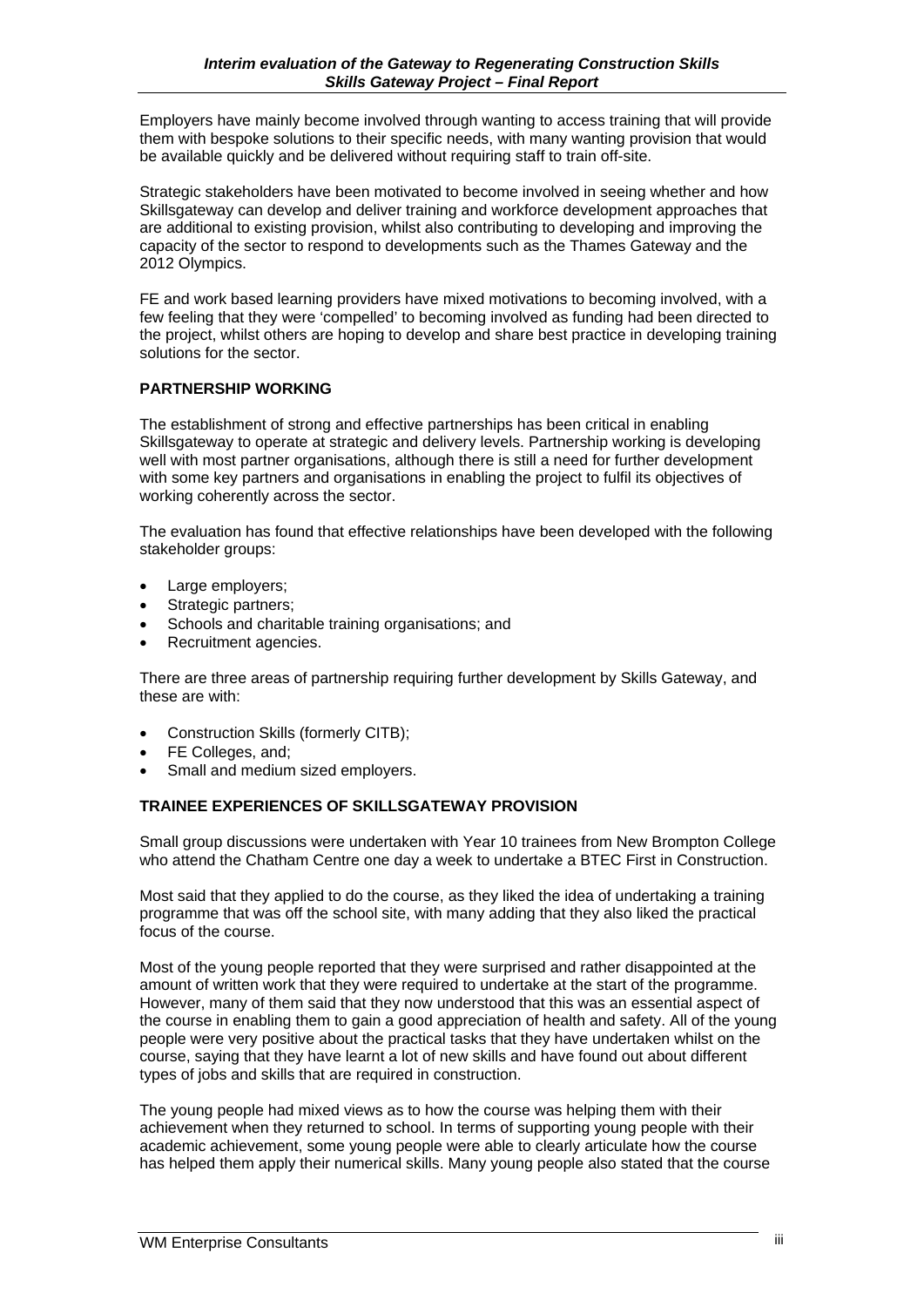was helping them to develop their softer skills, mainly through motivating them to improve their attitude and behaviour at school.

Most of the young people demonstrated a high level of awareness and focus in thinking about their future options once they have completed compulsory education. Encouragingly many of the young people want to progress into construction based careers, with most being able to confidently articulate specific occupations that they are interested in.

#### **ADDITIONALITY OF PROVISION**

The project has demonstrated additionaity at a number of levels. The main area of additionality that has been identified by a cross section of stakeholders, but most notably by employers is the ability of Skillsgateway to comprehensively assess the immediate skills and training requirements of employers and to then rapidly develop a bespoke solution to meet these needs.

Skillsgateway's ability to design and develop bespoke training packages that are blended with 'off the shelf' training packages to meet employer requirements is additional to mainstream provision in that it takes an employer led approach in developing a curriculum around employers' needs rather than bolting on employers' requirements to existing packages. The curriculum design team in place at Skillsgateway has been recognised by many partners at all levels as being very experienced in terms of understanding industry needs.

The training approach implemented by Skillsgateway aims to make it as realistic an experience as possible in delivering training that follows real working hours rather than 'short' working weeks that learners experience in college.

Additionally, the development of the job brokerage approaches through working in partnership with a range of recruitment agencies, statutory and voluntary agencies in providing supported training and employment opportunities to new entrants to the sector. Moreover, Skillsgateway has demonstrated willingness in training young people who have not achieved well academically, particularly young people who are Not in Education, Employment or Training (NEET).

Skillsgateway's focus on training existing members of the workforce to undertake on-site assessments of employees is also additional in that it is building the capacity of employers to become more self sustainable in supporting training and development activities for staff, and also enabling employers to 'grow' their workforce locally rather than bringing in qualified staff from other parts of the country due to lack of availability locally.

#### **BEST PRACTICE**

The Skillsgateway approach has developed a number of best practice approaches in terms of its partnership approaches and delivery mechanisms.

Skillsgateway's approach to working with all partners, ranging from large employers to schools, has demonstrated a best practice approach to developing individualised programmes that place the needs of the organisation at the centre of the design and delivery process.

The close involvement of employers in the design and development of training programmes is best practice in ensuring that the training developed is demand led and fully relevant to individual employers' needs.

The focus of providing training and assessment activities in the workplace is a model that is greatly preferred by employers as it radically minimises the time that employees are away from undertaking tasks and focuses on assessing staff undertaking tasks that they are routinely required to do as part of their job.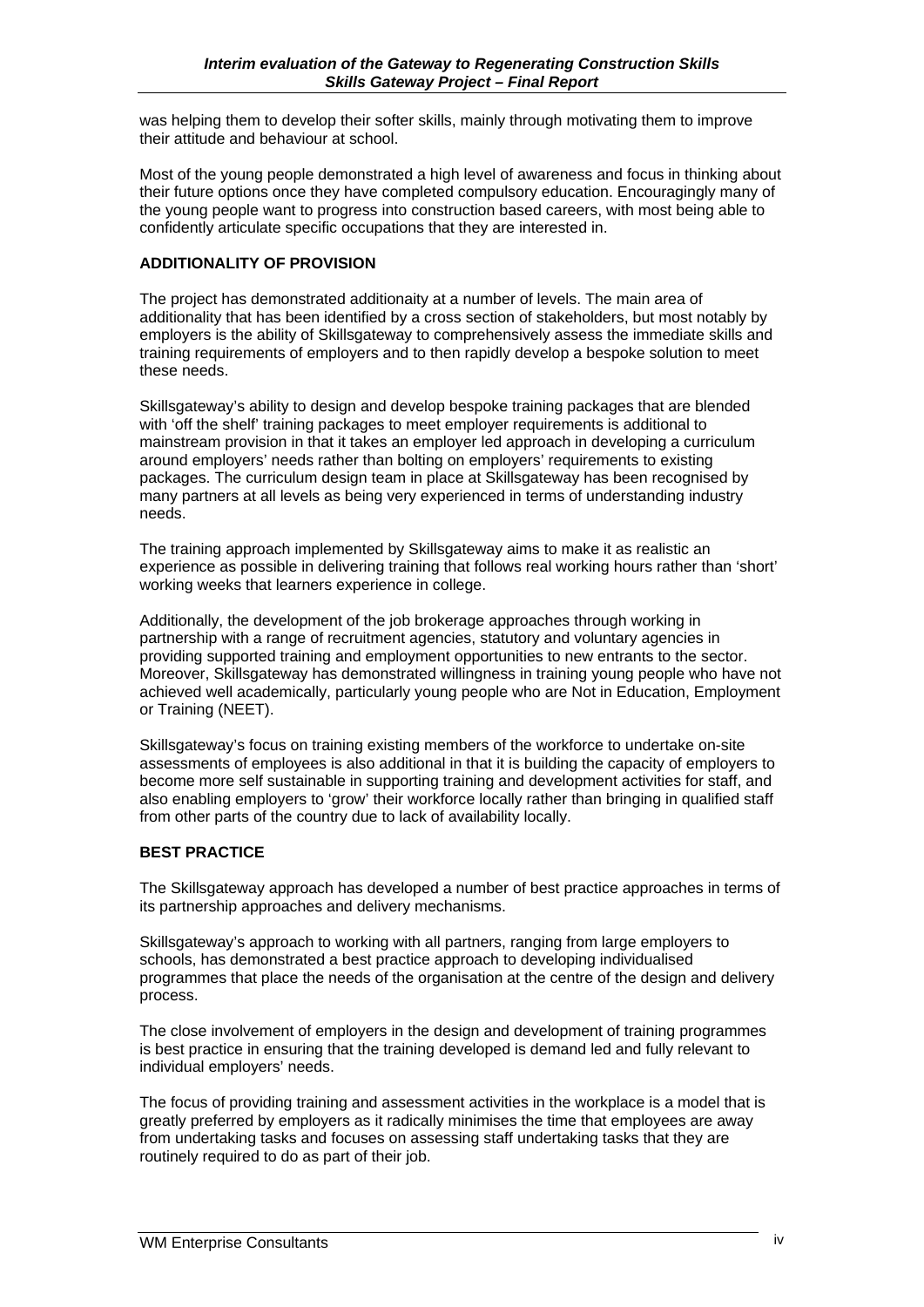Minimising paperwork and administration for employers wanting to secure funding for training has been a critical strength of the project, since employers are often put off applying for support for training activities by the paperwork required.

The capital costs associated with the purchase and maintenance of up-to-date machinery and equipment result in FE colleges and providers being unable to provide industry specific equipment for training purposes. Therefore, Skillsgateway's approach in seeking to use employers' training facilities and equipment to deliver training activities is positive in securing a partnership approach which enables trainees to gain experience of using up-to-date equipment.

#### **CONCLUSIONS**

Skillsgateway has developed a wide and diverse network of partners and has established good working relationships with many of these. SEEDA funding has been instrumental in this in enabling the project manager to have the time and resources to undertake partnership working activities.

Partnership working has been instrumental to the development of the project and the buy in from large employers has had particular added value to the Skillsgateway approach. The involvement of employers has helped the project to gain credibility across the sector and has linked the project with other.

The project has demonstrated a wide range of aspects that are additional to existing in mainstream FE provision and school based vocational work.

#### **RECOMMENDATIONS**

- 1. SEEDA funding to continue for a further nine to twelve months to enable project activities to become embedded and for further partnership working to take place. This partnership working should focus on enhancing relationships with Sector Skills Agencies, notably CITB-Construction Skills, and establishing relationships with Summit Skills.
- 2. There is a need for the project to seek ways to provide evidence to show whether activities are improving retention of trainees in the sector.
- 3. The project needs to investigate ways of showing how the provision delivered, especially around NEETs and new entrants, is additional to existing training.
- 4. The project needs to build on some of the administration processes developed to gather further evidence achievement of Level 2 and Level 3 qualifications through Skillsgateway activities since this can assist with securing future funding, in particular LSC funding.
- 5. Further development of partnership work between CITB-Construction Skills is required to ensure that best practice is disseminated at a wide level.
- 6. More frequent reporting arrangements between Skills Gateway and funders are required to ensure that all quantitative and qualitative data is captured to evidence the added value of the project are captured.
- 7. Further exploration of how the project can continue to develop its work with Train to Gain, by working in partnership with LSC brokers to ensure that employers are receiving all the benefits available through the programme.
- 8. Further exploration is required to identify which aspects of Skillsgateway need further support to become sustainable, and how this can be achieved through a partnership approach in showing how Skillsgateway provision is complementary to existing provision.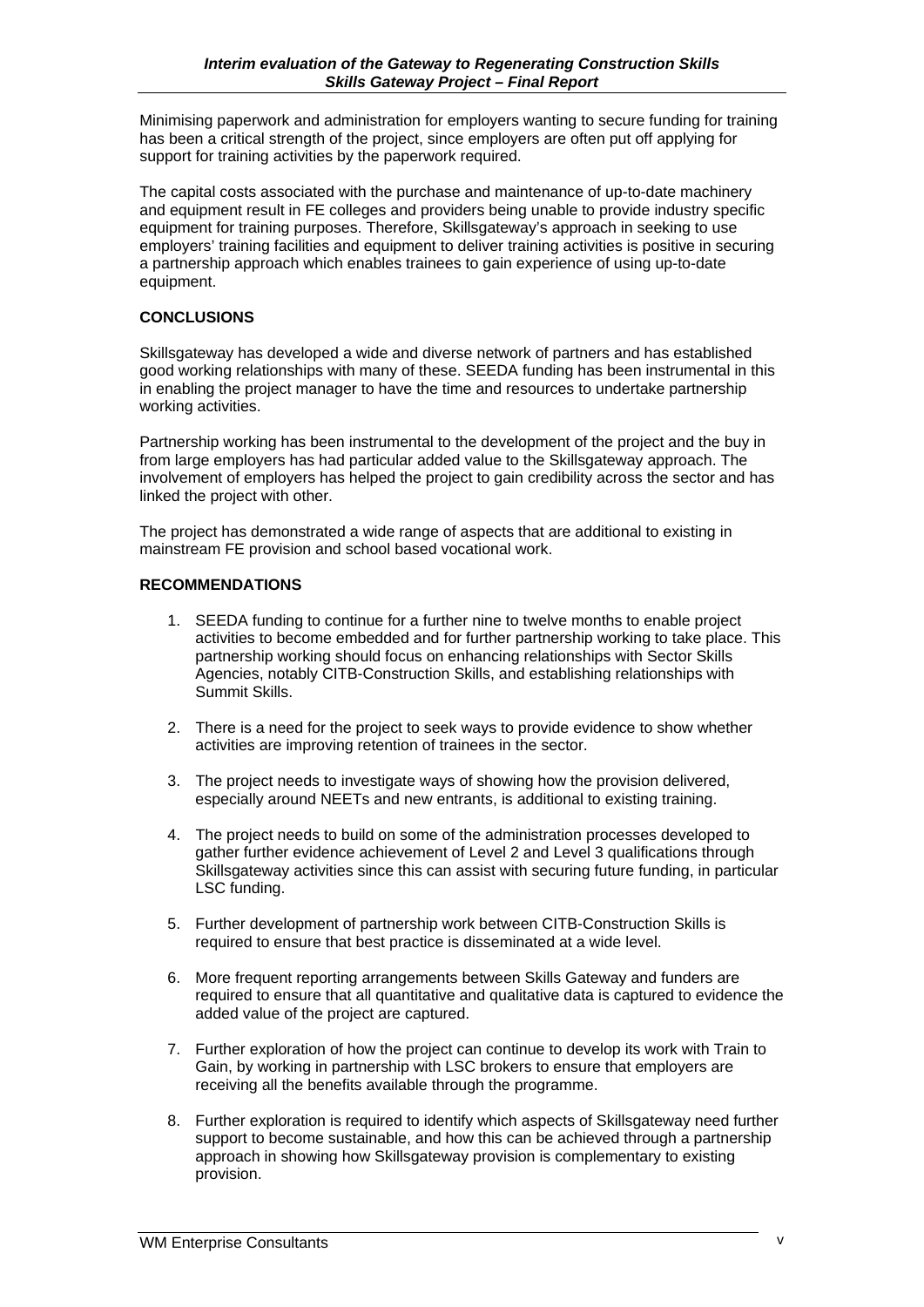- 9. Additional partnership working arrangements need to be investigated with Summit Skills to assess whether the work undertaken by Skillsgateway can be replicated or adapted with employers and providers within its footprint.
- 10. A final evaluation of Skillsgateway is required to assist in preparing an exit strategy identifying how partnership working will be sustained and developed once SEEDA funding has ceased.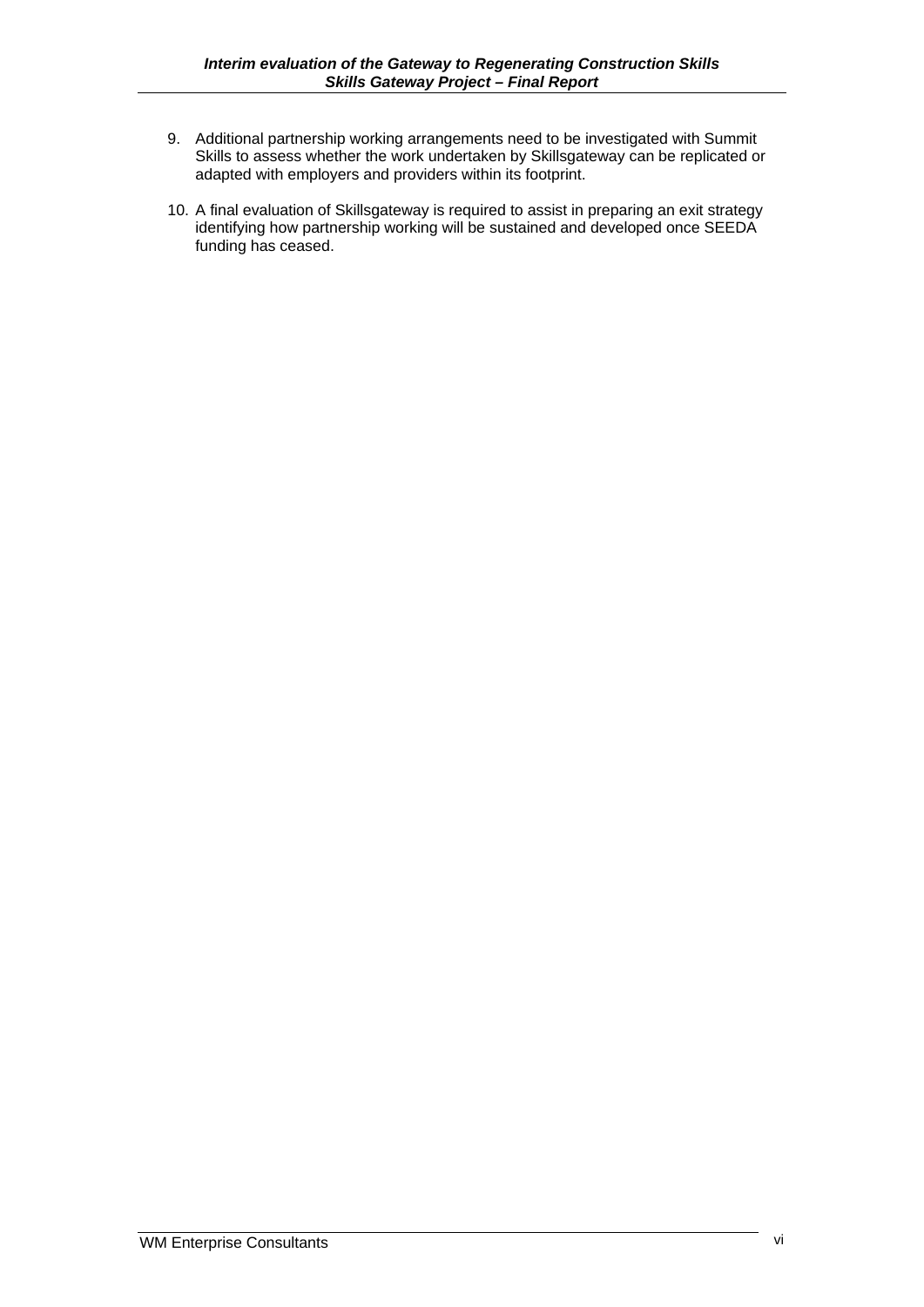### 1. INTRODUCTION

#### **1.1 INTRODUCTION**

WM Enterprise has been commissioned by SEEDA to undertake interim evaluation of the 'Gateway to Regenerating Construction Skills' (Skillsgateway) Project.

The purpose of the evaluation has been to assess the project outputs, outcomes and the strategic added value generated by the project.

A key outcome of this evaluation has been an assessment of the Strategic Added Value (SAV) of the programme in particular:

- The extent to which SEEDA funding has facilitated the wider working of the project;
- The extent to which partnership working has added value;
- The additionality of provision:
- Identify how skills provision through Skillsgateway differs from mainstream FE provision and school-based vocational work;
- Identify innovative features of the programme (and scope for replicating/mainstreaming these approaches); and
- Identify best practice.

#### **1.2 OVERVIEW OF GATEWAY TO REGENERATING CONSTRUCTION SKILLS (SKILLSGATEWAY) PROJECT**

The Skillsgateway is a new concept being piloted in North Kent. It is designed to deliver coordinated, multi-skilled training and qualifications through work based assessment in construction. This initiative differs to others in that it can offer real-time, bespoke training solutions by:

- Assisting employers to identify training needs and arranging off and/or on-site training and assessment to meet specific training needs;
- Offering a free matching service to fill vacancies with job-ready, screened local people to meet business needs; and
- Co-ordinating the recruitment, training and employment of local people helping them to gain skills relevant for the industry.

Key objectives for the project are to:

- Promote skills development and lifelong learning;
- Encourage inclusive employment opportunities in the construction industry within the South East;
- Contribute to raising the educational and construction based career aspirations of local people;
- Give participants an appreciation of the reality of the construction sector through work experience placements with member construction partners;
- Promote study to support progression to an apprenticeship in a wide range of construction crafts;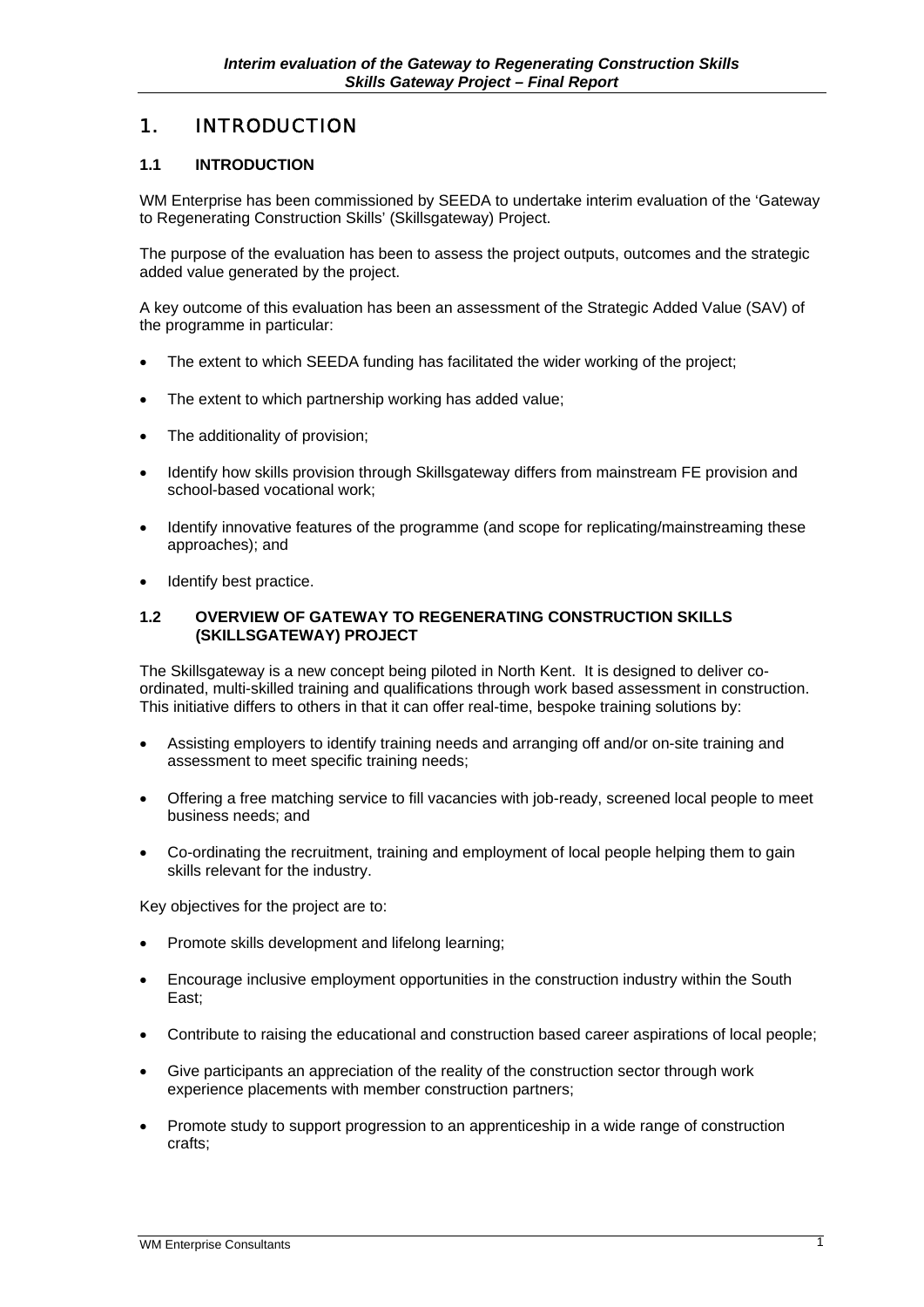- Utilise qualified assessor/mentors to help contractors meet their employment and training needs;
- Provide on-going support to employers and learners through a One-Stop Shop approach to recruitment, training and advice;
- Provide facilities for specialist sectors of the construction industry to access training and advice;
- Provide employers with advice and guidance to attract grants and wage subsidy where appropriate; and
- Provide alternative means for employing apprentices and work closely with SMEs in the supply-chain to provide work-based learning.

#### **1.3 EVALUATION METHOD**

In order to address these aims a number of evaluation activities have been undertaken:

#### **Stage One – Contextual review**

This consisted of a desk-based review of a range of documentation, including the project proposal information; strategy documents including the SEEDA Regional Economic Strategy and the Framework for Regional Employment and Skills Action (FRESA), and employment issues.

#### **Stage Two – Output review**

A quantitative analysis of the performance of the project has been undertaken to assess the project's progress towards targets.

#### **Stage Three – Stakeholder consultations**

Depth consultations were undertaken with 18 stakeholders who have been involved with Skillsgateway in a range of capacities.

#### **Stage Four – Beneficiary consultations**

Small group discussions were undertaken with young people undertaking the BTEC First qualification in Construction based at the Skillsgateway training facility.

#### **Stage Five - Review of strategic added value**

Analysis of all the data gathered from Stages One to Four has been undertaken to review the effectiveness of the project's contribution to strategic added value.

#### **1.4 REPORT STRUCTURE**

This report presents the findings of the evaluation as follows.

**Section 2** provides a contextual overview of the background evidence leading to the creation of the project, and an overview of project activities;

**Section 3** reviews the outputs achieved by the project to date;

**Section 4** reviews stakeholder and trainee experiences of the project;

**Section 5** assesses the strategic added value of the project;

**Section 6** presents our conclusions and recommendations arising from the evaluation.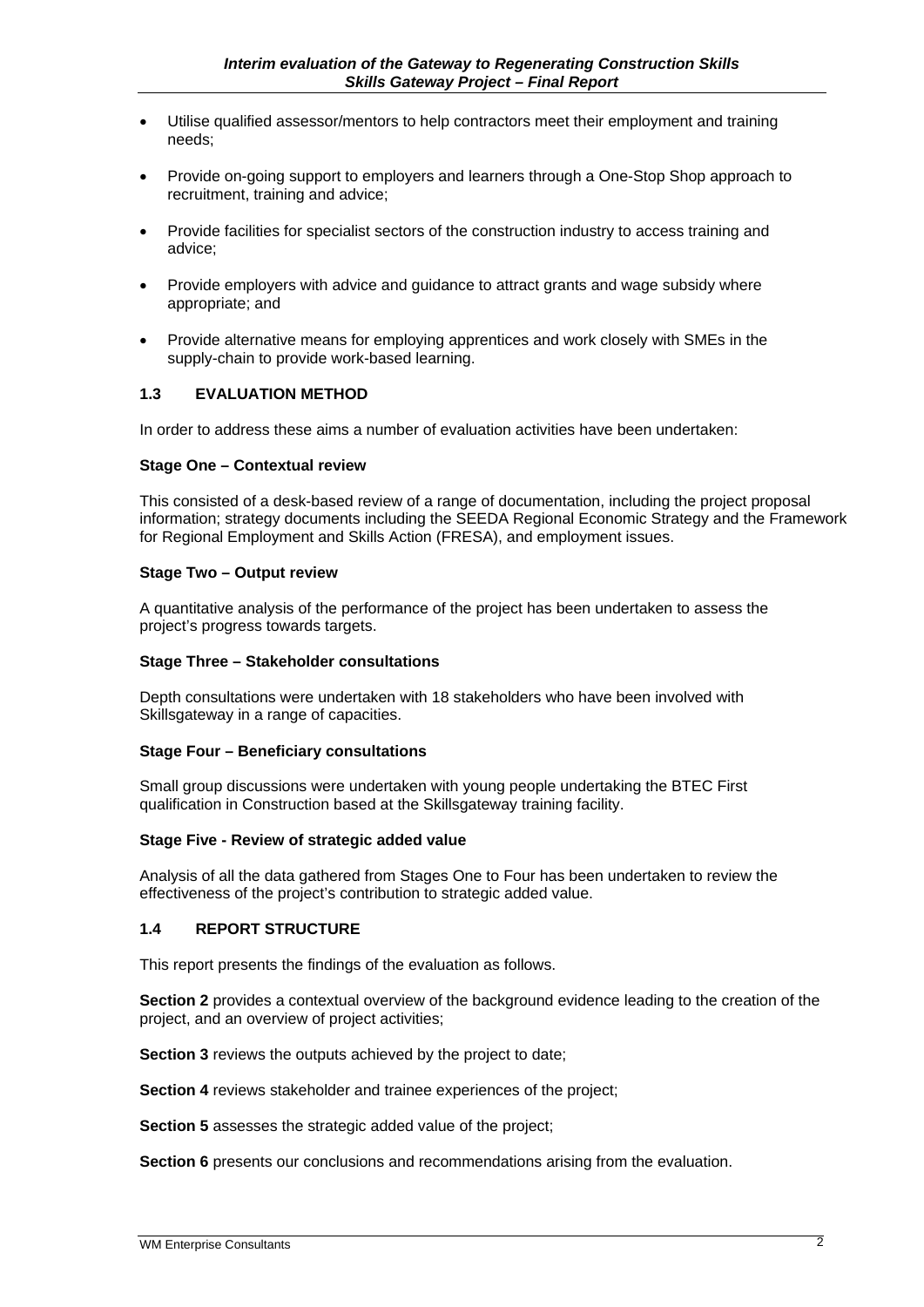## 2. CONTEXTUAL REVIEW

#### **2.1 INTRODUCTION**

This contextual review will provide detailed information on two key elements of this evaluation. Firstly, key project documentation will be reviewed to provide a background to the project and familiarise ourselves with the Constructions Skills Project, its rationale and evidence of need for an intervention of its type. The documents reviewed will include:

- A Framework for Project-Based Training in the Construction Industries: A Fresh Approach to Skills;
- Skills Gateway Project Proposal:
- SEEDA Regional Economic Strategy;
- Management documents including monitoring reports, output data and financial information;
- The Framework for Regional Employment and Skills Action (FRESA) for the South East; and
- Project publicity, recruitment material, media reports, presentations and training materials.

#### **2.2 THE CONSTRUCTION SECTOR**

The Sector Skills Agreement for Construction – ENGLAND, identifies that construction underpins all other UK industries and public services, representing 8% of the national economy in terms of GDP and that it has grown over 30% in the last ten years in terms of output and workforce. It also identifies that construction is one of the most fragmented UK industries, with a major reliance on sub-contracting with less than 20% of its workforce employed by large companies.

Within the UK there is considerable variation in the contributions of each region to total construction output, with 30% of all construction output being concentrated in London and the South East (Department of Trade and Industry, 2003).

The Sector Skills Agreement notes that typically, major contractors and house builders manage projects and do not to tend to employ craftspeople or workers in specialist trades, with subcontractors usually providing these skills. The sector operates a diverse, short-term and project based employment structure where many workers have entered the industry via informal routes and temporary contracts. This results in many workers developing their skills through 'on the job training', which impacts on the number of workers with formal qualifications.

#### **2.3 SEEDA REGIONAL ECONOMIC STRATEGY**

The Regional Economic Strategy (RES) provides a vision for the South East to be a world-class region achieving sustainable prosperity. The Strategy responds to a new global context and outlines targets that seek to ensure that success is more widely accessible across the region. Despite being one of Europe's most successful regions, the RES sees three main challenges for the South East economy:

**1. The Global Challenge** - The South East must maintain its competitiveness in the face of intensifying international competition – for global HQs and research establishments as well as for labour intensive plants and offices. The emergence of new global economic powerhouses such as China and India offer real opportunities to build on the existing concentrations of excellence in the South East by becoming more enterprising, innovative and skilled; equally they leave no room for complacency.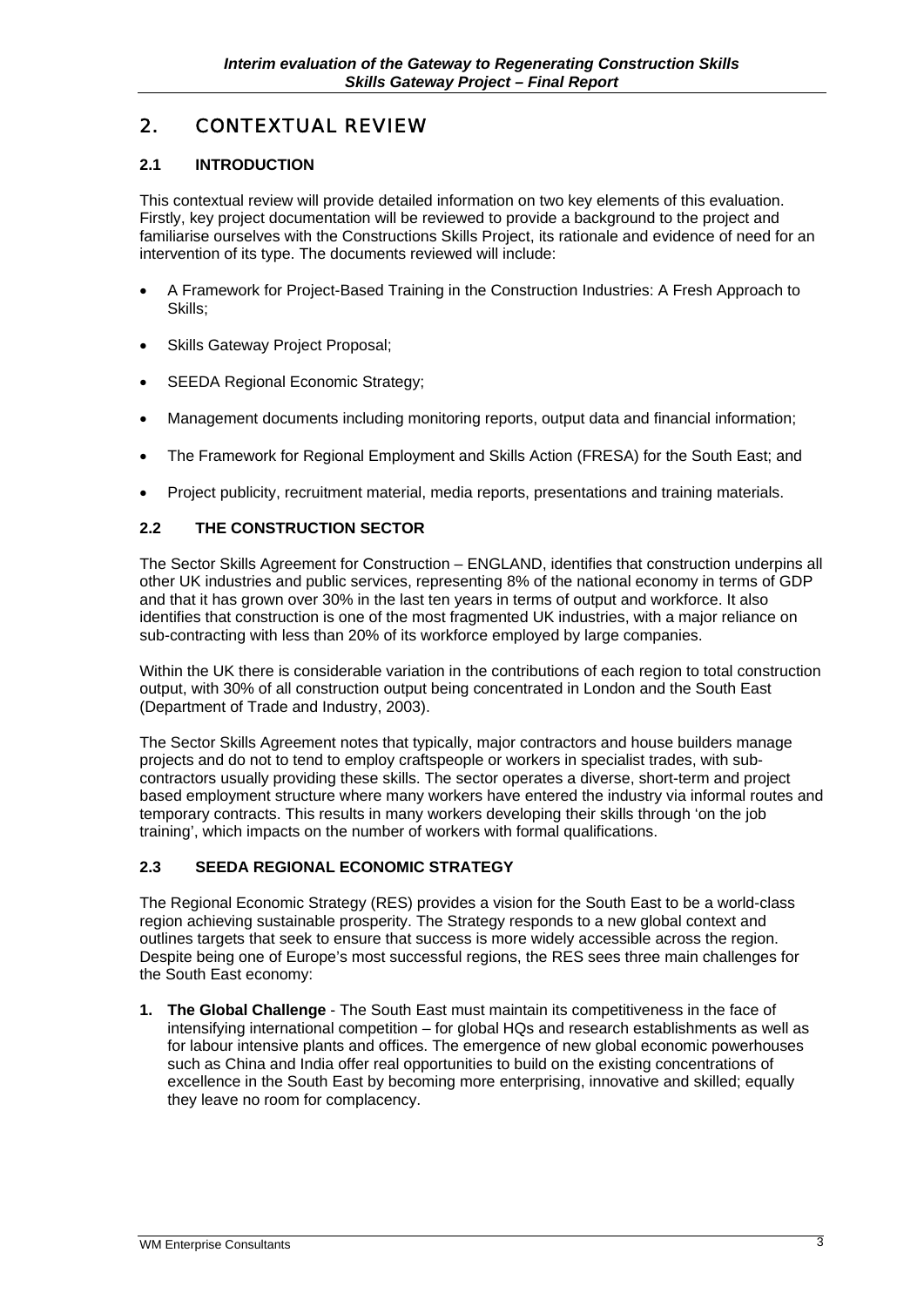- **2. Smart Growth** Higher levels of prosperity per head across the South East without increasing the region's ecological footprint can only be delivered through higher productivity and by bringing more of the resident population into economic activity. This can be achieved by focusing on the principles of smart growth, raising levels of enterprise, productivity and economic activity throughout the region.
- **3. Sustainable Prosperity** Long-term regional economic prosperity can only be secured through the principles of sustainable development. This means recognising that pursuing growth within environmental limits can create new opportunities for innovation and competitiveness.

#### *Smart Growth*

The RES recognises that skills are an important component of *Smart Growth* in the future. The South East as a whole has a relatively well qualified workforce, in comparison with the rest of the UK. There are substantial variations within the region, with coastal parts of the region in particular lagging seriously behind both regional, and in some cases national, averages. These skills deficiencies tend to be reflected in lower economic activity and employment rates, lower earnings and lower productivity. Despite relatively high skills profiles at the regional level, many employers in the region encounter persistent difficulties in finding workers with relevant basic, technical and specialist skills. Skills gaps identified by employers in the South East equal UK average levels, with over a fifth of South East employers reporting skills gaps in their workforces in 2003. The RES identifies the following actions to promote the achievement of qualifications and skills:

| <b>Action</b>                                                                                                                                                                                                                                                                                                                                                       | <b>Rationale</b>                                                                                                                                                                                                                                                                                                                                                                       | Lead                                                                                                                  |
|---------------------------------------------------------------------------------------------------------------------------------------------------------------------------------------------------------------------------------------------------------------------------------------------------------------------------------------------------------------------|----------------------------------------------------------------------------------------------------------------------------------------------------------------------------------------------------------------------------------------------------------------------------------------------------------------------------------------------------------------------------------------|-----------------------------------------------------------------------------------------------------------------------|
| 6.4 (New Action). Ensure that all<br>young people and adults of all<br>ages in the region have access to<br>relevant diplomas, vocational and<br>work-based learning<br>opportunities, including the<br>number, range and quality of<br>apprenticeships and other<br>vocational opportunities including<br>foundation degrees - in skills<br>centres and elsewhere. | Effective information, advice and<br>quidance are critical to helping<br>young people make informed<br>decisions on career choices and<br>for adults in career change<br>periods. Lifelong Learning<br>Networks have an important role<br>here. This will include the need to<br>ensure provision of appropriate<br>sites and premises, to meet<br>increases in the demand for skills. | Learning & Skills Council<br>Regional Skills for<br><b>Productivity Alliance</b><br><b>Lifelong Learning Networks</b> |

#### **Transforming the South East: Skills Escalator**

The Skills Escalator is a framework which details the future for workforce development in the South East, recognising the need for employers to drive demand and fund their skills needs. It aims to join up a range of support initiatives aimed at business improvement through developing skills in the workplace. It will "stimulate a change in workplace culture by raising business awareness of how skills increase productivity through enabling businesses' and individuals' aspirations". The Skills Escalator will build on the existing work of the Regional Skills for Productivity Alliance. Most importantly, it will seek to ensure that people at all skills levels are continually equipped to progress in the labour market.

*Changing workplace culture* - Progression in the workforce is a key element in raising productivity, improving people's job satisfaction and ensuring that the South East's population is able to compete effectively for higher quality jobs. The Skills Escalator will support employees' development at all skill levels. Promoting a culture of workplace learning will assist low skilled, low status, low paid workers to improve opportunities to progress within their own organisations. This will include support for flexible and innovative models of workplace learning.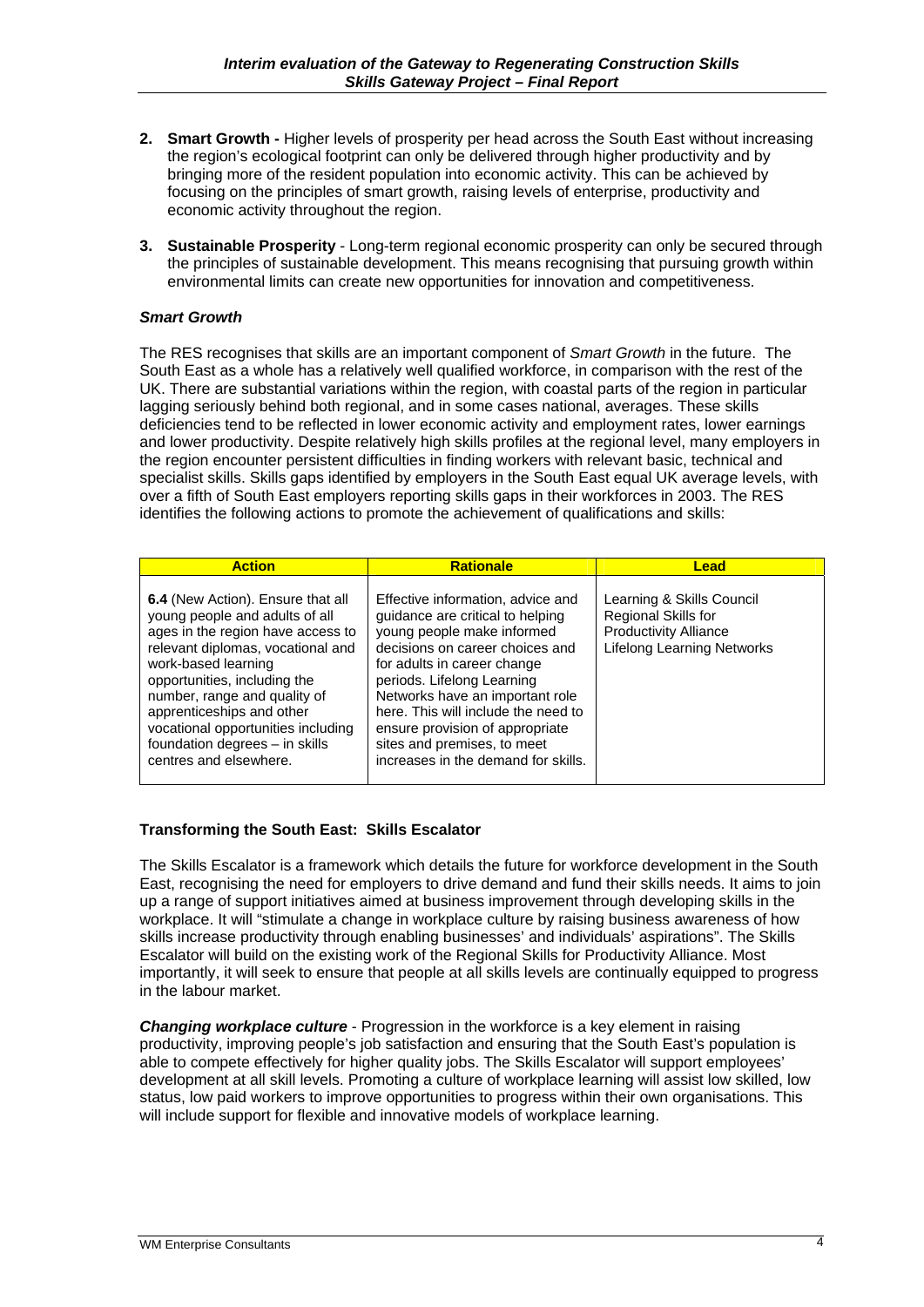The Skills Escalator will raise awareness and encourage take up of *Vocational Diplomas* (aimed at the 14-19 age group and covering all sectors of the economy) and Foundation Degrees as major opportunities for promoting vocational as well as academic learning opportunities. This will need to be supported through an effective, integrated and accessible Information Advice and Guidance system. The Skills Escalator approach will help support the development of the workforce needed to deliver the 'Every Child Matters' agenda.

#### **Transforming the South East: Making the Most of 2012**

The RES recognises that the 2012 Olympic Games and Paralympic Games offer huge opportunities for the South East's economy. The value of the 2000 Sydney Olympic and Paralympic Games to the New South Wales economy has been estimated at £400 million worth of direct Olympic contracts and up to £750 million on the back of The Games. SEEDA and Sport England South East are working with the other cultural agencies and key partners in the region to engineer and co-ordinate the 'South East offer', ensuring the opportunities presented by the 2012 Games are maximised for the region.

The offer comprises three main themes, the second of which relates to construction opportunities:

*South East businesses will need to bid competitively for contracts; The Games will have an impact on sectors such as Construction, Tourism, Business Services, Digital and New Media, Retail/Merchandising, Environmental Technology, Distribution and Logistics and Security. SEEDA is developing support systems to ensure local businesses can take full advantage of these opportunities and the experience and contacts made in relation to The Games can be developed to deliver business opportunities beyond 2012. Measures to capitalise on the inspiration of The Games to create a healthier region will lead to improved workplace health and increased productivity*.

#### **2.4 THE FRAMEWORK FOR REGIONAL EMPLOYMENT AND SKILLS ACTION (FRESA) FOR THE SOUTH EAST**

The purpose of the Framework for Regional Employment and Skills Action is to ensure "a healthy labour market in which employers and individuals get effective help in meeting their employment and skills needs". For employers, this is meant to mean being able to recruit and retain individuals with relevant skills, knowledge and positive attitudes to support and maintain competitive advantage and sustainable growth. For individuals, it means having informed information advice and guidance, quality education and training provision capable of meeting their needs and having access to fulfilling employment opportunities.

The Framework supersedes the previous Skills Strategy for the South East and was developed by the Regional Employment and Skills Forum. It is designed to work with, and complement existing partner plans, particularly those originating from organisations represented on the Regional Forum. The Framework identifies key issues challenging the effective functioning of the region's labour market, drawing upon labour market intelligence and expertise. The issues inform the seven strategic objectives focusing on addressing labour market failure. The Action Plan details valueadded actions designed to reduce labour market failure. All actions either focus on addressing a shortcoming in current activity or attempt to influence current activity to better reflect labour market needs.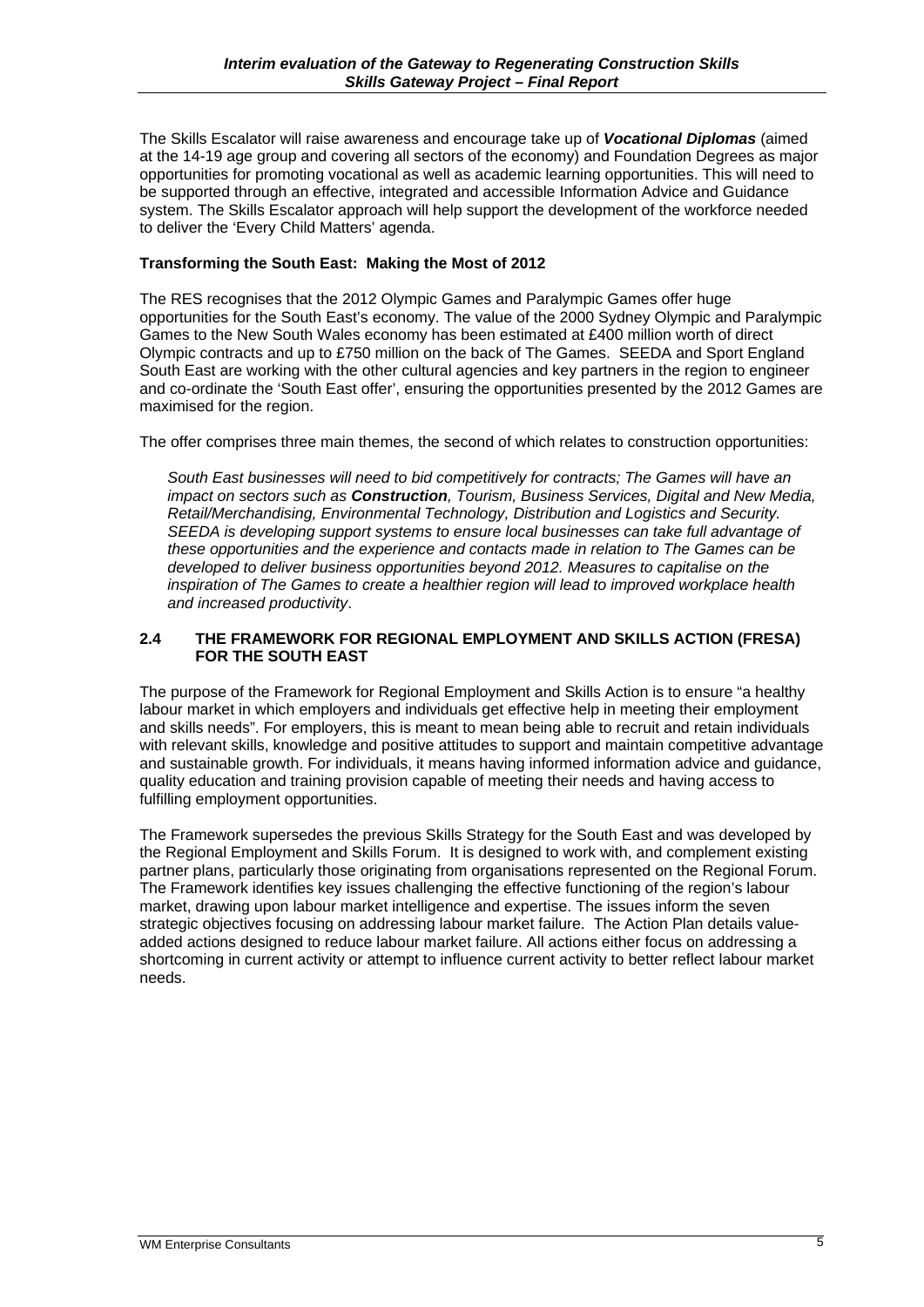The FRESA Strategic Objectives are to:

- 1. Improve productivity and innovation in the South East: the challenge for the labour market to support economic growth.
- 2. Build globally competitive 'high growth' sectors through stronger demand and supply of skills.
- 3. Raise the supply and skills of entrepreneurs to expand the small business Economy.
- 4. Equalise opportunities for local jobs and skills: creating equity across the region.
- 5. Make the most of labour market intelligence: enabling individuals and employers to make informed decisions and plan for change.
- 6. Create an infrastructure to support a sustainable supply of workers with access to employment opportunities.

#### **2.5 BACKGROUND TO ESTABLISHMENT OF SKILLSGATEWAY**

SEEDA commissioned a study in 2005, to investigate the use of contractual section 106 procurement clauses and/or training and employment charters when letting building contracts, since preliminary research suggested that these may be a vehicle to encourage contractors to train and employ local labour.

The resulting report, *A Framework for Project-Based Training in the Construction Industries: A Fresh Approach to Skills',* (September 2005) identified a number of concerns about skills shortages in the construction industry, particularly in terms of meeting the housing development requirements in the Thames Gateway. The report highlighted a number of important issues for the future development of the construction industry, with particular emphasis on the need for enhancing learning prospects for construction workers to enable them to take advantage of career opportunities resulting from regeneration, repair and maintenance and technological change. The report argued, that the workplace represents an important learning environment for both trainees and more experienced staff and that, at present it represents a massively under-used resource. It also stated that much of the construction industry does not yet recognise that the greatest asset to it future success and development is its people. The report identified that too much talent is simply wasted, particularly through a failure to recognise the significant contribution that suppliers can make to innovation. The report also provided evidence from educational research that demonstrates that adults, particularly those that have struggled academically in the past, learn best when learning has an experiential context, which enables learners to construct meaning and develop a deep understanding rather than a simple recording of knowledge.

*'Altogether Stronger – A Sector Skills Agreement for Construction'*, documents its objective to promote collaboration between the industry, Government and training providers, with the ultimate aim of improving and expanding the provision of work-based training and development across the Construction Industry. The targets for this Sector Skills Agreement are to:

- Increase SMEs investing in training by 300%. The construction industry in the South East is characterised by 98% of the 48,075 private construction contractors being small businesses employing between 1 and 14, with nearly half being sole traders;
- Promote Lifelong Learning;
- Invest in better managers to link up supply chains;
- Achieve employability for life on-site;
- Provide new training opportunities for specialists;
- Integrate migrant labour to bridge the skills gap;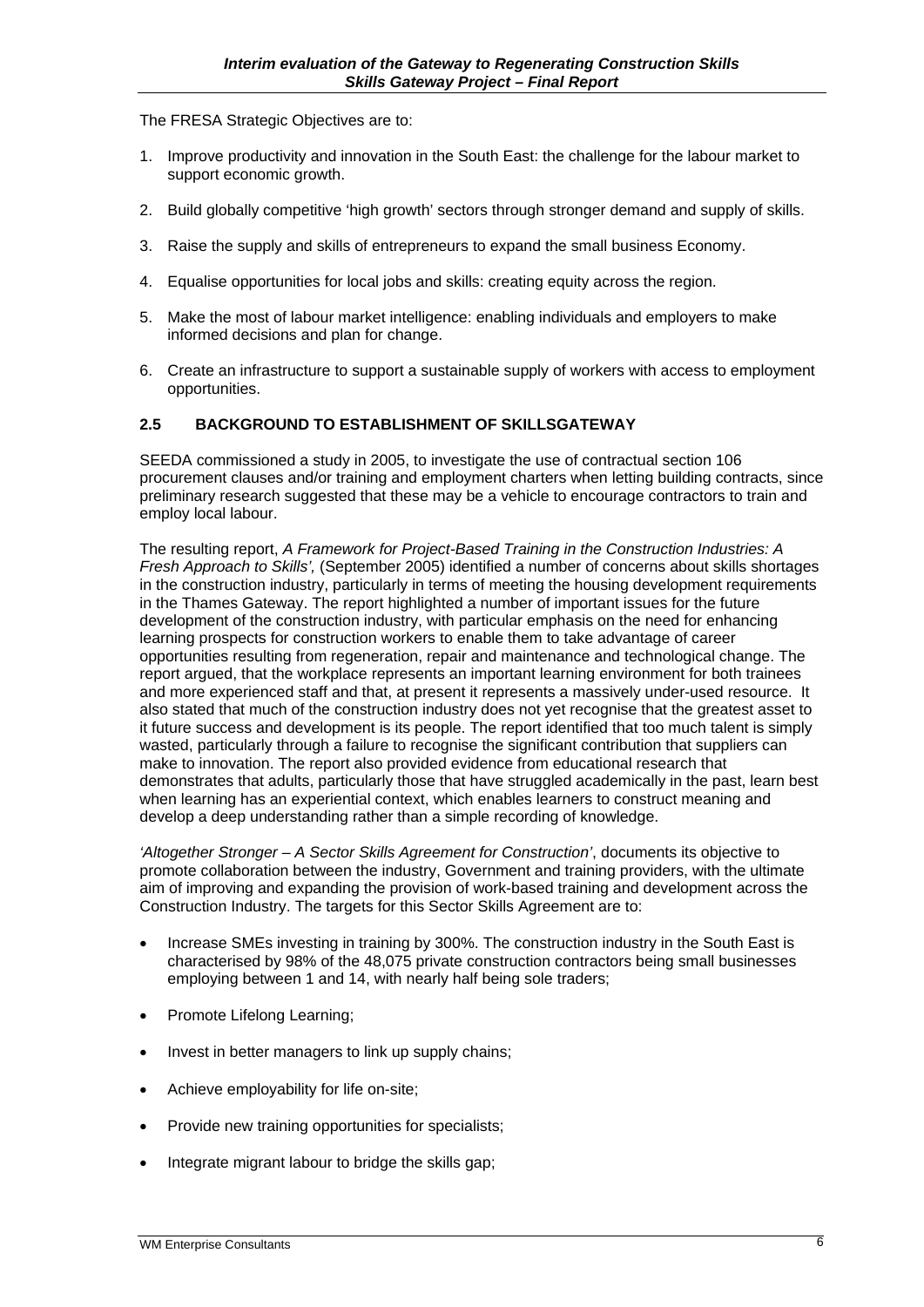- Improve apprentice completions by 400% to 13,000 by 2010; and
- Use construction employment projects to attract new recruits.

One concept explored within '*A Framework for Project-Based Training in the Construction Industries: A Fresh Approach to Skills'*, for promoting project-based training, was to provide training opportunities through the implementation of Community Benefit Clauses within new build and other regeneration projects. Macfarlane and Cook explored both the legal and practical implications for the inclusion of training as a requirement of public sector procurement. Public bodies can legally insist on terms that bring extra benefits to disadvantaged communities when drawing up procurement contracts and partnership, funding or planning agreements. The inclusion in procurement of 'community benefits' – such as work and training opportunities – is not prohibited by Government policy or European Union rules. They go on to argue that in order to ensure value for money, community benefit requirements must be part of the core purpose of a procurement contract – or else such requirements must be disregarded when selecting tenders and awarding contracts. Community Benefit Clauses can be used to maximise opportunities and develop the skills and confidence to enable wider community benefits to become a routine consideration in all public expenditure decisions. They are a practical way of ensuring that members of a local community, where a regeneration or new build is taking place, can benefit from the development through the promotion of skills, and employment opportunities.

It is argued, that these contractual obligations, in isolation, will fail, unless professional working relationships are developed between all stakeholders to improve the infrastructure to support both the learner and employer.

#### **2.6 NEED FOR THE PROJECT**

The concept of project-based training in the construction industry, highlighted earlier, provides the means to increase training capacity and address the current skills shortage in the industry. By implementing the concept of Community Benefit Clauses into regeneration projects, the means to engage with the supply-chain and local labour will be provided and this is a key outcome of the project. In addition to this, however, there is a need to develop professional working relationships between all stakeholders to improve the infrastructure to support the learner and the employer.

Related to the current skills shortage in the construction industry, CITB-Construction Skills predicts the South East will need to recruit in excess of 80,000 new entrants per annum in order to maintain the predicted outputs. The Adult Learning Inspectorate (ALI) reported, in 2004, that only 40,000 entered the industry, half of what has been identified as being required for the construction industry to deliver effectively and maintain sustainability. This is despite a universal acceptance of the need for 'real' on-the-job training from within the sector itself. As this is a crucial factor behind the development of the Skillsgateway Project, it is important to discuss the reasons behind this significant shortage of new workers.

The Barker Review, a UK Government commissioned investigation, provided an overview of the dynamics that restrict the development of skills in the House Building Sector, but the findings of this investigation can easily be rolled out to include the Construction Industry as a whole. The Review identified four reasons why there is a shortage of construction workers receiving apprenticeship training and entering into full time employment within the industry:

- Firms are reluctant to take on fixed costs when work load is uncertain;
- The scope of work covered by small firms may not be sufficient to cover the full range of competencies required of the apprenticeship framework;
- Despite Government and CITB construction skills subsidy there is still a significant cost associated with taking on an apprentice. It may be hard for a firm to capture the returns to this training, as many new entrants may well want to become self-employed, given the associated tax advantages;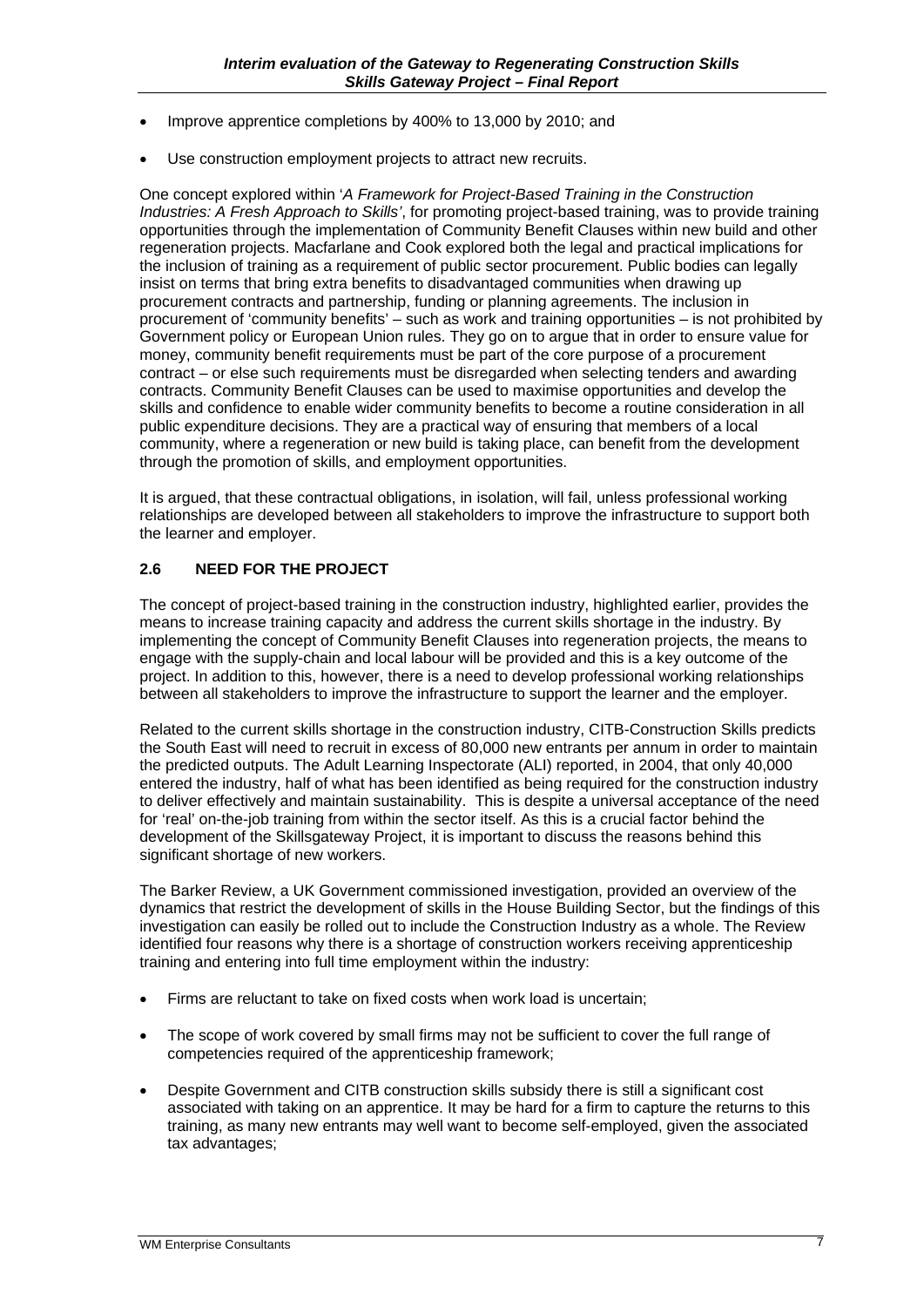• The CITB construction skills levy is, in part designed to overcome poaching and the free-rider problem associated with training, but there is still a perception that poaching occurs. As the CITB levy does not cover all the initial of training, there remains a disincentive for firms to take on new entrants.

All of the above barriers to training provision and work-based apprenticeships need to be successfully reduced or removed if the construction industry is to see the development of a fully qualified workforce as a means to providing added value to contracts. The review also states that although there has been an increase in the number of people starting construction related courses at college:

- Throughput from colleges into the industry remains low;
- The UK's house building industry has fewer entrants than other European countries. For example, in the case of Germany there are four times as many trainees per Carpenter than in the UK;
- There are fewer job opportunities in the industry.

#### **2.7 SKILLSGATEWAY PROJECT RATIONALE**

The Skillsgateway project sought to establish a Partnership Network to devise and oversee the implementation of a Labour and Skills Strategy for Regeneration Projects within the geographical area of Bracknell Town Centre and the Thames Gateway in North Kent. This network will enable the development and maintenance of a co-ordinated approach to identifying skills needs and facilitating the delivery of learning solutions, covering vocational business skills and pathways.

A Virtual One-Stop-Shop (VOSS) was at the heart of the development of the project to enable fulltime job opportunities to be sourced; to provide training, employment support and continued business support beyond the lifetime of the project. The aim of the VOSS approach was to provide a comprehensive analysis of the labour needs before building projects went 'live'. It was envisaged that this would enable a 'map' of needs to be prepared for each project. VOSS staff were to engage with the principle contractor and supply-chain to clearly identify which elements of the training specification attract government funding and where the employer will be expected to make a contribution. The process planned to provide information and support for the construction industries to access a wide range of training packages and the financial support necessary to address regional skill shortages and priorities.

It was envisaged that the project would have a positive impact on the skills base in the South East by:

- Effecting a step change in the delivery, retention and achievement rates of apprenticeship frameworks, NVQs and Skills for Life;
- Developing the use of Local Labour Agreements to include training and employment charters;
- Using community benefits as part of the planning or procurement process for construction projects to provide the means by which the predominantly SME sub-contractor supply chain may be encouraged to provide adequate training and opportunities for work-based learning;
- Providing a far more rigorous process of skills' mapping;
- Developing work-based co-ordination with CITB-construction skills to support both the learner and employer, with particular emphasis on SMEs;
- Developing support for business improvement, particularly SMEs through Business Link businesses and skills advisors;
- Using sub-contractor supply chain relationships to support business development; and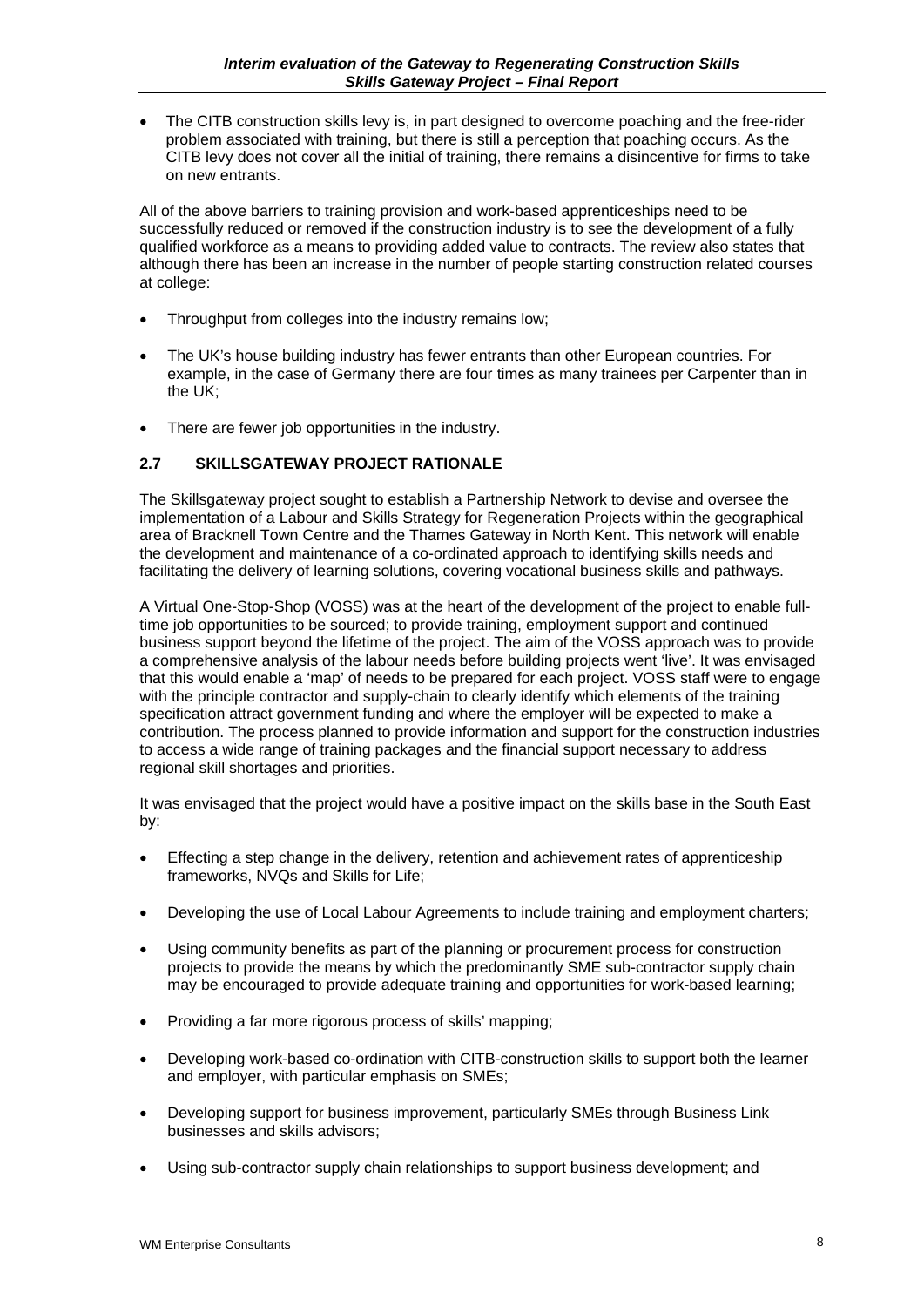• Acting as a broker to raise the effectiveness of the training provider/employer relationship to provide a far more flexible approach to meeting individual and employer needs.

These impacts were to be generated through targeting the aims of the Sector Skills Agreement for construction and the South East Construction Skills Action Plan as detailed below.

#### **2.8 SKILLSGATEWAY OBJECTIVES AND TARGETS**

The Skillsgateway project was initially underpinned by the establishment of a Partnership Network to devise and oversee the implementation of a Labour and Skills Strategy for regeneration projects in Bracknell and the Thames Gateway. A VOSS would also be developed in order to assist in sourcing full-time job opportunities. Although not identified within the proposal as being formal objectives for the project, there were a number of important outcomes that the Partnership Network and VOSS would aim to try and achieve, which included:

- Setting up the VOSS and monitoring its activities in North Kent and Bracknell in association with The National Skills Academy for Construction, CITB and other key stakeholders;
- Devising and implementing the Labour and Skills Delivery Strategy through the Partnership Network;
- Establishing a Strategic Network of employers and key stakeholders to devise the strategy and monitor its implementation;
- Establishing a Multi-Agency Implementation Group to deliver the Labour and Skills Delivery strategy:
- Defining clear career pathways into the industry through consultation with employers;
- Devising and piloting the implementation of embedded Skills for Life provision in construction learning and assessment;
- Influencing LSC capital and revenue expenditure to increase work-based learning provision, including on-site facilities;
- Lobbying the South East Consortium of Housing Associations to create a 'level playing field' for costing education and training when procuring;
- Developing a planned approach to Community Benefit Clauses within a legal framework;
- Developing work-based coordination to support both the learner and the employer;
- Work in partnership with Train to Gain brokerage to embed demand and, with the Train to Gain providers network to secure appropriate delivery, using eligible adult funding;
- Increase participation in education and training, through providing learning opportunities for local people so they can take advantage of new job opportunities; and
- Work with planning and funding bodies such as the LSC and SEEDA to raise the quality and effectiveness of education and training, through ensuring that the training set in place meets high, employer-defined standards.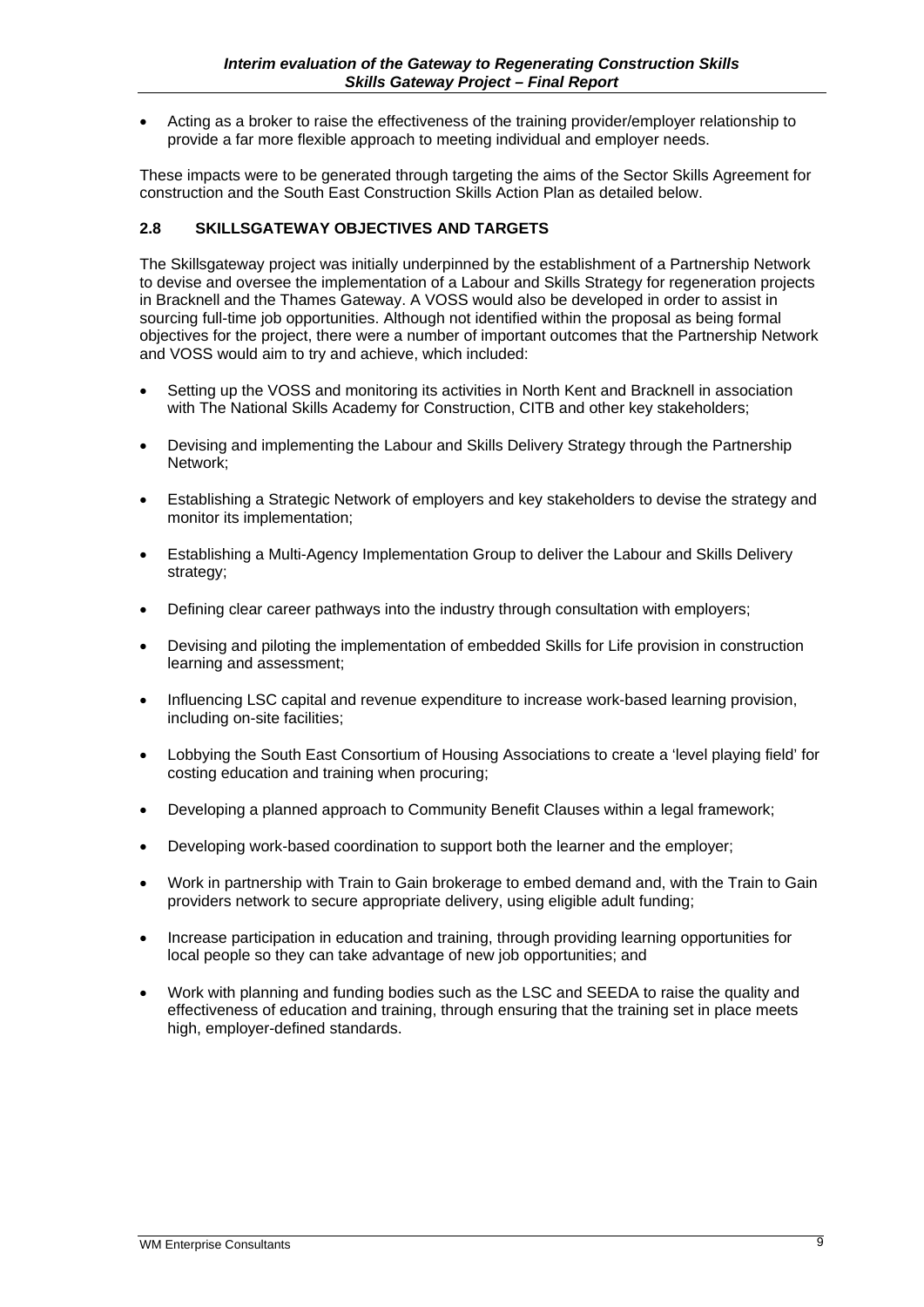#### **2.9 DELIVERY APPROACH**

The Skillsgateway approach has grown and evolved at a rapid pace over its first year, with a range of activities being developed and delivered. A complex network of activities have been developed and delivered, which have been underpinned by partnership working at a number of levels. Table 2.1 summarises most of the activities and organisations that Skillsgateway has worked with over the past 12 months. Appendix 1 provides additional details of five of these contracts, which have been core activities for the project.

The VOSS approach proposed by Skillsgateway has been implemented, within the first operational year of the project, with Skillsgateway's approach to delivering training has been very focused on ensuring that it is provided in a real work environment. A curriculum design team is in place that has experience of working in the construction sector and as educationalists. Their approach is to design and develop bespoke training solutions based on accredited qualification frameworks including; National Vocational Qualifications (NVQs), Construction Skills Certification Scheme (CSCS), and A1 assessors awards. The approach used by the curriculum design team is to develop training programmes that are focused on learner centred approaches that embed skills such as literacy and numeracy through applied activities.

The delivery of training is focused on the OSAT approach, that is, On-site assessment and training, where Skillsgateway trainers and assessors visit staff on site and identify the skills that they need to have. Most of the OSAT based training leads to candidates achieving their CSCS card, which is required to provide evidence that employees have the appropriate training and qualifications.

The project is also undertaking work through Train 2 Gain in providing skills assessments to employers. Protocols with skills brokers are being developed to ensure that employers recruited by Skillsgateway do not require an additional visit by LSC skills brokers.

Partnership working has been a key feature of project activities this year, with the project manager seeking to establish and maintain working relationships with a range of organisations and employers including:

- Local Authorities;
- Employers;
- Gateway Knowledge Alliance;
- SEEDA;
- South East LSC:
- CITB-Construction Skills;
- FE Colleges; and
- Charitable organisations.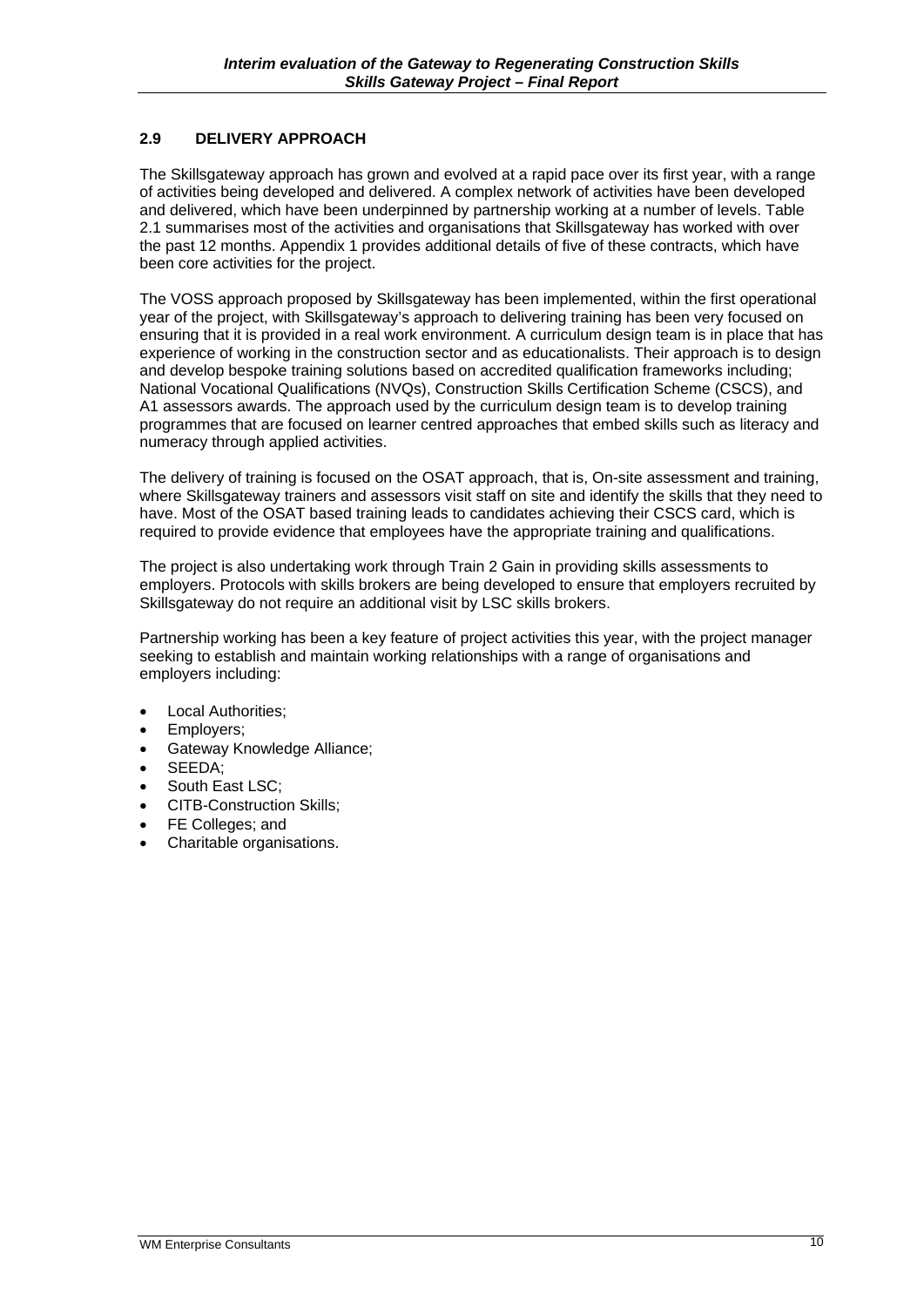| <b>Partner Organisation &amp; project</b> | <b>Target groups</b>                             | <b>Activities undertaken</b>                |
|-------------------------------------------|--------------------------------------------------|---------------------------------------------|
| <b>Mhs Contratcors</b>                    | New and existing entrants to the                 | Job brokerage, supported                    |
|                                           | industry.                                        | employment, and                             |
|                                           |                                                  | supported training.                         |
|                                           |                                                  | OSAT for experienced workers.               |
| Kent County Council - Thanet              | Young people 14-16.                              | Delivery of BTEC First in                   |
| <b>Skills Studio</b>                      |                                                  | Construction.                               |
| <b>Gateway Knowledge Alliance</b>         | Employers, providers, new                        | Establishing construction                   |
|                                           | entrants                                         | training centres                            |
| <b>New Brompton College</b>               | Young people 14-16.                              | Delivery of BTEC First in                   |
|                                           |                                                  | Construction.                               |
| <b>North Kent Construction Skills</b>     | Strategic organisations within                   | Developing a partnership                    |
| Project                                   | the North Kent area.                             | approach to deliver construction            |
|                                           |                                                  | skills through flexible                     |
|                                           |                                                  | approaches.                                 |
| <b>Bovis Lend Lease - BeOnsite</b>        | Employers plus new entrants to                   | Job brokerage, supported                    |
|                                           | construction industry requiring                  | employment, and                             |
|                                           | additional support.                              | supported training.                         |
| <b>Kent Thameside Delivery</b>            | Employers and local people in                    | Careers and employment                      |
| <b>Board - Local Employment</b>           | the Thameside area.                              | information, job brokerage,                 |
| <b>Initiative</b>                         |                                                  | training.                                   |
| <b>14 Norton Folgate</b>                  | New entrants to construction                     | Job brokerage, supported                    |
|                                           | industry requiring additional                    | employment, and                             |
|                                           | support.                                         | supported training.                         |
| <b>Connaught Partnership PLC</b>          | Existing workforce and                           | Job brokerage, supported                    |
|                                           | New entrants to construction                     | employment, and                             |
|                                           | industry requiring additional                    | supported training.                         |
| <b>Maintenance Operations</b>             | support.<br><b>Existing workforce</b>            | NVQs in Maintenance                         |
| Eastleigh& North West Kent                | <b>Employers</b>                                 | Brokerage and training needs                |
| <b>College - Train to Gain</b>            |                                                  | assessments.                                |
| <b>Lewisham College</b>                   | Employers and trainees                           | OSAT, apprenticeships                       |
| <b>Newham College - CIPS</b>              | Partnership with construction                    | Training onsite assessors.                  |
|                                           | training providers                               |                                             |
| <b>National Skills Academy &amp;</b>      |                                                  | Partnership activities.                     |
| <b>Suscon</b>                             |                                                  |                                             |
| <b>Hackney Borough Council</b>            | New entrants to construction                     | Job brokerage, supported                    |
|                                           | industry requiring additional                    | employment, and                             |
|                                           | support.                                         | supported training.                         |
| Envirograf                                | Existing workforce                               | Delivering CSCS and                         |
|                                           |                                                  | apprenticeship programme                    |
| <b>British Gypsum</b>                     | Existing workforce                               | Workforce development                       |
|                                           |                                                  | programme.                                  |
| <b>Coyles Personnel PLC</b>               | New and existing entrants to the                 | Training, job brokerage,                    |
|                                           | sector                                           | supported employment.                       |
|                                           |                                                  | Improving health and safety<br>performance. |
| <b>Mears Ltd</b>                          |                                                  | OSAT and NVQ delivery.                      |
| Kier Partnership Homes-                   | Existing workforce<br>New and existing workforce | Pre-apprenticeship Training and             |
| <b>Regenerating Construction</b>          |                                                  | apprenticeships.                            |
| <b>Skills Partnership</b>                 |                                                  |                                             |
| Laing O'Rourke                            | New entrants                                     | Investigating ways to support               |
|                                           |                                                  | new entrants into the sector.               |
| <b>Stanmore</b>                           | New and existing workforce                       | Workforce development                       |
| <b>Ward Homes</b>                         | New and existing workforce                       | Pre-apprenticeship training,                |
|                                           |                                                  | apprenticeships, OSAT                       |
| <b>Wimpey</b>                             | New entrants                                     | Pre-apprenticeship training and             |
|                                           |                                                  | apprenticeships.                            |

### **Table 2.1 Skillsgateway activities undertaken 2006-2007**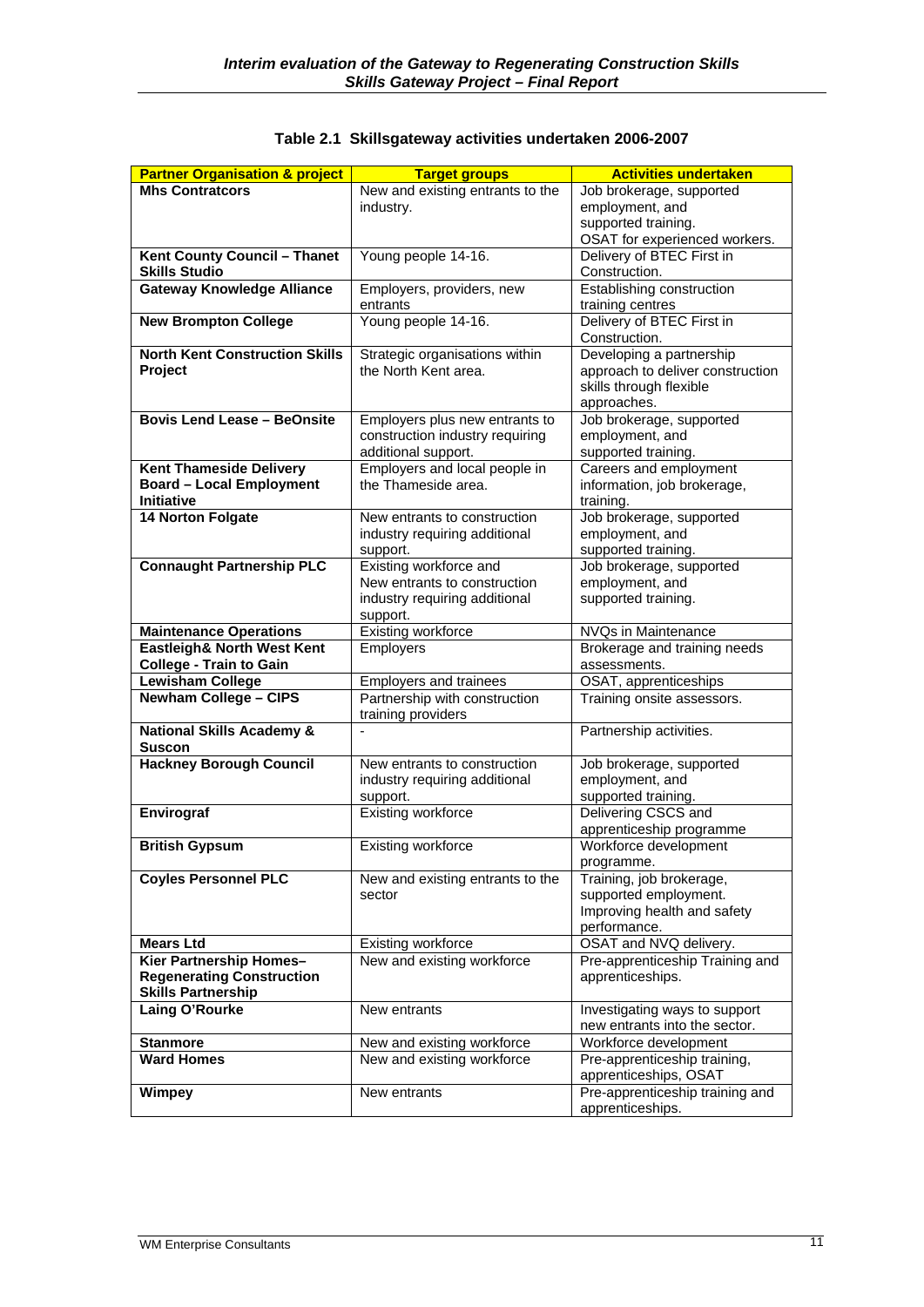## 3. PROJECT OUTPUTS AND OUTCOMES

#### **3.1 INTRODUCTION**

As part of the project proposal, it was necessary to identify which of SEEDA's core and component outputs would be achieved as a result of the project's activities. It was envisaged that the project would have a positive impact on two outputs, Job Creation and Business Support. Table 3.1 identifies the outputs, and the evidence to be collected to validate the outputs achieved.

| <b>Core Outputs</b>                                                                                                                                                                                      | No. of outputs to deliver 2006-7 |    |                                                                                                                                                                                                        | <b>Total</b>   | <b>Evidence to validate</b> |                                                                                                                                                                               |
|----------------------------------------------------------------------------------------------------------------------------------------------------------------------------------------------------------|----------------------------------|----|--------------------------------------------------------------------------------------------------------------------------------------------------------------------------------------------------------|----------------|-----------------------------|-------------------------------------------------------------------------------------------------------------------------------------------------------------------------------|
|                                                                                                                                                                                                          | Q <sub>1</sub>                   | Q2 | Q3                                                                                                                                                                                                     | Q <sub>4</sub> |                             | outputs achieved                                                                                                                                                              |
| Job Creation (1A): The<br>project will assist 75 new<br>entrants to access craft<br>apprenticeships in the<br>construction industry<br>and 50 to access jobs<br>as a direct result of<br>work experience | N/a<br>N/a<br>25<br>25<br>50     |    | Copy letter of<br>appointment with details<br>of start date, job title, etc<br>signed by employer OR<br>Letter from employer<br>confirming new job<br>created and filled as a<br>result of the project |                |                             |                                                                                                                                                                               |
| Business Support (4):<br>100 SMEs will be<br>assisted to meet their<br>training needs as a<br>direct result of the<br>project. Year One - 40,<br>Year 2 - 60                                             | $\Omega$                         | 5  | 15                                                                                                                                                                                                     | 20             | 40                          | • Name, address,<br>telephone number and<br>contact details for each<br>business supported<br>Letter from each<br>$\bullet$<br>business confirming<br>support/advice provided |

| Table 3.1: Skills Gateway Planned Outputs 2006-2007 |  |  |  |  |  |
|-----------------------------------------------------|--|--|--|--|--|
|-----------------------------------------------------|--|--|--|--|--|

Table 3.2 details the Strategic Added Value Outcomes for the project, evidence for these are to be provided at the end of SEEDA funding, but Chapter 4 will assess progress towards achieving these outcomes.

|  | Table 3.2: Strategic Added Value Outcomes |
|--|-------------------------------------------|
|  |                                           |

| <b>SAV Category</b>                    | <b>Outcome</b>                                                                                                                                                                                                          | <b>Key Activities</b>                                                                                                                                                                                                                                                                                                 | <b>Evidence to validate the</b><br>outcome (provided at<br>end of SEEDA Contract)                                                                                                                                                                                                                                                               |
|----------------------------------------|-------------------------------------------------------------------------------------------------------------------------------------------------------------------------------------------------------------------------|-----------------------------------------------------------------------------------------------------------------------------------------------------------------------------------------------------------------------------------------------------------------------------------------------------------------------|-------------------------------------------------------------------------------------------------------------------------------------------------------------------------------------------------------------------------------------------------------------------------------------------------------------------------------------------------|
| Providing a strategic<br>catalyst role | Effecting a step change in the<br>delivery, retention and<br>achievement rates of<br>apprenticeship frameworks,<br>NVQs and Skills for Life and<br>facilitating clear and coherent<br>pathways to career<br>progression | Improving business<br>$\bullet$<br>performance and raising<br>the skills level of the<br>workforce<br>Improved skills<br>$\bullet$<br>investment in managers<br>Developed supply-side<br>$\bullet$<br>capacity<br>Changes in the way<br>٠<br>training is delivered<br>Improving quality of<br>٠<br>training provision | 6 employer case-studies<br>giving examples of how<br>business and/or skills<br>levels have improved.<br>how training delivery has<br>changed and how<br>capacity and quality of<br>provision has been<br>developed<br>6 training provider case-<br>studies giving examples<br>of how capacity and<br>quality of provision has<br>been developed |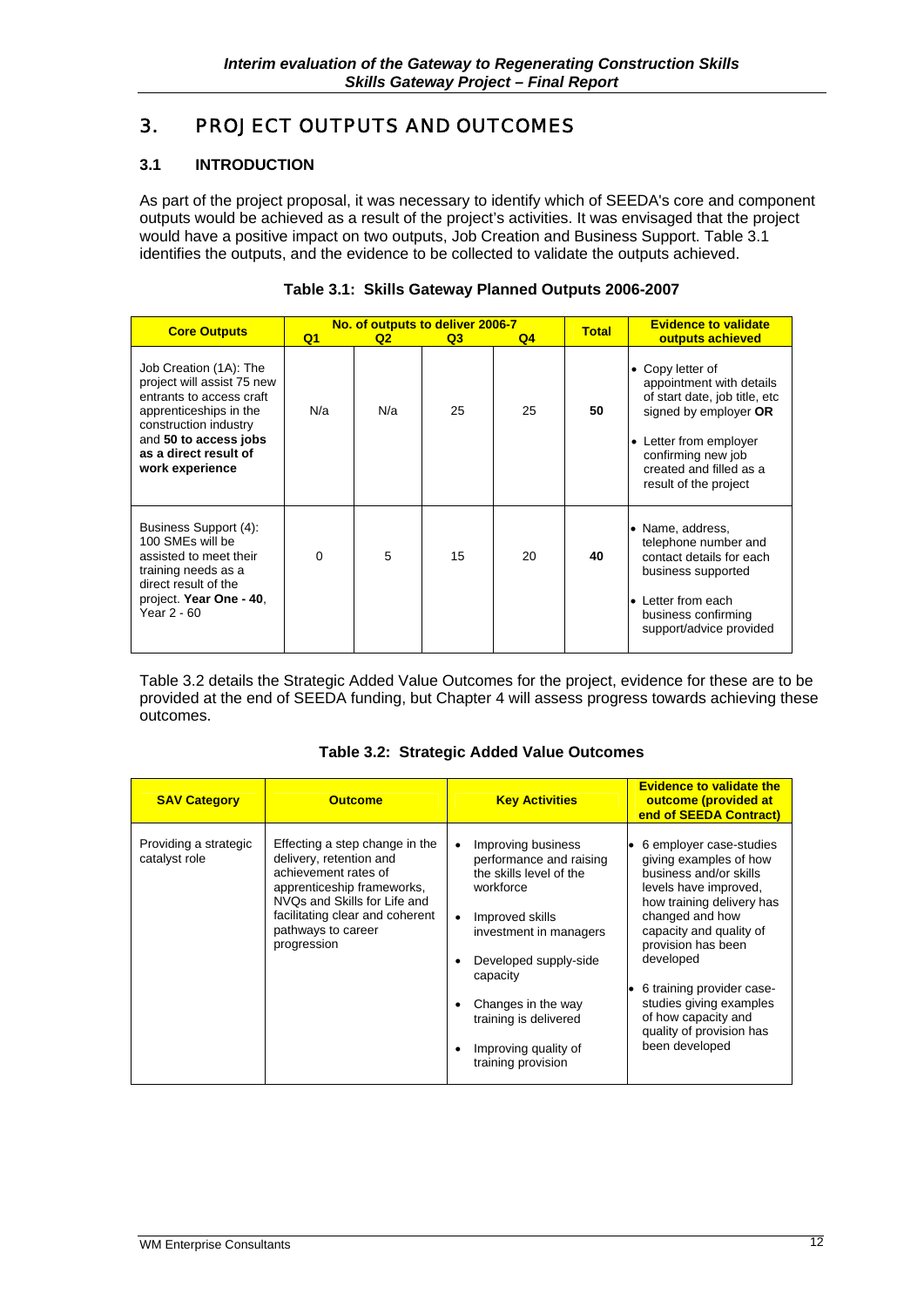#### **3.2 OUTPUTS ACHIEVED TO DATE AGAINST TARGETS SET**

Table 3.3 details the project's progress towards its outputs up-to and including Quarter 3, and it appears that the project is on schedule to meet its targets by the end of Quarter 4.

| <b>Core Outputs</b>                                                                                                                                                                                | Q <sub>1</sub> | No. of outputs to deliver 2006-7<br>Q2 | Q3 | Q <sub>4</sub> | <b>Total</b> |
|----------------------------------------------------------------------------------------------------------------------------------------------------------------------------------------------------|----------------|----------------------------------------|----|----------------|--------------|
| Job Creation (1A): The project will<br>assist 75 new entrants to access<br>craft apprenticeships in the<br>construction industry and 50 to<br>access jobs as a direct result of<br>work experience | N/A            | 29                                     | 8  | tbc            | 37           |
| Business Support (4): 100 SMEs<br>will be assisted to meet their<br>training needs as a direct result of<br>the project. Year One - 40, Year 2<br>- 60                                             | 0              |                                        | 29 | tbc            | 30           |

#### **Table 3.3: Skillsgateway Achieved Outputs Q1-Q3 2006-2007**

#### **3.3 ADDITIONAL OUTPUTS ACHIEVED**

Skillsgateway has developed a range of partnerships and activities beyond the original specification, as detailed in Section 2. Gathering output data for some of these activities is still underway, for example, the achievement rate of young people undertaking BTEC First Construction qualifications will not be available until August 2008.

However, Skillsgateway has documented a number of additional outputs that have been achieved through the delivery of the programme, these include assisting people in their skills development through the delivery of qualifications, these are detailed in Table 4.

|  | Table 3.4: Additional outputs achieved |  |  |
|--|----------------------------------------|--|--|
|--|----------------------------------------|--|--|

| <b>Output</b>                                                                                                          | <b>Achieved</b><br>Q <sub>2</sub> | <b>Achieved</b><br>Q <sub>3</sub> | <b>Total</b> |
|------------------------------------------------------------------------------------------------------------------------|-----------------------------------|-----------------------------------|--------------|
| People assisted in their skills development                                                                            | 17                                | 179                               | 196          |
| Adults lacking full Level 2 or equivalent qualification who are<br>supported in achieving a full Level 2 or equivalent | 44                                | 67                                | 111          |
| Gain a qualification at NVQ 3                                                                                          | 4                                 | N/a                               | 4            |
| Candidates being supported for assessor A1 award                                                                       | N/a                               | N/a                               | 22           |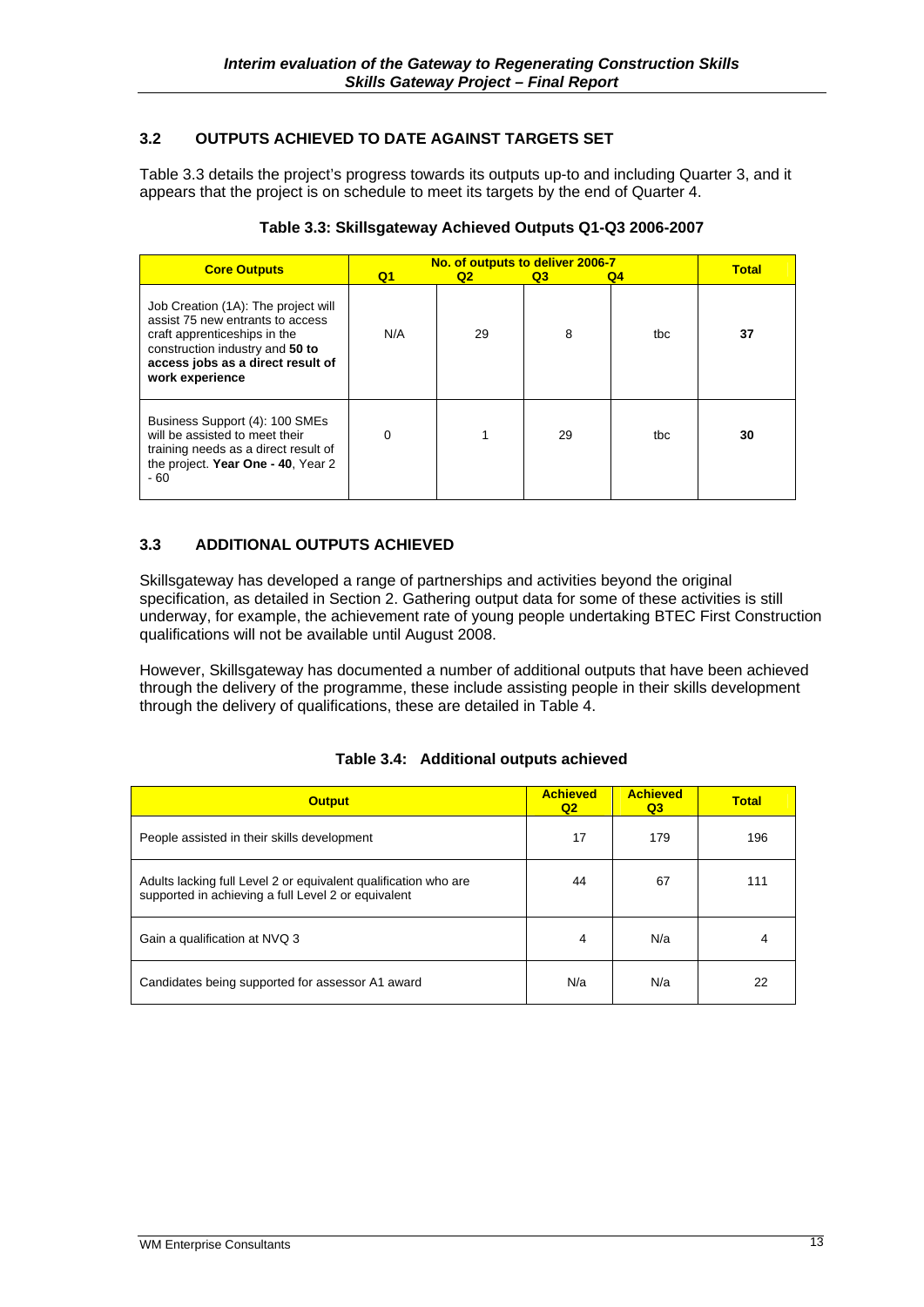## 4. STAKEHOLDER AND TRAINEE EXPERIENCES

#### **4.1 INTRODUCTION**

This section of the evaluation will review findings from; the contextual review, output data and stakeholder and beneficiary consultations to assess the strategic added value of the project.

#### **4.2 STAKEHOLDERS PERCEPTIONS OF THE SKILLSGATEWAY APPROACH**

Most stakeholders are positive about the approach being developed and delivered by Skillsgateway, with many viewing its provision as being additional to FE based provision.

#### *Motivations for becoming involved with Skillsgateway*

Stakeholders had various reasons for becoming involved with Skillsgateway, and these mainly relate to stakeholders main areas of activity.

It is key to note that a common theme to many stakeholders becoming involved with Skillsgateway was because they have viewed the project as having very good and established links with a wide range of sector employers, and that this demonstrates an implicit understanding of the needs of the sector.

Employers have mainly become involved through wanting to access training that will provide them with bespoke solutions to their specific needs, with many wanting provision that would be available quickly and be delivered without requiring staff to train off-site.

Strategic stakeholders have been motivated to become involved in seeing whether and how Skillsgateway can develop and deliver training and workforce development approaches that are additional to existing provision, whilst also contributing to developing and improving the capacity of the sector to respond to developments such as the Thames Gateway and the 2012 Olympics.

FE and work based learning providers have mixed motivations to becoming involved, with a few feeling that they were 'compelled' to becoming involved as funding had been directed to the project, whilst others are hoping to develop and share best practice in developing training solutions for the sector.

#### *Involvement with Skillsgateway*

Levels of involvement with the project by stakeholders interviewed vary greatly, although all stakeholders have developed some form of working relationship with Skillsgateway. These levels of partnership are explored further in section 4.3, but most stakeholders have some form of contract or service level agreement in place with Skillsgateway which sets out the terms of reference for the partnership. Most contact with Skillsgateway is managed through these agreements, which state reporting and monitoring arrangements, and the majority of stakeholders find the frequency of communications appropriate. However, there some stakeholders report that they would like to have more frequent communications and updates about the progress of activities.

#### *Monitoring and assessing the impact of Skillsgateway activities*

The disparate nature of the activities being undertaken by Skillsgateway makes it problematic in gaining an overview of the impact of these activities, especially since many are delivered in partnership. At this stage, many stakeholders identify the main impact achieved so far as being the establishment of working partnerships which are seeking ways to raise the skills levels in the sector.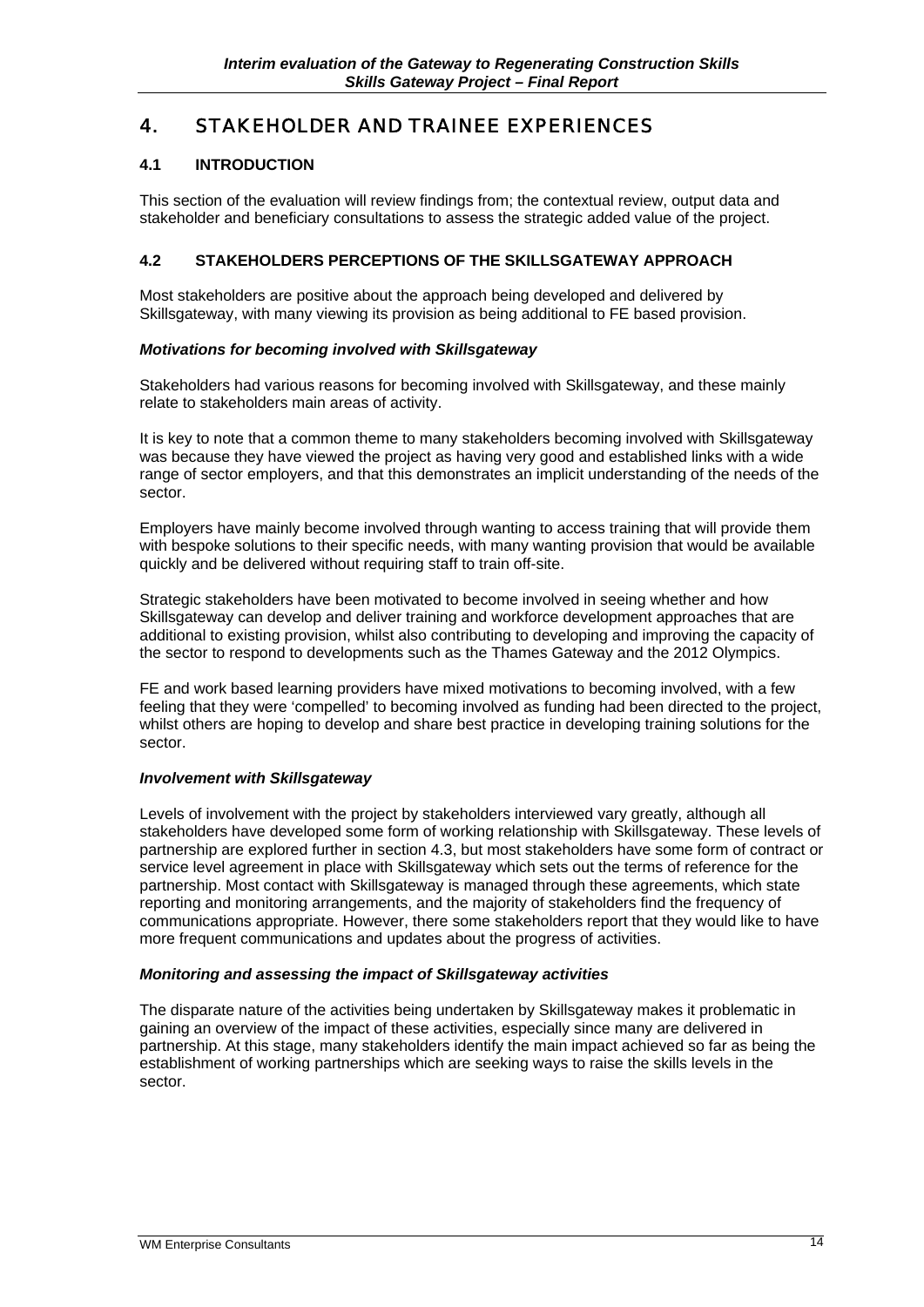#### **4.3 PARTNERSHIP WORKING**

The establishment of strong and effective partnerships has been critical in enabling Skillsgateway to operate at strategic and delivery levels. Partnership working is developing well with most partner organisations, although there is still a need for further development with some key partners and organisations in enabling the project to fulfil its objectives of working coherently across the sector.

| Table 4.1: Identifies the key partnerships that provide the basis for the<br><b>Skillsgateway project</b> |
|-----------------------------------------------------------------------------------------------------------|
|                                                                                                           |

| <b>Partner organisation</b>                | <b>Partnership activities</b>                                                                                                                                                                                                                                          |
|--------------------------------------------|------------------------------------------------------------------------------------------------------------------------------------------------------------------------------------------------------------------------------------------------------------------------|
| <b>Gateway Knowledge Alliance</b>          | Provided capital funding to establish the<br>development of the training centre in Chatham,<br>and helping to fund the development of a<br>network of similar centres in the Thames<br>Gateway sub-region.                                                             |
| <b>Connaught Partnership PLC</b>           | Large company which provides maintenance<br>services. Working with Skillsgateway to develop<br>training activities that support new and potential<br>entrants. Organisation has very specific<br>requirements which are problematic to source<br>through FE provision. |
| <b>Bovis Lend Lease</b>                    | Seeking to develop a sustainable approach to<br>recruitment, training and retention of employees<br>through a 'not for profit' approach. Developing<br>BeOnsite based at Bishopsgate National Skills<br>Academy for Construction.                                      |
| <b>Construction Skills (formerly CITB)</b> | Seeking to work together to develop packages<br>for employers that are responsive to their needs<br>but also result in the achievement of<br>accreditation for employees.                                                                                              |
| <b>Focus to Work</b>                       | Community interest community which is able to<br>secure LSC and ESF funding to provide training.                                                                                                                                                                       |
| <b>Kent County Council</b>                 | Leading the delivery of vocational education for<br>young people aged 14-16.                                                                                                                                                                                           |
| <b>Medway City Council</b>                 | Developing a skills strategy for North Kent<br>Construction project.                                                                                                                                                                                                   |
| Kent Thameside Delivery Board              | Providing some funding for the project.                                                                                                                                                                                                                                |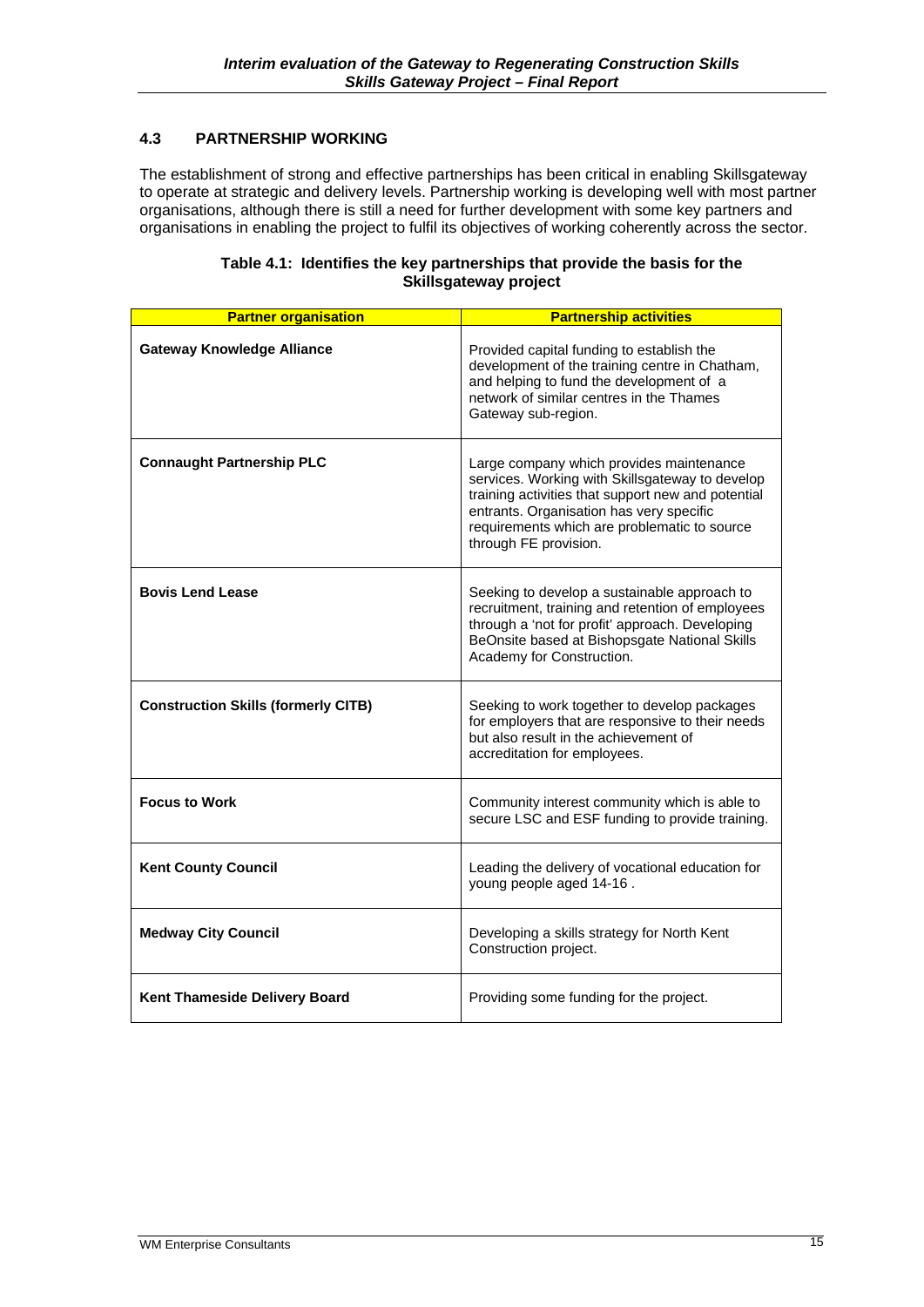#### **4.3.1 Effective relationships**

The evaluation has found that effective relationships have been developed with the following stakeholder groups:

- Large employers;
- Strategic partners;
- Schools and charitable training organisations; and
- Recruitment agencies.

#### *Large employers*

Skillsgateway has been particularly successful in establishing good working relationships with large employers within the sector. Project personnel have achieved this through extensive networking and relationship building with employers. The support being offered to employers by Skillsgateway is solution focused, in being responsive to their needs, whilst also being mindful of legislation requirements particularly in terms of health and safety.

Skillsgateway personnel's knowledge and experience of the sector have enabled the project to build rapport quickly with employers, which has been identified as a key strength since many employers are pressed for time and often feel that organisations offering training and support sometimes take up too much time in gaining an understanding of the sector.

Ongoing communications between employers and Skillsgateway are generally good, and it is an area that has improved over time as a project team has become established. However, some employers would like to have more structured ongoing communication with Skillsgateway, with a named contact being provided where possible so that they can access advice and guidance rapidly.

#### *Strategic partners*

Good working relationships have been established with a range of strategic partners, including local authorities, strategic partnerships, trade unions and strategic bodies.

Relationships with local authorities have been particularly effective in reviewing how the Skillsgateway approach can support local authority economic development activities and work with young people in schools at Key Stage 4. Skillsgateway's strong linkages with employers within the sector have been identified as being a key strength by local authorities, who are not as able to access employers. These linkages are particularly critical to regeneration activities in ensuring that publicly funded construction activities are supporting the training and development of local people working on these activities.

Links with employers for projects working with young people such as the Thanet Skills Studio are also valued by local authority partners, since it is acknowledged that this enables Skillsgateway to design and implement curriculum materials that are highly relevant to sector, whilst also providing access to employers that would be difficult to arrange without Skillsgateway's involvement.

#### *Schools and charitable training organisations*

Skillsgateway willingness to work with young people who are not high achievers academically, and/or who have challenging behaviour has led to the development of strong relationships with schools and charitable training organisations providing construction based training.

These partners report that the training approaches being developed by Skillsgateway are very focused on ensuring that young people are engaged in learning activities and provided with additional support to enable them to achieve accredited outcomes. The involvement of employers in the provision of these programmes is an additional feature that schools could not secure on their own or through existing FE programmes.

The curriculum design provided by Skillsgateway is a particular strength for these partner organisations, in delivering relevant and engaging activities. Programmes delivered off site for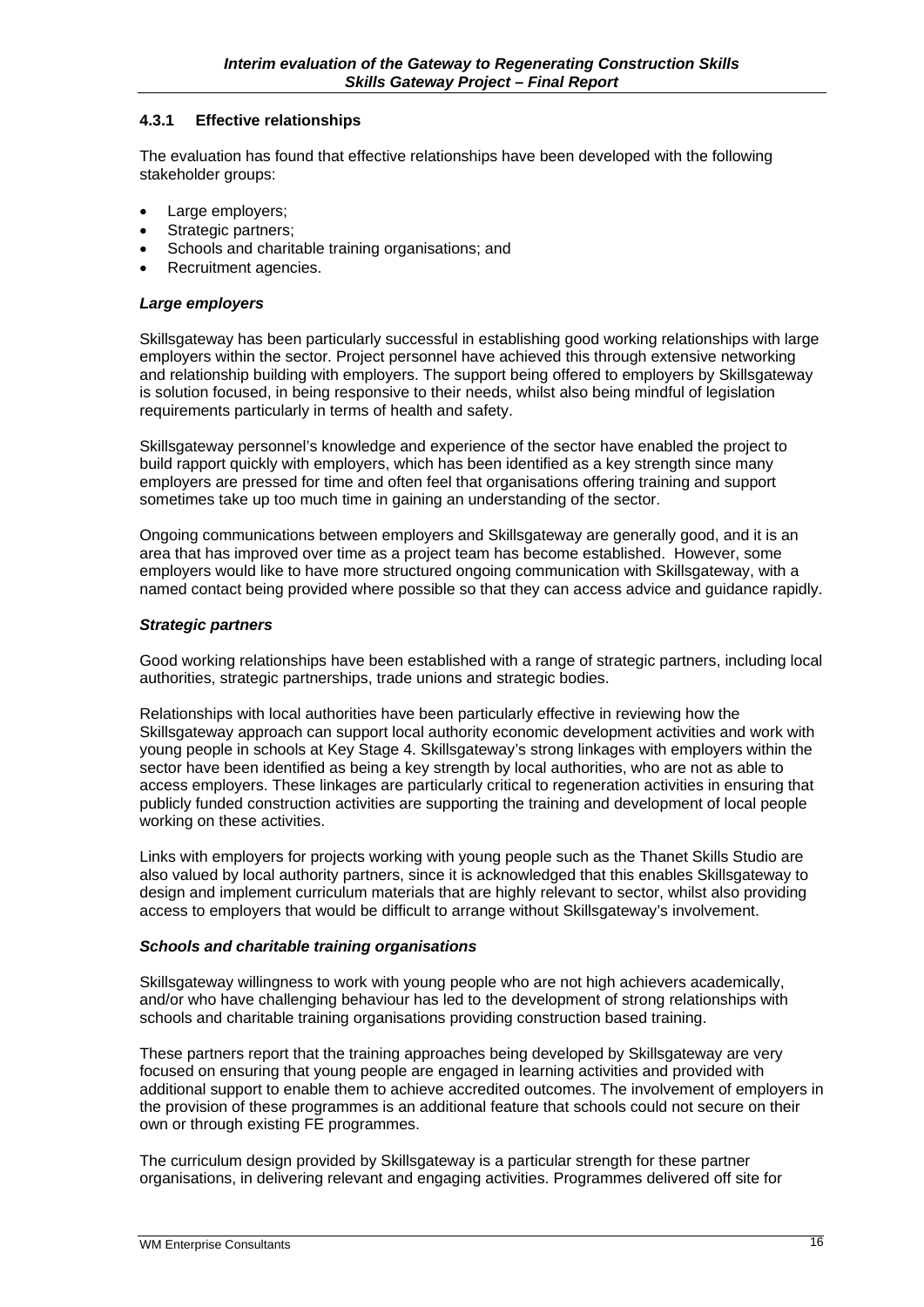young people who are still participating in compulsory education have been particularly effective in terms of retaining learners on the course, with partners reporting that similar off site provision at FE colleges having higher attrition rates at this stage. This data is still very much anecdotal due to the stage of these programmes, but it appears to be very encouraging.

#### *Recruitment agencies*

Skillsgateway is building effective working protocols with recruitment agencies specialising in placing candidates into construction opportunities. Particularly effective work has been undertaken in developing ways to refer young people into appropriate positions, and ensuring that candidates CSCS cards are valid and up-to-date.

#### **4.3.2 Partnerships requiring further development**

There are three areas of partnership requiring further development by Skills Gateway, and these are with:

- Construction Skills (formerly CITB);
- FE Colleges, and:
- Small and medium sized employers.

#### *Construction Skills*

Partnership building with Construction Skills has been slow, since both partners have been seeking to identify how they can play to each others strengths and not be seen to be competing with each other. Dialogue has now been established and is being facilitated by other partners including the LSC and SEEDA. There is a clear understanding on Skillsgateway's part that establishing a positive collaborative approach between the project and Construction Skills is essential in ensuring that learning from the project is mainstreamed and developed at a wider level. Continued work is required from both organisations, possibly facilitated by other partners to enable a good working relationship to be developed. Good foundations have been created with Construction Skills in London through the project's work with the National Skills Academy in Bishopsgate.

#### *FE Colleges*

The project is making progress towards developing good working relationships with colleges, although there is still a need for further clarification between the Skillsgateway and some colleges, to illustrate how Skillsgateway's provision is additional and complementary to FE provision, and not directly in competition. Skillsgateway's links with employers have enabled some good partnership working between FE Colleges in terms of establishing referrals for Train 2 Gain, and this can be used as a basis to further develop working relationships.

#### *Small and medium sized employers*

Further partnership development is required with small and medium sized employers who make up over 80% of the construction sector (Sector Skills Agreement for Construction), especially in seeking ways to encourage and support these employers in recruiting and training new entrants to the sector.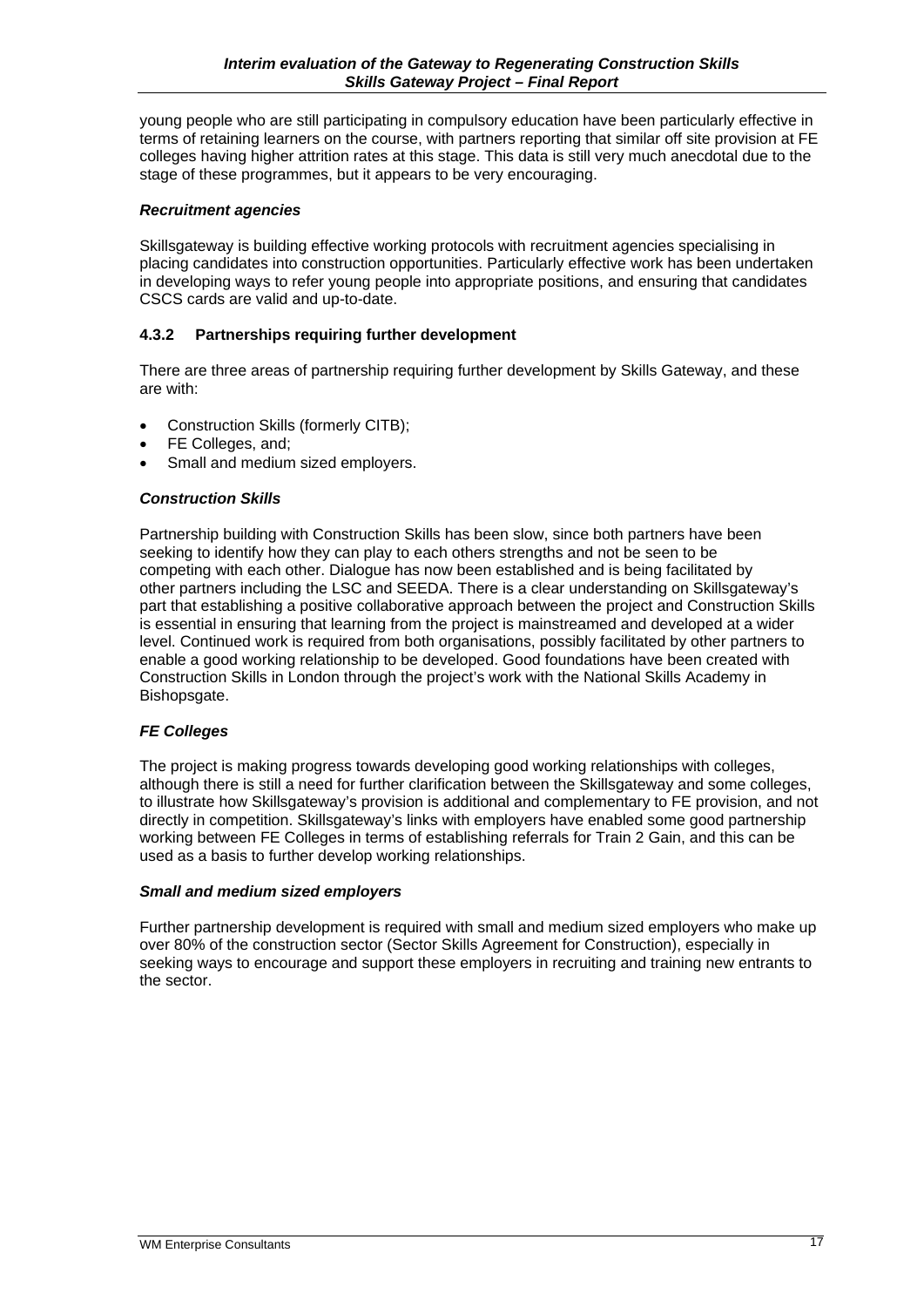#### **4.4 TRAINEE EXPERIENCES OF SKILLSGATEWAY PROVISION**

Small group discussions were undertaken with Year 10 trainees from New Brompton College who attend the Chatham Centre one day a week to undertake a BTEC First in Construction.

#### *Motivations for applying for the course*

All of the young people reported that they had found out about the course through a Skillsgateway presentation at school when they were in Year 9. Most said that they applied to do the course, as they liked the idea of undertaking a training programme that was off the school site, with many adding that they also liked the practical focus of the course. A lot of the young people stated that they were considering following a career in construction when they leave school and felt that the course would help them to do this.

#### *Activities undertaken as part of the course*

Most of the young people reported that they were surprised and rather disappointed at the amount of written work that they were required to undertake at the start of the programme. However, many of them said that they now understood that this was an essential aspect of the course in enabling them to gain a good appreciation of health and safety. Many of the young people reported that even though they did not like the writing aspects of the course, they found the atmosphere much better and supportive than at school, with a lot of them saying that they were treated like adults at the centre.

All of the young people were very positive about the practical tasks that they have undertaken whilst on the course, saying that they have learnt a lot of new skills and have found out about different types of jobs and skills that are required in construction.

The young people like the fact that they are given options by the course tutor in choosing how to do things and many report that they find the help and support provided very good.

The young people had mixed views as to how the course was helping them with their achievement when they returned to school. In terms of supporting young people with their academic achievement, some young people were able to clearly articulate how the course has helped them apply their numerical skills.

In terms of supporting young people's softer skills, some report that they make more of an effort to keep out of trouble at school as they would be removed from the course, whereas others report that they sometimes have problems readjusting to the school environment when they return to this as they find they are talked down to at school. Nevertheless, most of these young people state that they also make an effort to stay out of trouble as they want to return to the Skillsgateway centre.

#### *Future plans following the course*

Most of the young people demonstrated a high level of awareness and focus in thinking about their future options once they have completed compulsory education. Encouragingly many of the young people want to progress into construction based careers, with most being able to confidently articulate specific occupations that they are interested in such as plastering, tiling and bricklaying. It is interesting to note that most of the young people wanting to progress into the sector want to follow a work based training route as opposed to a college based routes.

#### *Recommending the course to other young people*

The young people were asked whether they would recommend the course to pupils in Year 9 who are about to take their options, with most saying that they would advise other young people to take the course. However, many of the young people stated that it would be important to advise those considering the course that there is a lot of written work at the start of the course, and that they would have to have patience in waiting for the practical elements of the programme. Overall, most feel that it is a good opportunity to learn about construction in an adult and supportive environment.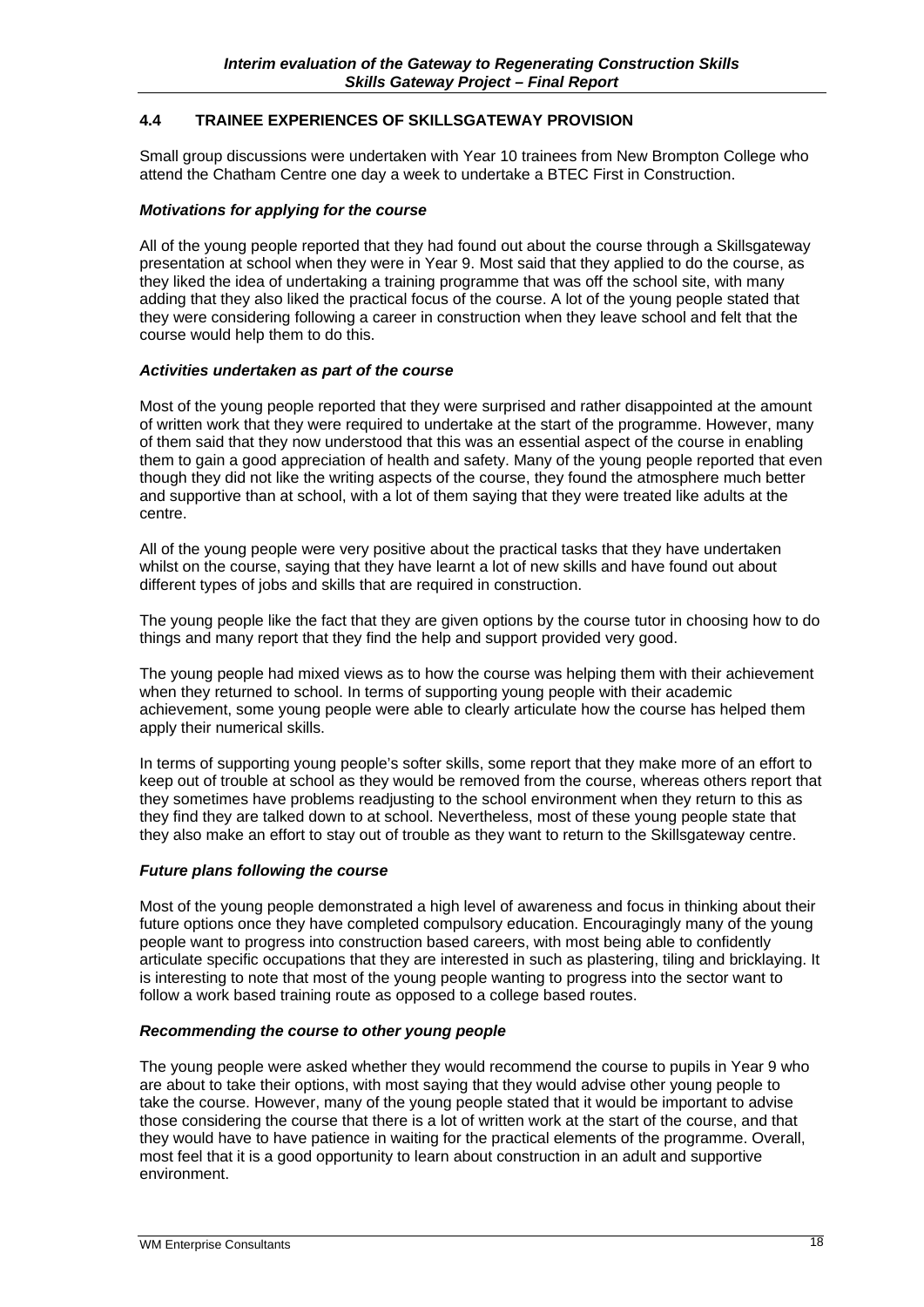## 5. ASSESSMENT OF STRATEGIC ADDED VALUE

#### **5.1 INTRODUCTION**

This section provides an assessment of the strategic added value of the project through reviewing the additionality of the provision and where the extent to which the project has developed best practice approaches.

#### **5.2 ADDITIONALITY OF PROVISION**

Additionality can be defined as the extent to which the funding provided through SEEDA and partners has genuinely added to provision in the area and has demonstrated added value. The project has demonstrated additionality in a number of ways.

#### *Rapid response*

The main area of additionality that has been identified by a cross section of stakeholders, but most notably by employers is the ability of Skillsgateway to comprehensively assess the immediate skills and training requirements of employers and to then rapidly develop a bespoke solution to meet these needs. The availability of training and assessment when the employer needs it is a key element to additionality since most FE based provision is unable to react at this speed due to it being constrained to the academic year.

#### *Bespoke provision*

Skillsgateway's ability to design and develop bespoke training packages that are blended with 'off the shelf' training packages to meet employer requirements is additional to mainstream provision in that it takes an employer led approach in developing a curriculum around employers' needs rather than bolting on employers' requirements to existing packages. The curriculum design team in place at Skillsgateway has been recognised by many partners at all levels as being very experienced in terms of understanding industry needs, whilst also taking an 'educationalist' approach to developing curricular where learning skills is placed at the heart of activities, to encourage and engage trainees undertaking training.

#### *Managing new entrants' expectations*

The training approach implemented by Skillsgateway aims to make it as realistic an experience as possible in delivering training that follows real working hours rather than 'short' working weeks that learners experience in college. This enables learners to gain an appreciation of the working hours required by the sector, and helps to prepare them for the transition into employment. The training facility has been designed to make as real as possible so that trainees gain experience of the conditions that they can expect when they are working on a construction site.

#### *Job brokerage arrangements*

The development of the job brokerage approaches through working in partnership with a range of recruitment agencies, statutory and voluntary agencies in providing supported training and employment opportunities to new entrants to the sector, is additional in developing a stream of potential new employees in the sector.

#### *Developing a partnership approach to training with employers*

The project has been successful in identifying funding streams that employers can access to provide appropriate and relevant workforce development using employers' training facilities. This approach is enabling sector employers to provide and support training that would not be available within FE colleges since many do not have the up-to-date or employer specific capital equipment that would be required for training. This approach allows a public-private-partnership approach to be implemented in ensuring that employees achieve training and accreditation.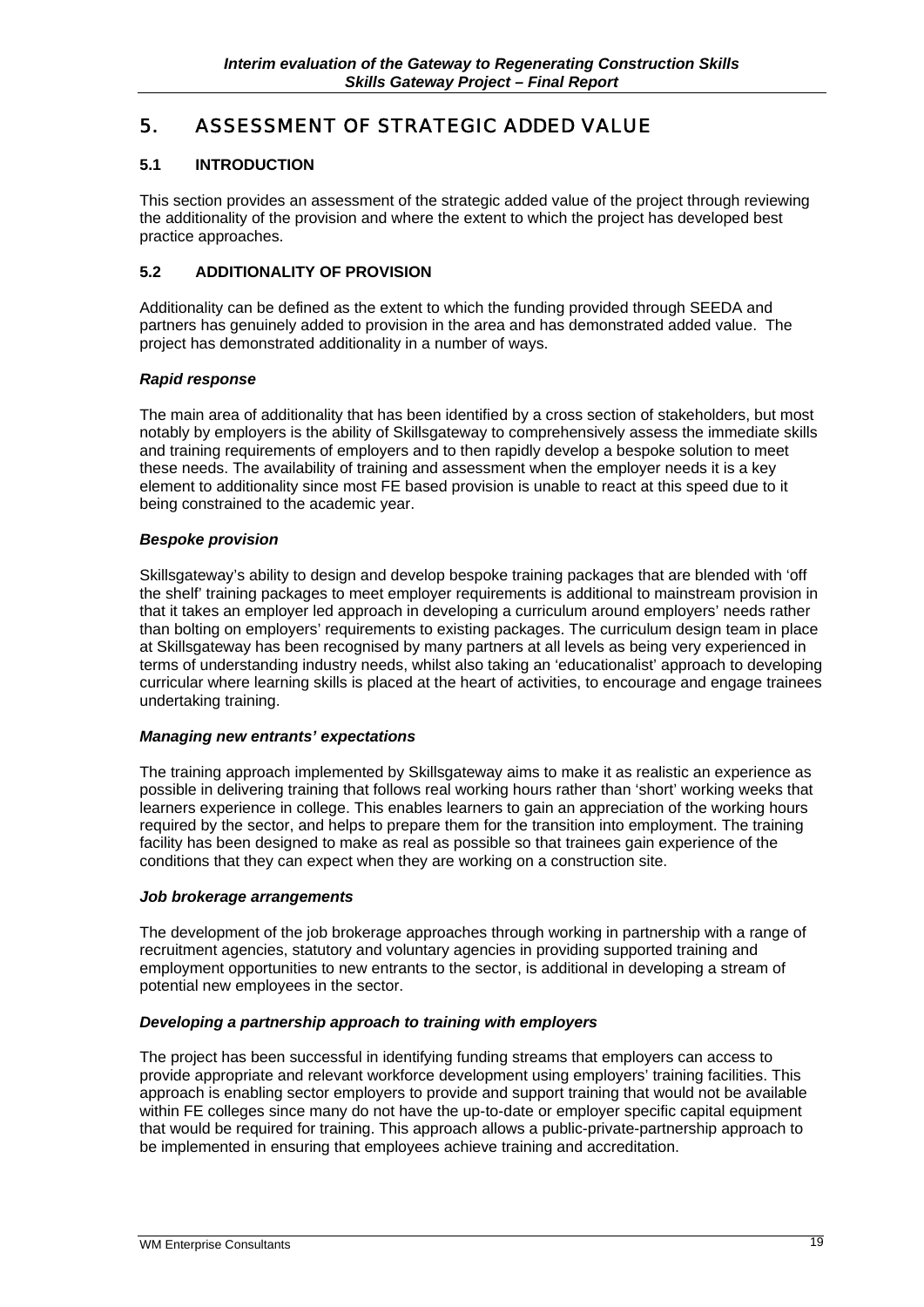#### *Training workforce to undertake assessments*

Skillsgateway's focus on training existing members of the workforce to undertake on-site assessments of employees is also additional in that it is building the capacity of employers to become more self sustainable in supporting training and development activities for staff, and also enabling employers to 'grow' their workforce locally rather than bringing in qualified staff from other parts of the country due to lack of availability locally. This approach is currently being developed across a number of employers with varying success, since it is resource intensive for both the employers and Skillsgateway. However, it is a move in the right direction in supporting activities that will contribute to raising the numbers of specially qualified staff locally.

#### *Willingness to work with wide range of entrants*

Skillsgateway has demonstrated willingness in training young people who have not achieved well academically, particularly young people who are Not in Education, Employment or Training (NEET). Entry onto FE courses and employer based training programmes within the sector is generally difficult for young people who have not achieved good GCSE results, with many who are interested in the sector seeking basic labouring jobs on an ad hoc basis. Skillsgateway programmes have enabled this target group to gain training and accreditation which will enhance their employability.

#### **5.3 BEST PRACTICE**

The Skillsgateway approach has developed a number of best practice approaches in terms of its partnership approaches and delivery mechanisms. These are outlined below and the potential for these to be mainstreamed through existing provision discussed.

#### *Flexibility of approach*

Skillsgateway's approach to working with all partners, ranging from large employers to schools, has been to develop individualised programmes that place the needs of the organisation at the centre of the design and delivery process. This flexibility has some potential to be mainstreamed if providers have personnel in place who have comprehensive knowledge and experience of the sector.

#### *Collaborative design of programmes with employers*

The close involvement of employers in the design and development of training programmes is best practice in ensuring that the training developed is demand led and fully relevant to individual employers' needs. Skillsgateway's knowledge and understanding of the funding streams that are available to support training activities for employers also enhances this approach in ensuring that the training meets industry requirements. This approach has good potential to be mainstreamed through learning providers ensuring that courses are planned with the involvement of employers.

#### *Provision of training and assessment in the workplace*

The focus of providing training and assessment activities in the workplace is a model that is greatly preferred by employers as it radically minimises the time that employees are away from undertaking tasks and focuses on assessing staff undertaking tasks that they are routinely required to do as part of their job. Skillsgateway's bespoke approach to curriculum design has aided this process. Learning providers should seek to plan ways to offer on-site training and assessment, and CITB-Construction Skills' commitment to developing OSAT will aid this further.

#### *Ongoing evaluation of learners' experience to inform course development*

Skillsgateway is implementing systematic approaches in collecting learners' views about the training and assessment that they have received. Individualised evaluation forms have been designed for each programme so that learner experiences can be used to inform the continued development of training programmes. Evidence gathered from this process is also shared and discussed with partner organisations such as schools and employers to enable the joint development of solutions to issues highlighted from this process.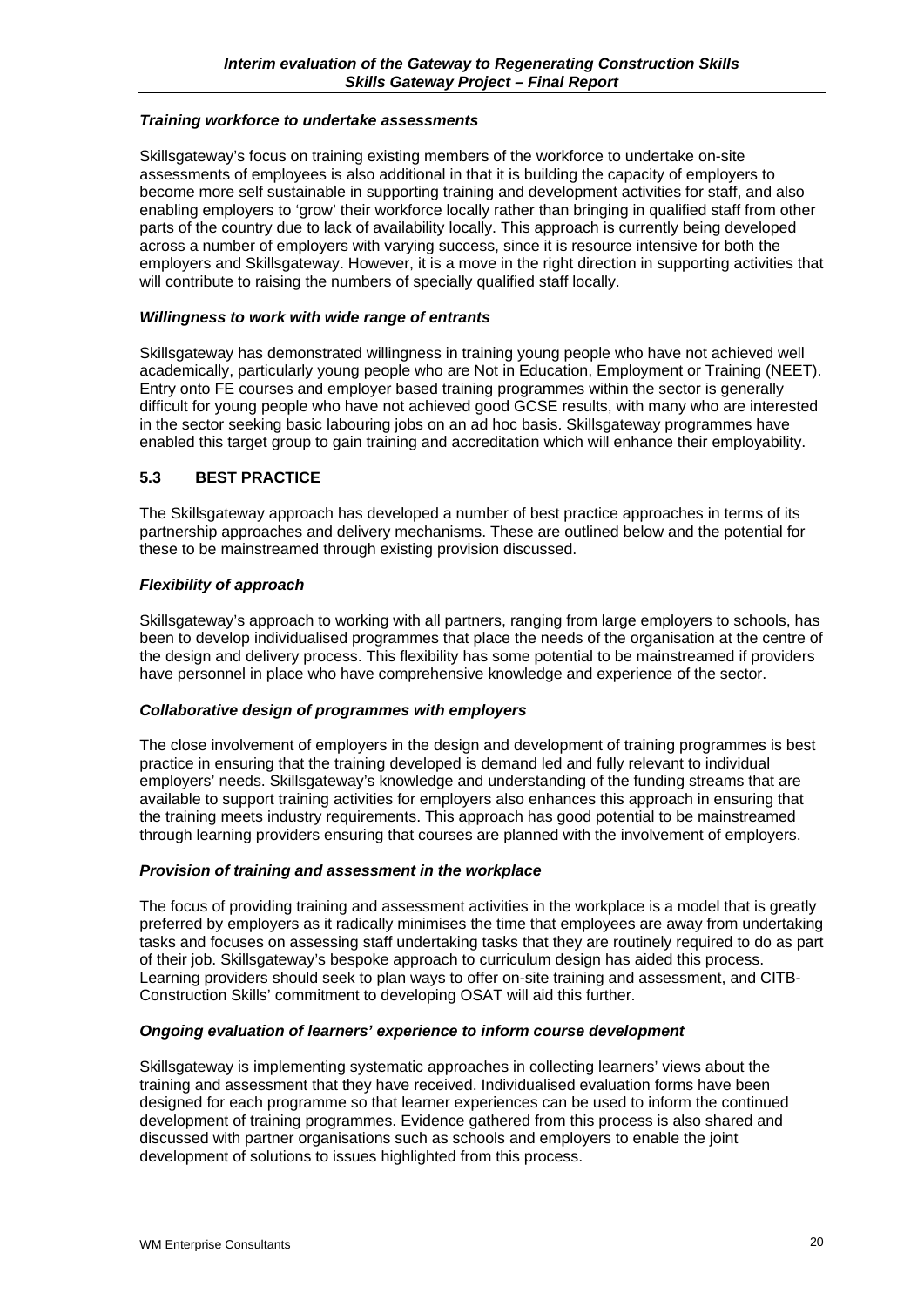This approach has very good potential for being undertaken by mainstream providers who already evaluate provision through gaining learner feedback, but may need to review ways to make this process more systematic.

#### *Embedding Health and Safety training in provision*

Skillsgateway has sought to build training programmes around Health and Safety training that is required by legislation to help facilitate employers' awareness of accredited training programmes that can enhance their workforce skills and qualifications. Developing training programmes around Health and Safety requirements has a lot of scope for mainstream provision through developing bespoke training solutions for employers.

#### *Simplifying administration processes for employers*

Minimising paperwork and administration for employers wanting to secure funding for training has been a critical strength of the project, since employers are often put off applying for support for training activities by the paperwork required. Skillsgateway's knowledge and understanding of the funding streams and support mechanisms available simplifies the process for employers and encourages them to consider providing training for the staff by focusing on the benefits that it will bring rather than being deterred by the associated administration that managed by Skillsgateway. This process has a lot of potential to be mainstreamed through Train 2 Gain provision so long as brokers in place have an in depth knowledge of the sector and its preferred methods of training and developing staff.

#### *Raising awareness of construction based careers to young people*

The training programmes provided for young people by Skillsgateway have sought to raise their awareness of the range of careers and opportunities available within the sector. This has been achieved by curriculum design and involving employers in some aspects of the courses delivered. Encouraging the involvement of employers in training activities for young people would facilitate the mainstreaming of this approach.

#### *Use of employers' training facilities and equipment*

The capital costs associated with the purchase and maintenance of up-to-date machinery and equipment result in FE colleges and providers being unable to provide industry specific equipment for training purposes. Therefore, Skillsgateway's approach in seeking to use employers' training facilities and equipment to deliver training activities is positive in securing a partnership approach which enables trainees to gain experience of using up-to-date equipment. Learning providers will need to establish strong working relationships with employers to enable this approach to be mainstreamed, so that employers are clear about the benefits that they will receive through providing access to their facilities.

#### *Employing assessors with experience of working in the sector*

Skillsgateway seeks to employ assessors who have experience of working within the sector, who have an understanding of the employers' needs and the demands of working on construction projects. In order to attract assessors with this level of experience and knowledge, Skillsgateway pays these assessors industry rates, as opposed to FE rates. Using experienced assessors is also instrumental in building good relationships with employers, since these assessors are able to discuss any arising issues with knowledge and confidence. Although this model may appear to be more expensive, anecdotally it is contributing to good levels of retention of assessment staff. Mainstreaming this approach will require learning providers to review their pay scales for staff, and assess the potential benefits of employing staff with experience of working in the sector.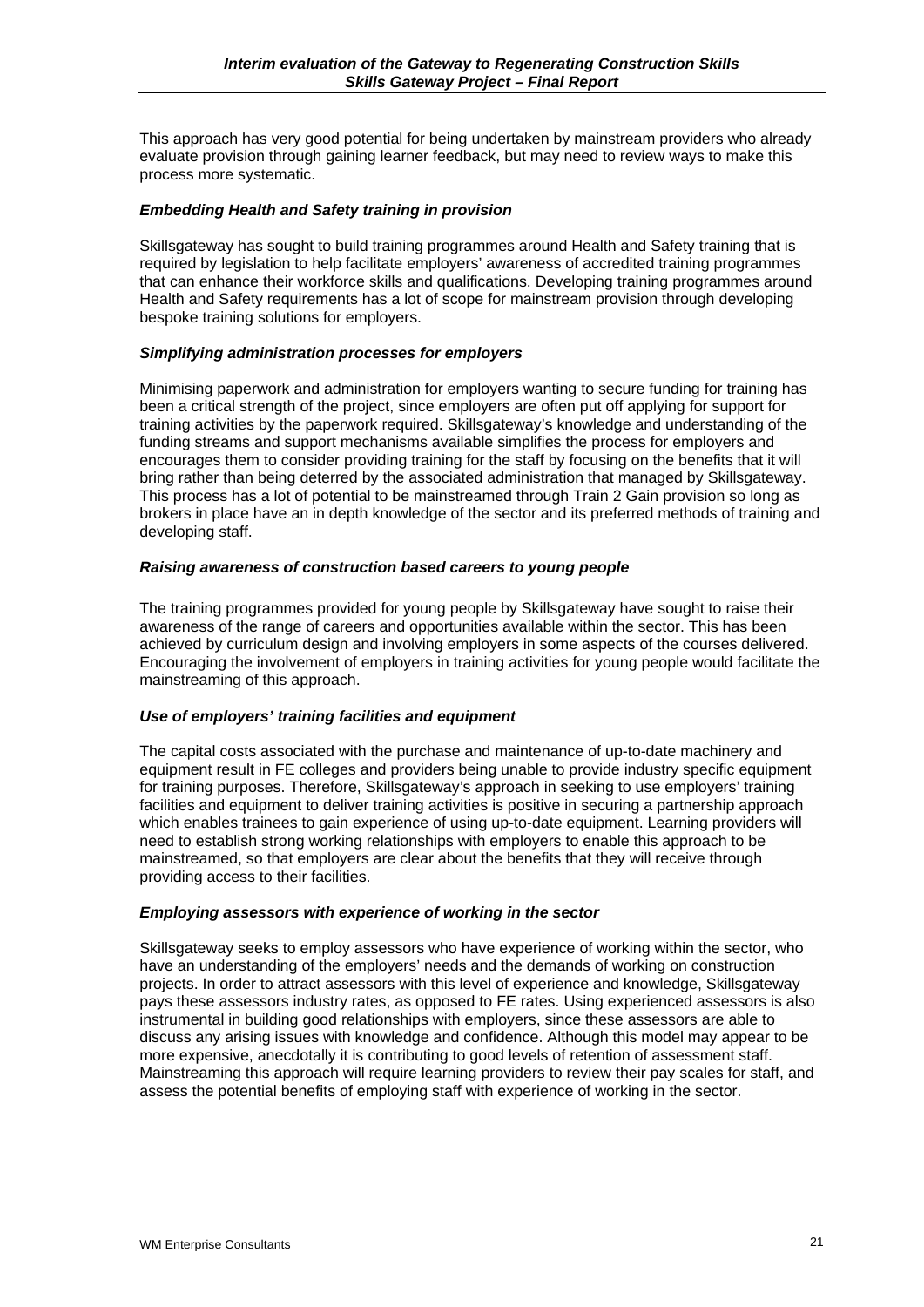## 6. CONCLUSIONS AND RECOMMENDATIONS

#### **6.1 INTRODUCTION**

This section of the report provides a series conclusions that can be drawn from this evaluation in relation to assessing the project's strategic added value and these are supported by a set of recommendations.

#### **6.2 CONCLUSIONS**

#### *Has SEEDA funding facilitated the wider working of the project?*

Skillsgateway has developed a wide and diverse network of partners and has established good working relationships with many of these. SEEDA funding has been instrumental in this in enabling the project manager to have the time and resources to undertake partnership working activities. Skillsgateway has been most effective in its partnership work with large employers, and has established good links with the National Skills Academy for Construction.

Partnership working with CITB-Construction Skills is developing with good links being made with the organisation in the London region but further work is required with the CITB-Construction Skills partners in the South East.

Although Skillsgateway has been successful in engaging with large employers, further work with smaller and medium sized employers, and continued involvement with Train to Gain may offer opportunities for this.

#### *Extent to which partnership working has added value*

Partnership working has been instrumental to the development of the project and the buy in from large employers has had particular added value to the Skillsgateway approach. The involvement of employers has helped the project to gain credibility across the sector and has linked the project with other.

The partnerships developed through the project span a range of sectors some of which provide the basis for sustainable public private partnerships in delivering employer driven skills provision.

#### *Additionality of provision*

The project has demonstrated a wide range of aspects that are additional to existing in mainstream FE provision and school based vocational work. Central to this additionality is the projects strong links with employers which has ensured that the training provided is highly relevant to the sector and is meeting specific skills needs. The project's work in developing job brokerage models has the potential for significant added value in working with a wider range of employers including smaller sub-contractors.

#### **6.3 RECOMMENDATIONS**

- 1. SEEDA funding to continue for a further nine to twelve months to enable project activities to become embedded and for further partnership working to take place. This partnership working should focus on enhancing relationships with Sector Skills Agencies, notably CITB-Construction Skills, and establishing relationships with Summit Skills. Further development of linkages with large employers will be beneficial and further partnership work with smaller and medium sized employers need to be developed.
- 2. There is a need for the project to seek ways to provide evidence to show whether activities are improving retention of trainees in the sector, there is potential to undertake some tracking of trainees who have been referred to recruitment consultancies and through BeOnsite activities.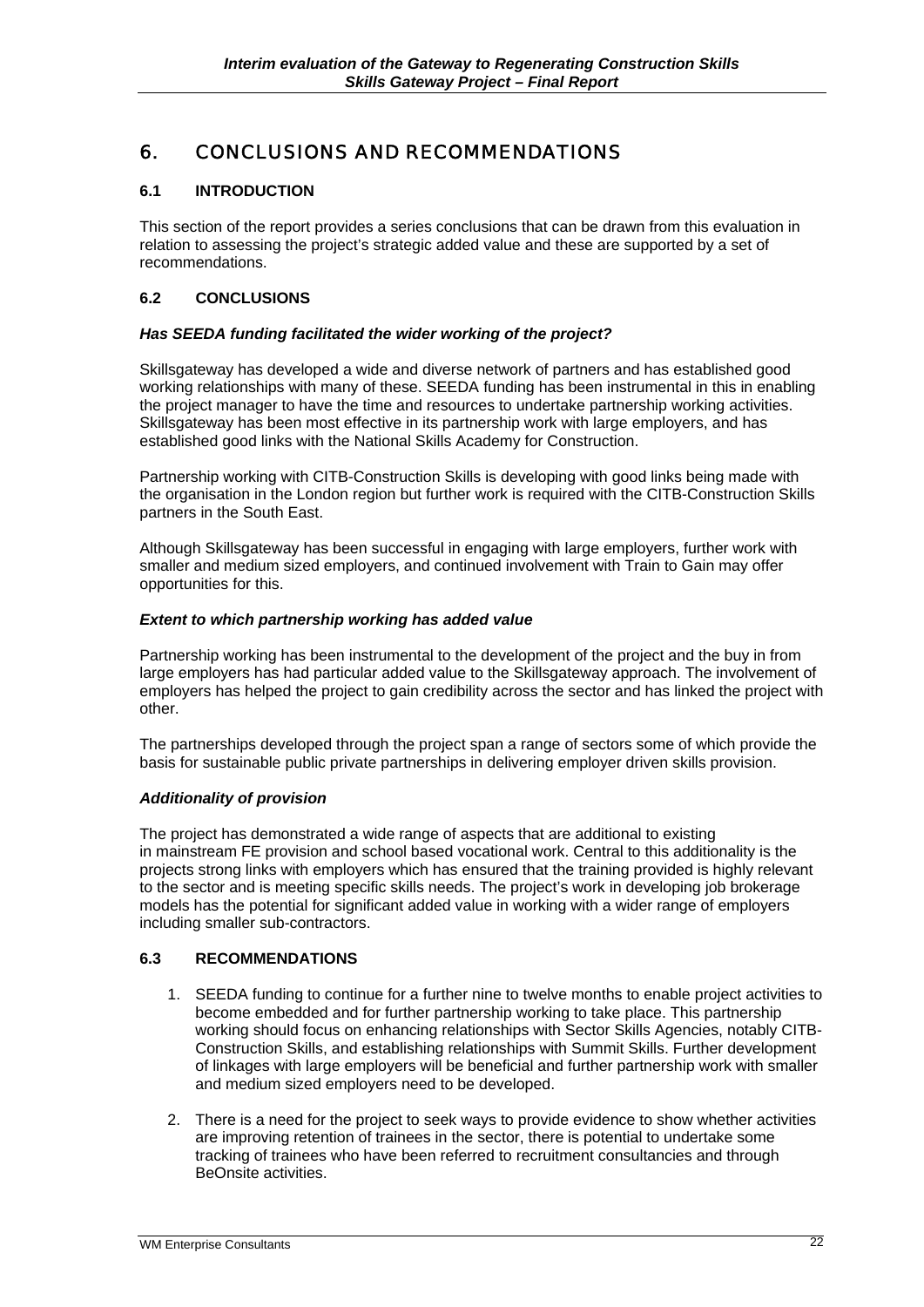- 3. The project needs to investigate ways of showing how the provision delivered, especially around NEETs and new entrants, is additional to existing training. Gathering evidence from employers to show why that they are seeking training from Skills Gateway will help to provide this evidence. Collecting entry information from young people commencing programmes which provides information about their previous activities prior to commencing Skillsgateway provision will also be valuable in this process.
- 4. The complex nature of some of the delivery mechanisms and partnerships can make it difficult for the project to show achievement of Skills for Life and Level 2 qualifications. Therefore, the project needs to build on some of the administration processes developed to gather further evidence to show achievement of these qualifications since this can assist with securing future funding, in particular LSC funding.
- 5. Further development of partnership work between CITB-Construction Skills is required to ensure that best practice is disseminated at a wide level. Partnership working here needs to focus on each partners' strengths, in particular each organisations' commitment to developing and promoting OSAT provision.
- 6. More frequent reporting arrangements between Skills Gateway and funders are required to ensure that all quantitative and qualitative data is captured to evidence the added value of the project are captured.
- 7. Further exploration of how the project can continue to develop its work with Train to Gain, by working in partnership with LSC brokers to ensure that employers are receiving all the benefits available through the programme.
- 8. Further exploration is required to identify which aspects of Skillsgateway need further support to become sustainable, and how this can be achieved through a partnership approach in showing how Skillsgateway provision is complementary to existing provision.
- 9. Additional partnership working arrangements need to be investigated with Summit Skills to assess whether the work undertaken by Skillsgateway can be replicated or adapted with employers and providers within its footprint.
- 10. A final evaluation of Skillsgateway is required to assist in preparing an exit strategy identifying how partnership working will be sustained and developed once SEEDA funding has ceased. We would recommend that this evaluation is completed one month before the end of the programme.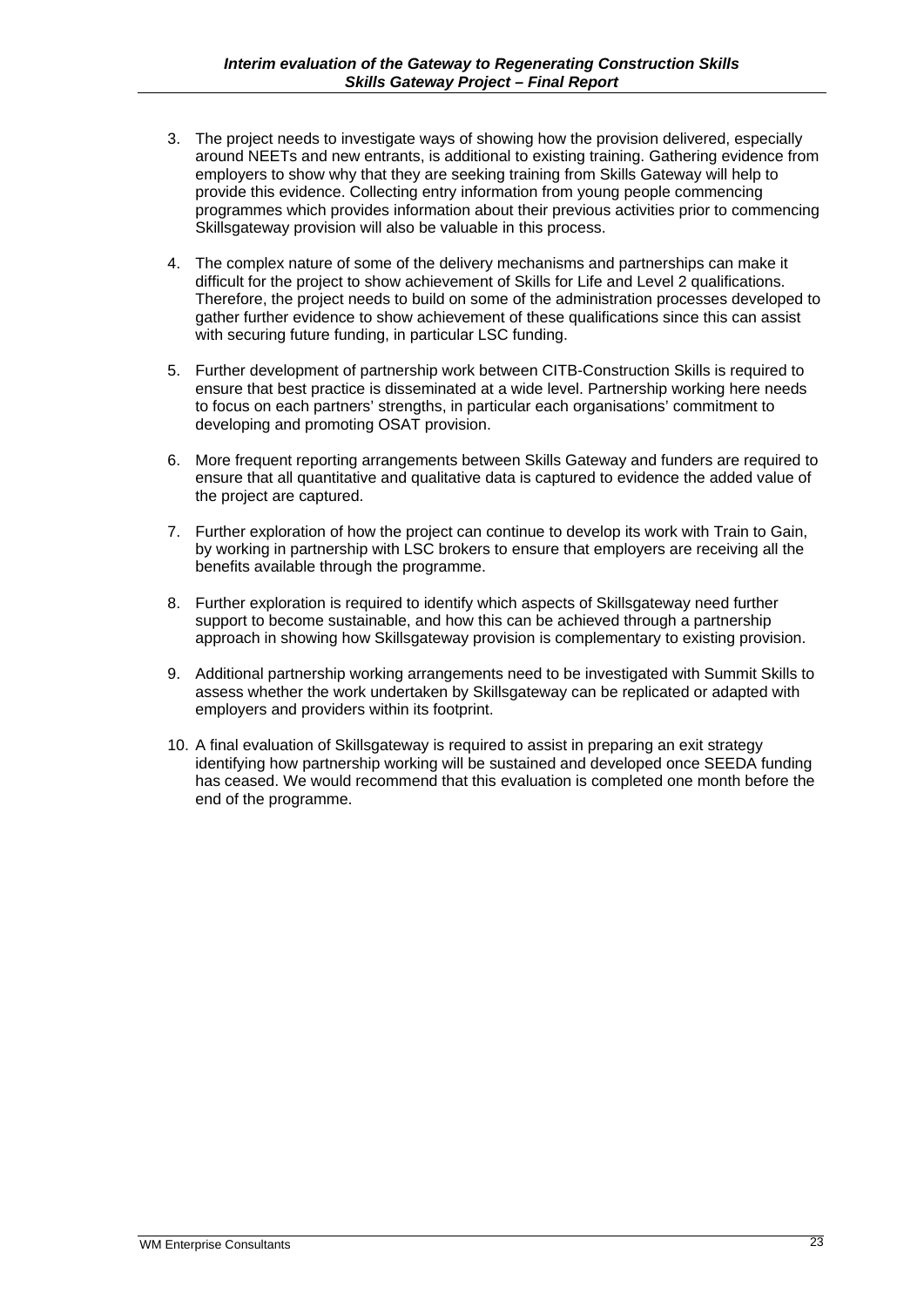# APPENDIX 1 PROJECT ACTIVITIES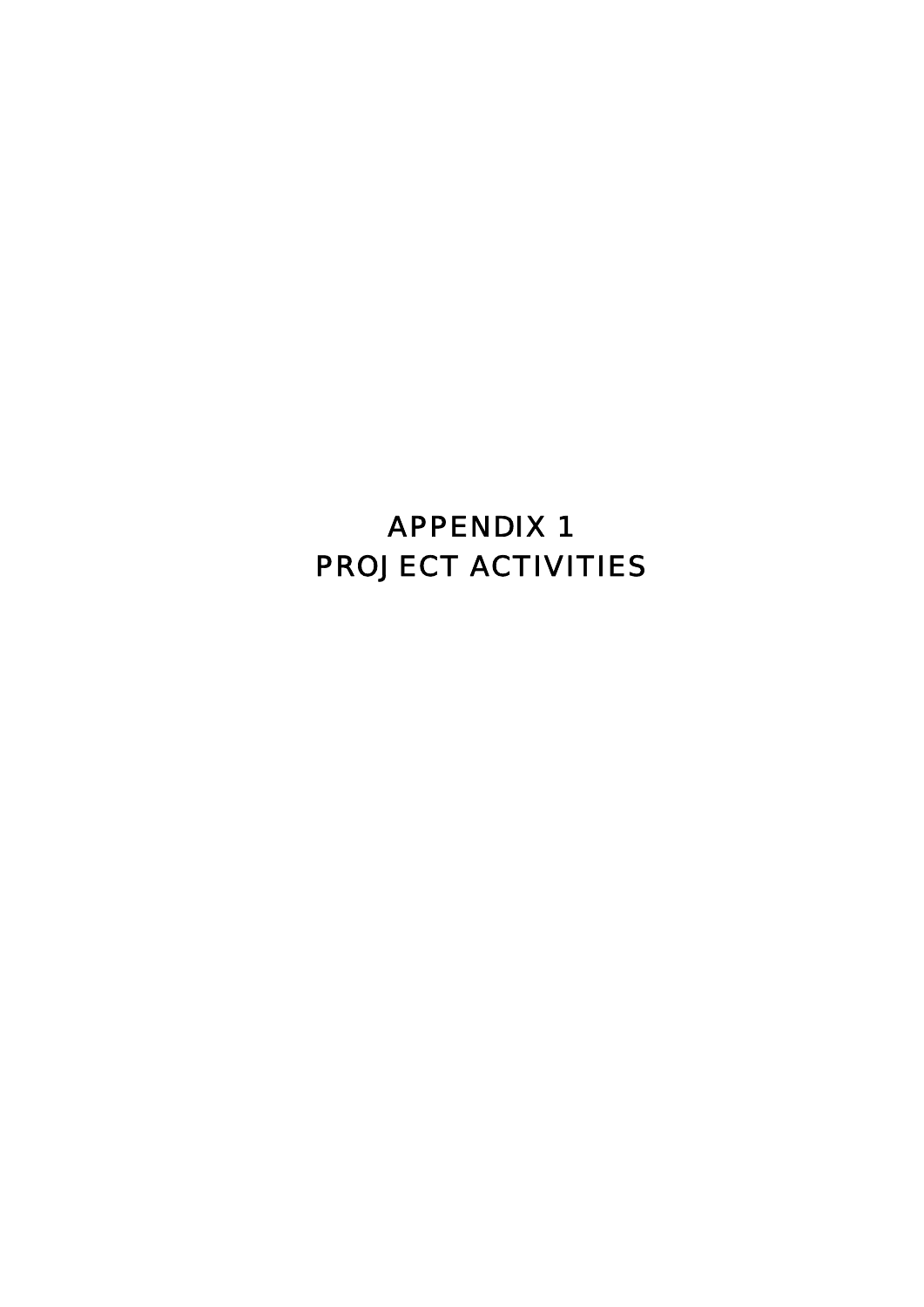## SKILLSGATEWAY MAIN ACTIVITIES 2006-2007

#### **INTRODUCTION**

The evaluation has reviewed the following programmes of activity which have been the main areas of focus for Skillsgateway in 2006 – 2007:

- BeOnsite;
- Kent Thameside Delivery Board;
- Gateway Knowledge Alliance;
- North Kent Construction Skills Project; and
- Skillsgateway Community Interest Company.

#### **BEONSITE**

BeOnsite is a not-for-profit company which aims to link the delivery of sustainable construction jobs and training. Bovis Lend Lease is the main partner in this activity which is also supported by CITB-Constructions Skills, Jobcentre Plus, the LSC and the London Development Agency. The project provides a unique concept in the delivery of sustainable construction jobs and training. There are three strands to this project:

- Job Brokerage;
- Supported Employment;
- Supported Training.

These three strands are inter-related and together form a cohesive, joined up mechanism to support local people into training and employment, relevant to industry need and involving key partners to ensure sustainability

Be Onsite works with contractors to identify entry-level training needs, and then uses public-funded training to provide new entrants with these skills and support them as they move into employment with the contractor. Be Onsite will also deliver on-site assessment and training and, as needed, coordinate basic skills and English Language training for the existing workforce.

#### *Training, Job Brokerage and Supported Employment*

The following programmes have been designed to provide fully funded new entrant recruitment and training career paths. The key to the success of the training offer is that it is discussed and refined according to the business needs

#### *New Entrant Programmes (Stages)*

#### *Step One – Taster Day*

The aims of this taster day are to:

- Raise confidence in the prospective learners;
- Raise awareness of construction opportunities to match the right learners to the right course;
- Widen participation and recruit a diverse workforce for the construction industry; and
- Use combined expertise to work with learners to sustain a high level of retention.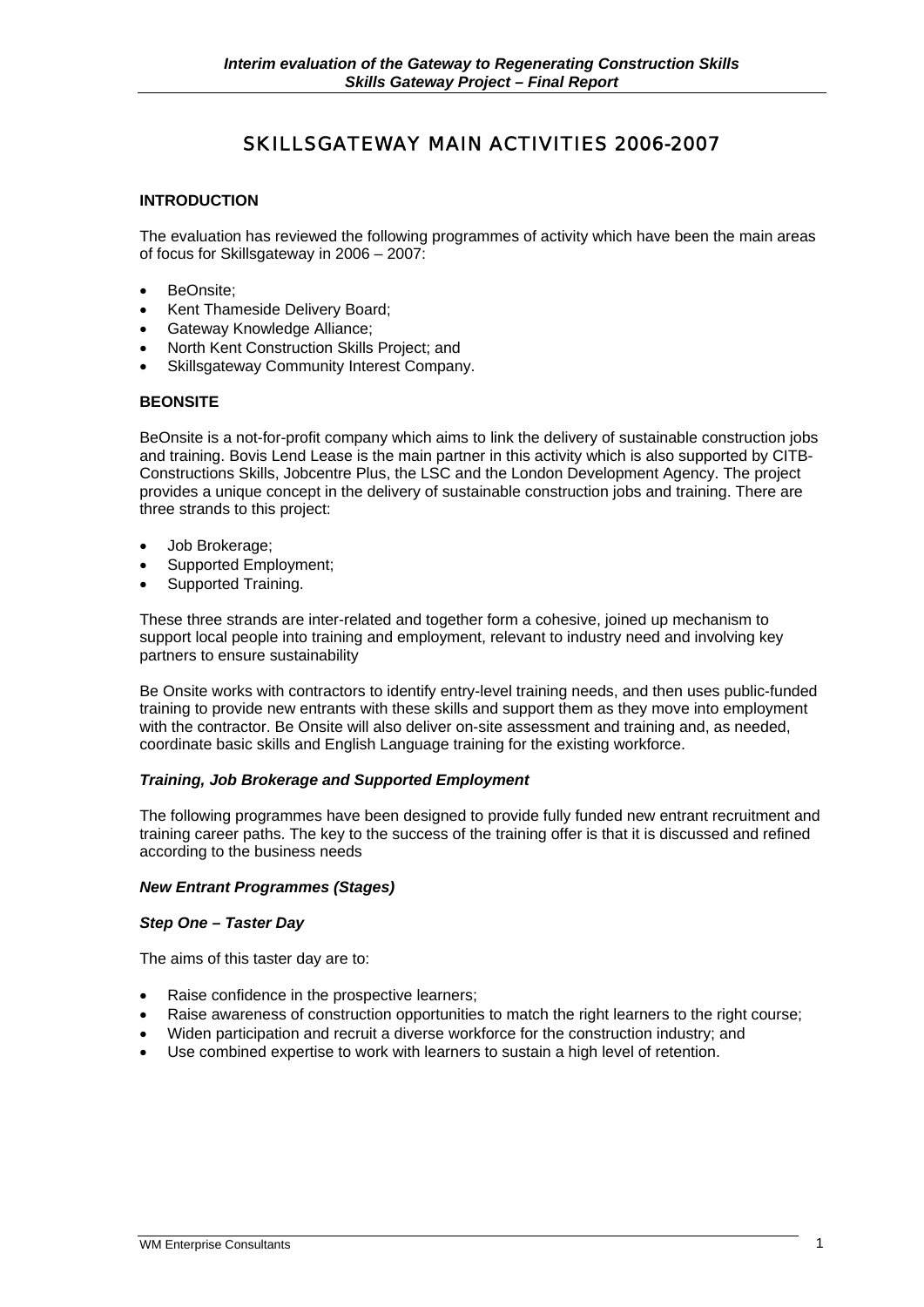The objectives of the taster day are to ensure learners will be able to:

- Identify the areas of construction in which they would like to work;
- Identify what level of accreditation and qualification they might access based on the information;
- Be familiar, committed and understand their Individual Learning Plan (ILP); and
- Be able to recognise and discuss personal strengths, areas to develop and strategies to work on to improve knowledge and skills.

#### *Step Two – Progression*

The training on offer will be divided into four key units, which are:

- Unit 1: Starting work in construction (Taught in the classroom for a total of 30 hours):
- Unit 3: Developing skills and Working Safely in Construction (Taught in the classroom for a total of 30 hours). At this point the CSCS Card is gained;
- Unit 4: Personal Effectiveness (Taught in the classroom for a total of 30 hours); and
- Unit 12: Basic Construction Skills (60 hours of on-site experience and the completion of reflective logs). This unit will be used to incorporate work experience with Stanmore's direct labour force and supply chain. Participating employers will provide work experience for a pre-determined number of trainees and is designed for the learner to gain an understanding of the discipline.

The three taught units should involve participating trade contractors, experienced trades people, supervisors and managers, who should be available to give realistic input to the trainees.

#### *Progression from the Level 1 Certificate*

**Path 1**: Level 2 NVQ or full apprenticeship, trade specific and supported employment. The supported employment involves a number of employment/wage subsidies and grants. There are no fixed Guided Learning Hours and a whole host of level 2 vocational qualifications that give a wide range of choice for both the learner and employer. The choice is determined by the needs of the employer and the individual learner.

For all the progression routes the support provided is crucial and includes:

- Generic;
- Subject specific;
- Personal and social support; and
- Additional support is available for those with Learning difficulties and disabilities.

Work based mentors assist with on-site training and evidence gathering and liase with Learning Network Mentors. Together the Work based mentors and Learning Network Mentors provide learners with the support and guidance necessary to minimise dropout.

**Path 2 Non-vocational:** Level 2 Certificate in Construction Technology and the Built Environment and supported employment. This is an assignment-based qualification allowing those who are more academic to learn about the issues in construction, including Sustainability and the Built Environment, Introduction to Craft Techniques, Town Planning, Building Regulations and Building Services. This qualification is considered to be a halfway house that could earmark successful trainees for Supervisory progression routes, for example a Level 3 Occupational Work Supervisory Qualification. This qualification takes 450 hours, 12 weeks for 37 hours a week.

**Path 3 Vocational:** Intermediate Construction Award. This qualification provides the opportunity for learners to multi-skill. It offers a cocktail of disciplines including trowel trades, plastering, wood trades, plumbing, tiling, and allows the employer to select the most appropriate route for the learner to follow.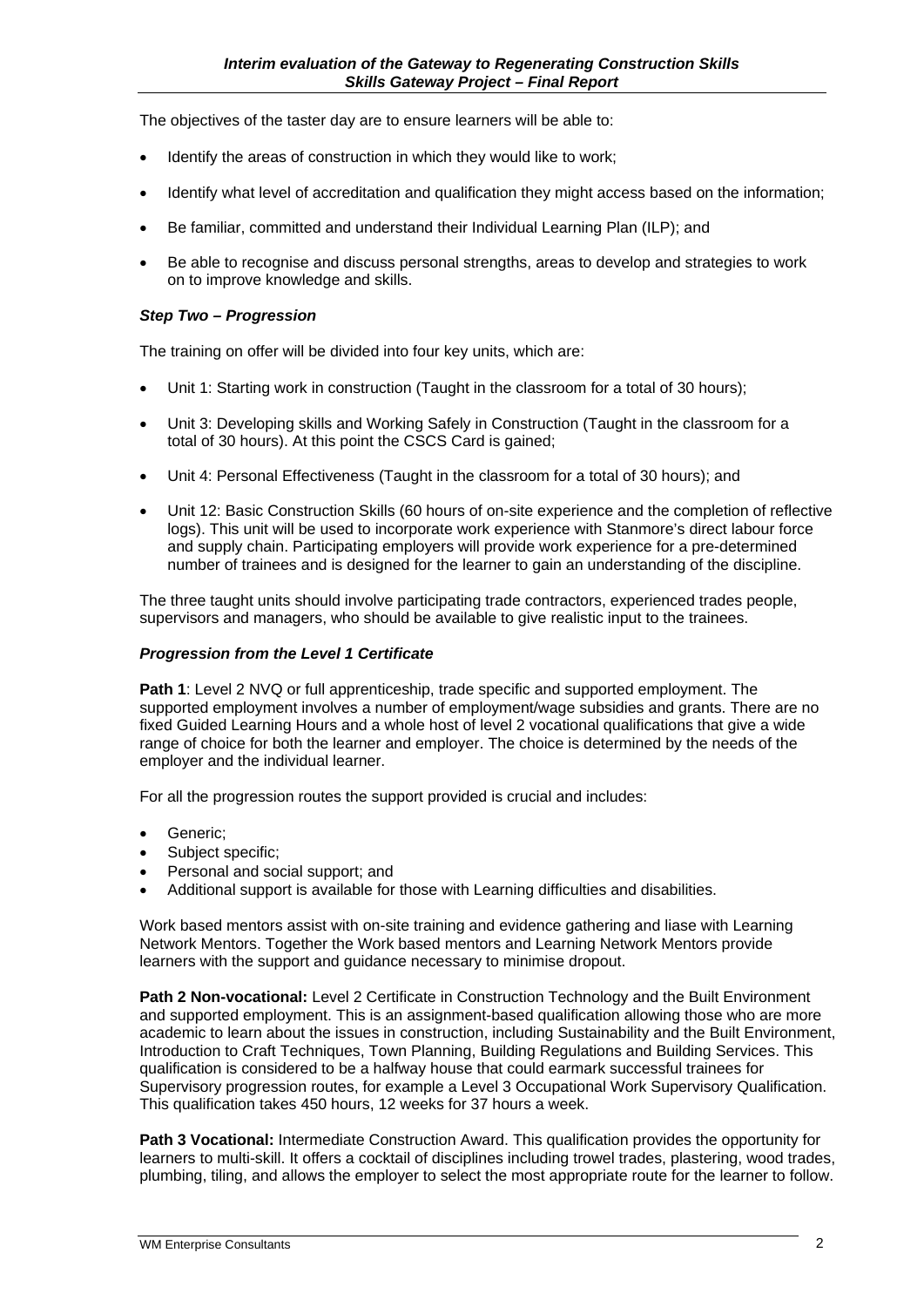#### **KENT THAMESIDE DELIVERY BOARD**

The Kent Thameside Local Employment Initiative represents the first phase of establishing a branded Kent Thameside partnership service that will support local employment, promote improvements in skills training capacity and contribute to a successful local economy over the next 20 years or more. The projects aims to provide:

- Careers and employment information, advice and guidance for residents, leading to job or training placements;
- A bespoke job brokerage service for local residents and businesses;
- Training brokerage services commissioning and facilitating work based training opportunities leading to specific job opportunities;
- A service focusing on the new employment opportunities created from key development sites.

The project, established with key strategic organisations including Jobcentre Plus, the LSC and information, advice and guidance providers, delivers resources with dedicated staff to provide job brokerage, recruitment services, employment and training advice and guidance. It operates across all sectors of employment with initial focus on two areas:

- Advice and guidance to raise awareness of the future job opportunities and likely skill requirements of the local labour market; and
- Ensuring that local residents can access employment and training opportunities at key construction sites.

Over time the project has developed its focus on the future labour market demand in growth sectors arising from the completion of construction sites. It has attempted to service job vacancies across a wide range of sectors but has developed a focus on key sectors where there are significant skills gaps.

#### *Project Delivery*

The project has been delivered from key construction sites during the construction phase of developments. During the second and third years of the project its remit expanded to provide services from permanent bases in High Street locations or residential centres.

The Kent Thameside Delivery Board (KTDB) Executive Team has undertaken overall responsibility for the management of the project. This Board has suitably skilled and experienced Employment Initiatives Project Managers, recruited because of their successful track record in delivering local employment and skills initiatives at other UK development sites. The project delivery team, comprising seconded staff from delivery partners such as Job Centre Plus and locally recruited staff, has been responsible for the day to day running of the services.

The Employment Initiatives Project Managers deliver advice, guidance and recruitment services from the site bases and outreach centres. Services have included:

- Employers being able to place and recruit to vacancies using a simple hotline number;
- Employers being able to access facilities for interviews and selection tests and for staff training and induction;
- Employers being able to access advice on workforce development and training services;
- Staff arranging suitable job interviews and applications for residents;
- Residents having access to careers, education and training advice and information;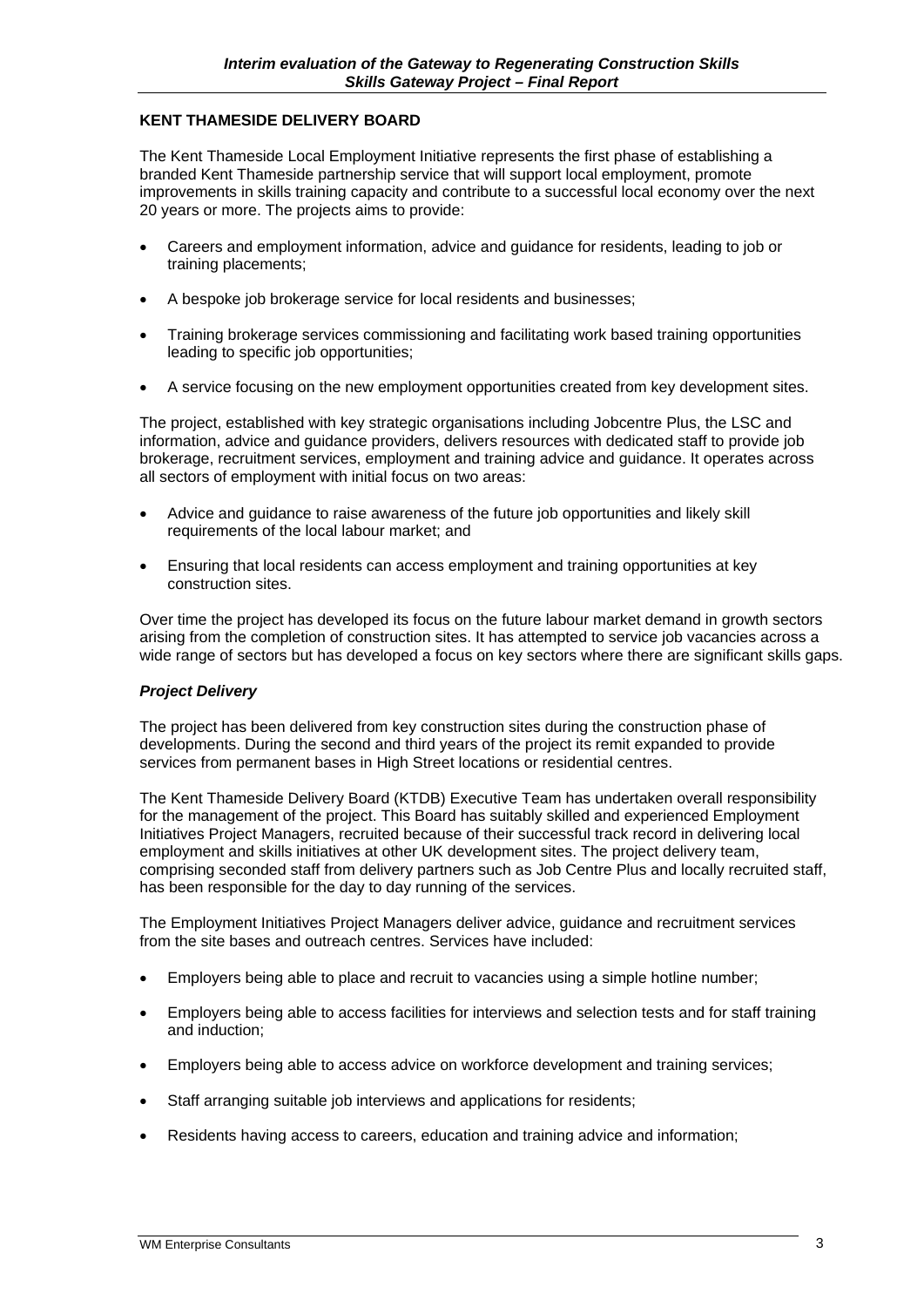- Residents being referred to appropriate training or education courses;
- Residents receiving support and advice on other related issues such as childcare and benefits.

#### *Target Groups*

The project has served 2 key client groups:

- Local residents who have had access to professional advice and guidance, careers and training information and referral and placement services, with the objective of securing quality job opportunities;
- Employers and training providers, who will use the services to access suitable employees and trainees through the professional recruitment and referral services.

#### *Project Outcomes*

The project has had an emphasis on outcomes rather than outputs. It is important to note that the project has a life span of ten years or more and this is the first phase acting as a catalyst for future activity and outputs.

The key outcomes for the project are:

- 1 onsite recruitment centre established by November 2005;
- 1 feasibility study and business plan produced for the procurement and refurbishment of permanent base or bases for the LEI by March 2005;
- 4 publicity events held by March 2007;
- 100 employers accessing the recruitment service by March 2007;
- 3 outreach delivery points established in community locations by October 2005;
- 1 or more permanent LEI centres established by March 2007;
- 700 residents placed into employment by March 2007;
- 200 residents achieving NVQ level 1 or 2, or similar accredited qualifications by March 2007; and
- 4 employer led customised training programmes established by March 2007.

#### *Project Sustainability*

The majority of the elements of the project have been delivered by statutory or 'mainstream' services such as Job Centre Plus, Connexions, LSC, further and adult education institutions. This creates the basis for sustainability because the funding applied for will provide the resources and infrastructure for new ways of delivery, but a large proportion of the long-term revenue costs will be met by mainstream agencies.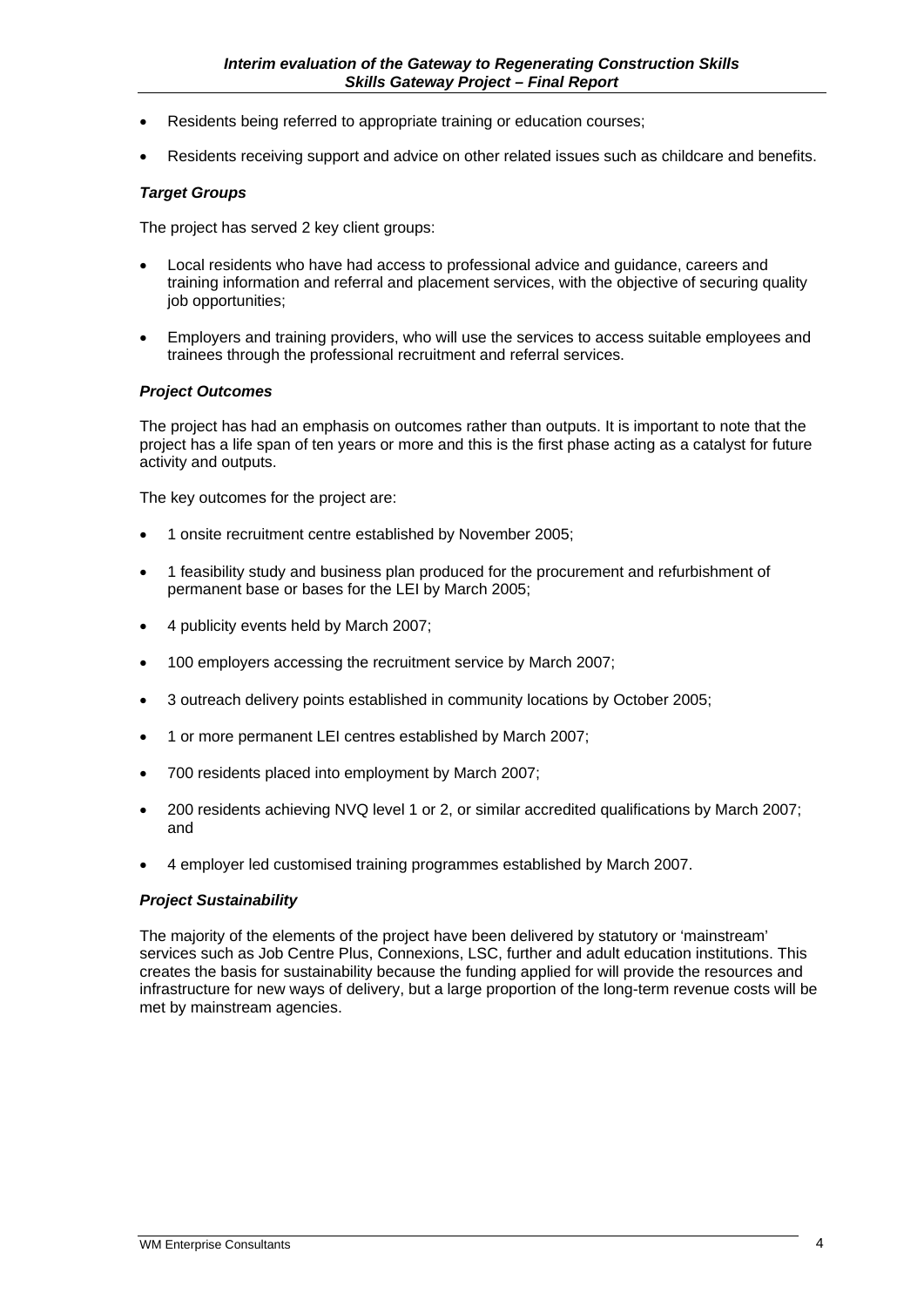#### **GATEWAY KNOWLEDGE ALLIANCE: CONSTRUCTION SKILLS IN THAMES GATEWAY, KENT**

Including the Olympics, there are around 15 large construction projects in the Greater South East area, each with a cost of over half a billion pounds. In total, major projects in the system for the greater South East amount to an estimated £34 billion. The total numbers in construction employment in London alone in 2010 will be in excess of 250,000. Taking into account the demand for construction workers in the Thames Gateway Kent and Thames Gateway Essex there will be a need for approximately 300,000 skilled construction workers in London and the Thames Gateway by 2010.

It is estimated that in North Kent alone construction activity on the major development will generate almost 60,000 person years if employment over the next ten years – two thirds of which will be in house building and one third in commercial development. The major focus of this will be in Kent Thameside, where major housing developments, such as Eastern Quarry, will be accompanied by substantial commercial development.

The skills requirement arising from this scale of development includes Procurers, Planners, Designers, Managers and Site Based Personnel. Current levels of construction skills training in the Thames Gateway fall far short of current and future demand. At present the construction sector has an ageing and under qualified workforce and is increasingly dependent on attracting labour from outside Britain. The largest area of demand for new recruits is in the Thames Gateway, however, there is still a problem in attracting recruits to the industry at intermediate, higher and graduate level. Another problem is that retention and achievement rates in construction training are often very low in comparison with other sectors

#### **Project**

The project aimed to establish four centres across North Kent drawing upon the model developed by MHS Homes for its Skills Gateway in Chatham. The MHS Home Skills Gateway was developed in less than six months, in an existing industrial unit. The Skills Gateway is up and running and has been successful in establishing good links with key construction sector employers.

The capital cost of four new centres across North Kent was in the region of £1,000,000. Revenue costs for each centre was in the region of £500,000 per year. The total costs of the four centres, over two years, would be in the region of £5,000,000

The output from each of the centres when fully operational would be:

- 500 Level 2 and 3 training opportunities to upskill experienced workers; and
- 120 Level 1 and 2 training opportunities for new entrants.

Across the four centres this would deliver nearly 500 new entrants to the industry and upskill 2,000 experienced workers each year. It was proposed that one of the four centres should focus on higher-level skills including the delivery of Foundation Degrees in construction and constructionrelated subjects.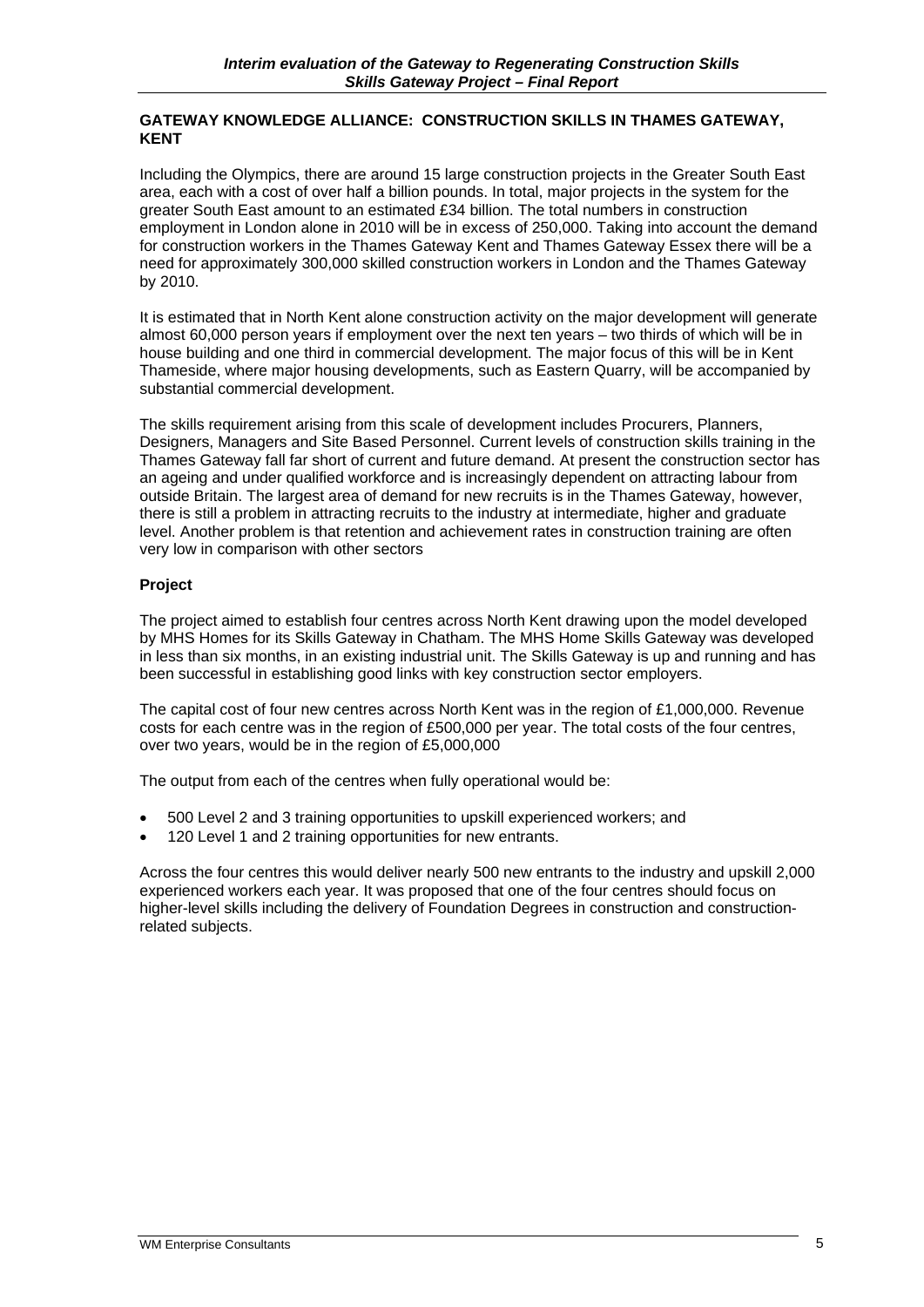#### **NORTH KENT CONSTRUCTION SKILLS PROJECT**

Rapid growth in the construction industry, driven by the Thames Gateway development, will create unprecedented demand for skilled construction workers and present people in North Kent with a wide range of new employment opportunities.

A key development, in North Kent's learning and skills infrastructure, the North Kent Construction Skills Centres, will enable local communities to develop the skills required to benefit from the development of Thames Gateway.

This project was put forward by Gateway Knowledge Alliance, a partnership of all major education and skills institutions in the area, supported by the Department for Communities and Local Development (DCLG), the LSC, Local Authorities and SEEDA

#### **Strategic Fit:**

The project provided a strong strategic fit with the requirements of North Kent Thames Gateway as indicated by:

- Evidence of local need; Research evidence shows there is a strong demand for skilled labour at all levels in a range of craft and technical/professional disciplines, with construction activity on major Gateway developments generating almost 60,000 person years over the next ten years;
- Fit with local and national strategies including the North Kent Learning and Skills Plan 2006- 2012 and the DCLG's objectives for the Thames Gateway; and
- Synergy with the aims and activities of key stakeholders: the project complements and enhances existing skills supply and will be supported by existing delivery institutions and employer-led bodies including Sector Skills Councils and funding bodies like the LSC.

As a result the project will deliver an urgently needed increase in construction skills training capacity, delivering locally, close to employers and local communities, and increasing the engagement of employers by working with new entrants and the existing workforce.

#### **Project Overview**

The project has developed and implemented:

- A mobile craft skills centre for use on a range of construction sites in Medway, opening September 2007;
- A mobile craft skills and new technologies facility for use across Kent Thameside locations, opening January 2008;
- A mobile, professional and management skills centre for use in Kent Thamside, including at the major new Ebbsfleet development, opening in January 2008; and
- A new fixed centre in Swale, linked to the Sittingbourne Learning Hub, offering a range of skills including construction craft skills and maintenance, opening in April 2008.

The project has been managed and overseen by GKA, with a dedicated Project Manager and Centre Managers employed by the major institutions that will operate the new centres. The funding requirement to deliver the centres is £2.2m Capital from DCLG, £512,000 from local partners and revenue funding of £30,000. Ongoing revenue funding will be available from the LSC and the Higher Education Funding Council for England.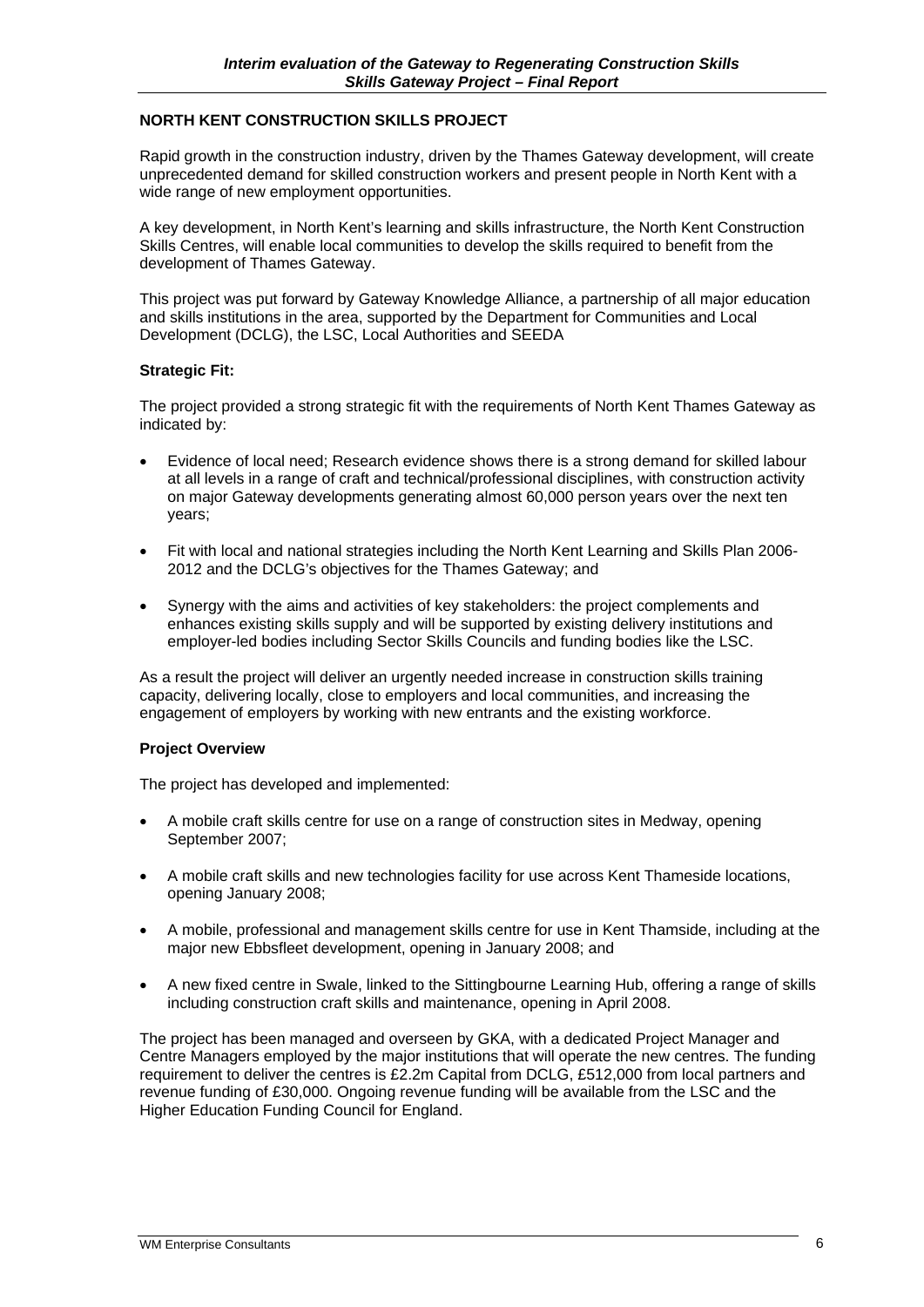#### **SKILLSGATEWAY COMMUNITY INTEREST COMPANY**

The Skills Gateway Community Interest Company will be established with the objective of carrying on activities that benefit the community and in particular to:

- Provide vocational and educational training in a range of occupations and, in particular, in the construction sector and specialist construction occupations;
- Provide training, development and qualifications for trainers and assessors;
- Develop an innovative curriculum for vocational training and assessment programmes in the construction industry;
- Raise awareness and encourage partnership working and investment in the training and development of workforces, in particular in the construction industry; and
- Raise standards in construction skills and workforce development to increase awareness of health and safety and best practice in management of construction workforces.

The company has the power to do anything that is incidental or conducive to the furtherance of this objective.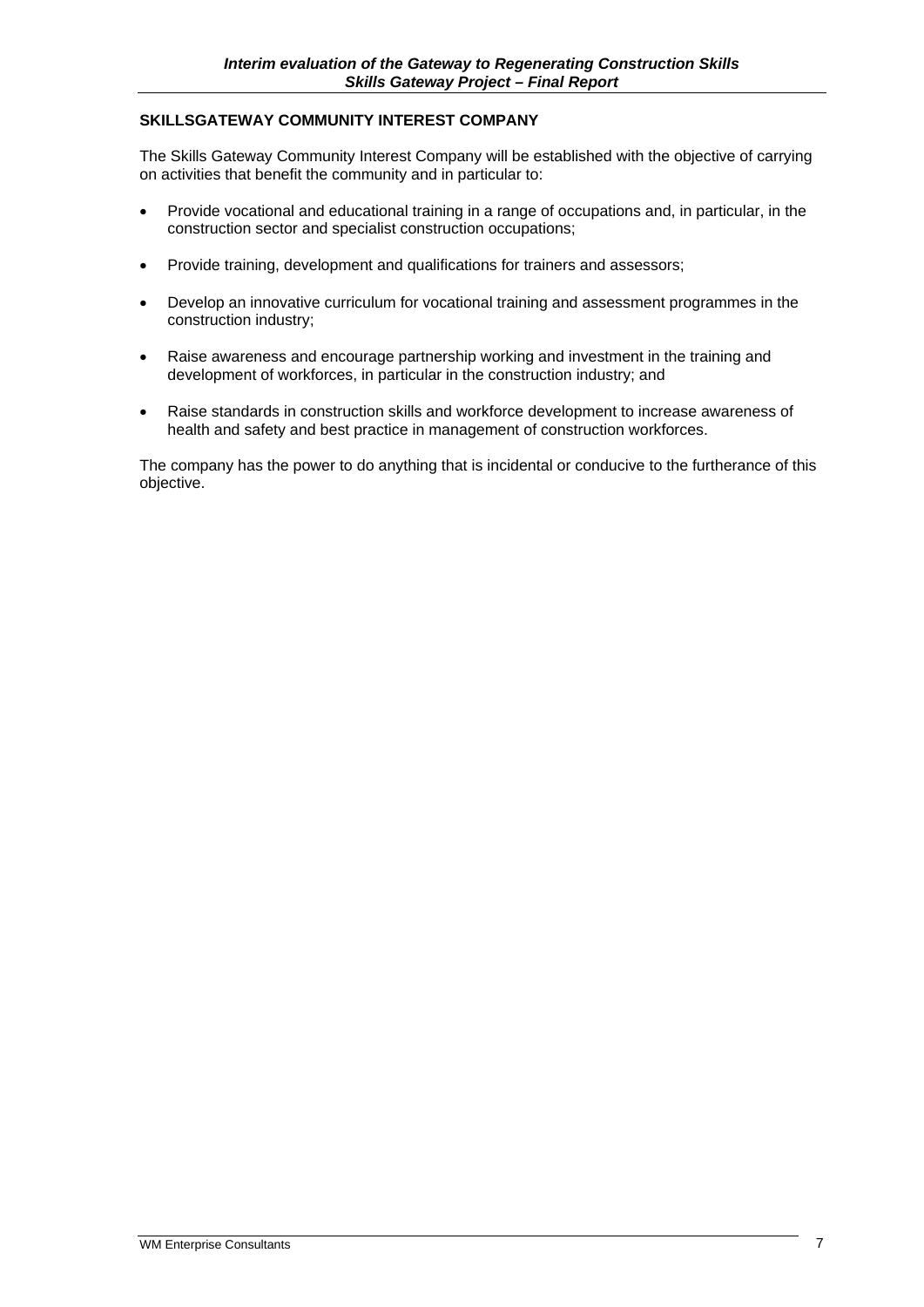# APPENDIX 2 EVALUATION CONSULTEES